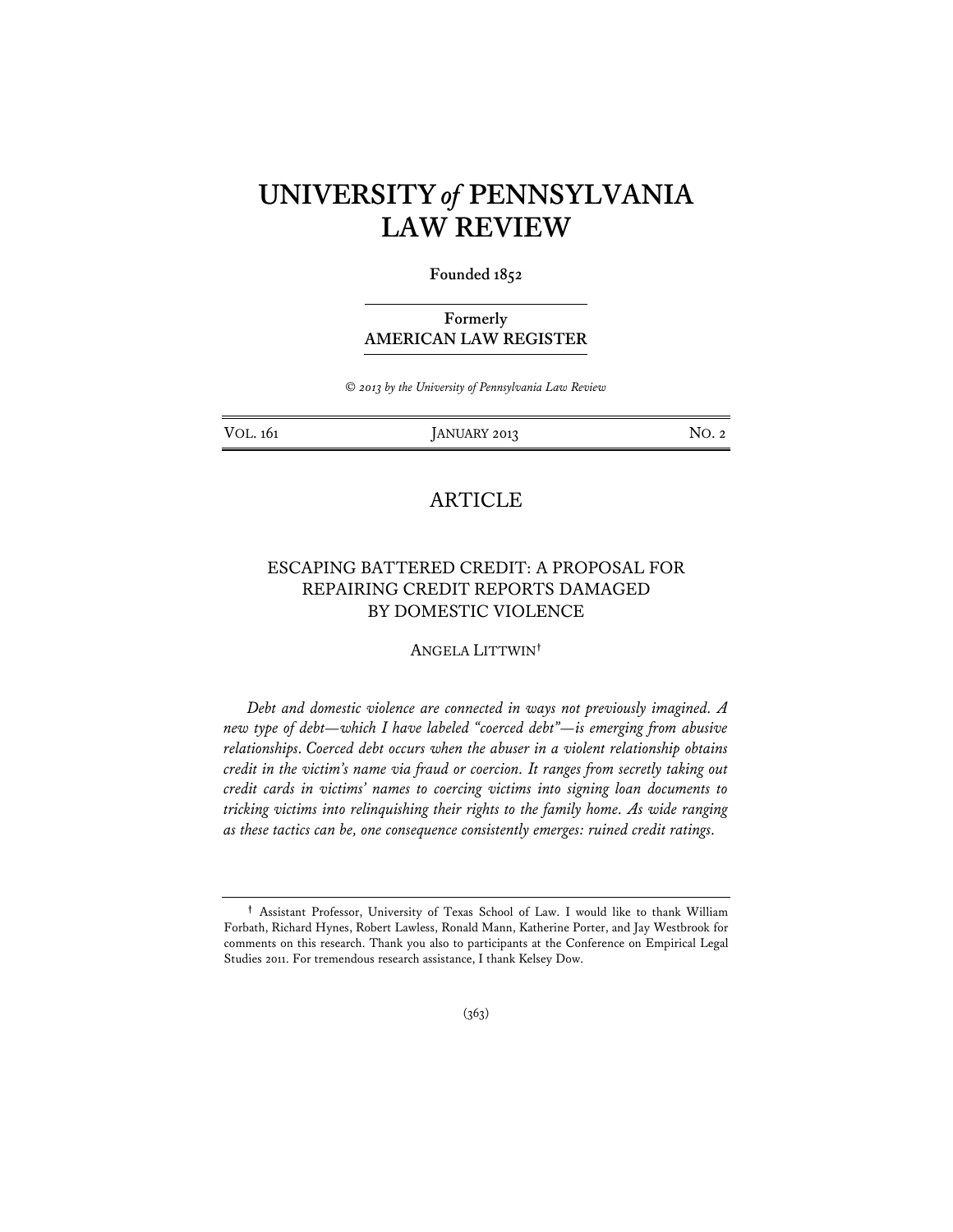*Coerced debt wreaks havoc on credit scores, which is particularly problematic because the use of credit reports is no longer confined to traditional lenders. Employers, landlords, and utility companies all make extensive use of credit scores when screening potential customers. Thus, a credit score that has been damaged by coerced debt can make it prohibitively difficult for victims to obtain employment, housing, or basic utilities—all of which are requirements for establishing an independent household.* 

*In this Article, I propose amending the Fair Credit Reporting Act to allow victims of coerced debt to repair their credit reports. My proposal would enable family courts to rule on whether alleged coerced debt is, in fact, coerced. The victim could then submit the court's certification to the credit reporting agencies, which would*  block the coerced debt from her credit report to the extent that the block did not *unduly harm her creditors. My proposal would build a bridge between the decisionmakers already determining issues related to coerced debt and the credit reports that victims need to have reformed in order to move beyond the abuse.* 

|     | COERCIVE CONTROL AND COERCED DEBT372 |                                                        |  |  |
|-----|--------------------------------------|--------------------------------------------------------|--|--|
| II. |                                      | WHO DECIDES? CREDIT REPORTING'S                        |  |  |
|     |                                      |                                                        |  |  |
|     |                                      |                                                        |  |  |
|     |                                      | 1.                                                     |  |  |
|     |                                      | 2.                                                     |  |  |
|     | B.                                   |                                                        |  |  |
|     |                                      |                                                        |  |  |
|     |                                      | The Advantages of Using Family Courts 394<br>1.        |  |  |
|     |                                      | 2.1                                                    |  |  |
|     |                                      | $\mathcal{R}$ .                                        |  |  |
|     |                                      | Alternative Implementation Through the ECOA  403<br>a. |  |  |
|     |                                      | b.                                                     |  |  |
|     |                                      |                                                        |  |  |
|     |                                      |                                                        |  |  |
|     |                                      | Treatment of Past Debt Under My Proposal 410<br>1.     |  |  |
|     |                                      | 2.                                                     |  |  |
|     |                                      |                                                        |  |  |
|     |                                      | 1.                                                     |  |  |
|     |                                      | Policy Considerations for Employers,<br>2.             |  |  |
|     |                                      |                                                        |  |  |
|     |                                      | a.                                                     |  |  |
|     |                                      | b.                                                     |  |  |
|     |                                      |                                                        |  |  |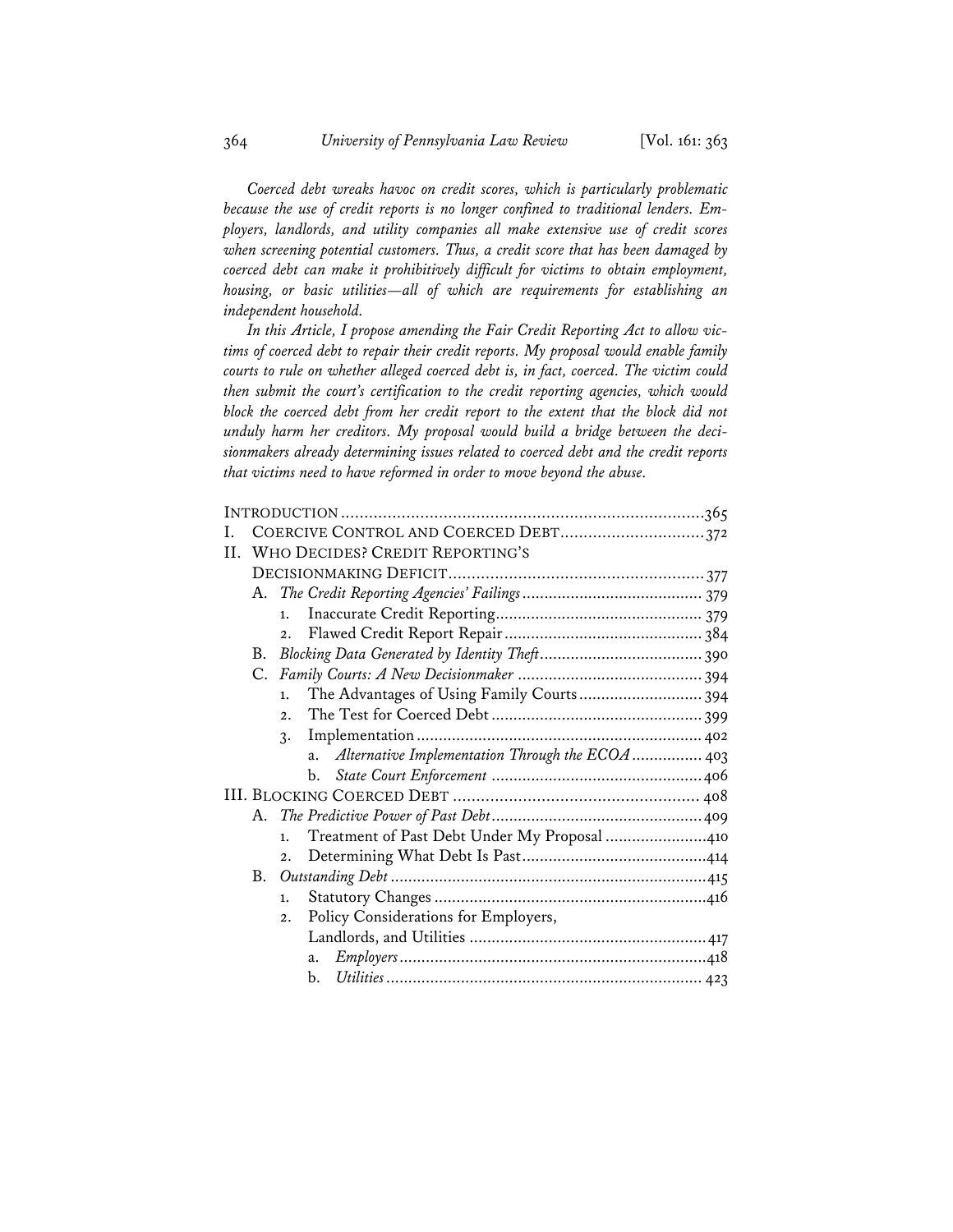#### INTRODUCTION

Debt and domestic violence are connected in ways not previously imagined. A new type of debt—which I have labeled "coerced debt"—is emerging from abusive relationships.**<sup>1</sup>** Coerced debt occurs when the abuser in a violent relationship obtains credit in the victim's name via fraud or duress. This is a new problem, one enabled by the tremendous growth of consumer credit markets in recent decades and by the corresponding depersonalization of the credit system.**<sup>2</sup>** In a previous article, I provided the first published account of coerced debt.**<sup>3</sup>** Although my work was preliminary and further study is needed to determine coerced debt's scope and severity, my research provides enough evidence to suggest that it is a real problem with a significant impact on its victims.**<sup>4</sup>**

Coerced debt is a complex phenomenon with multiple facets and no easy solutions. My research revealed that batterers engage in an extensive array of damaging credit transactions, including secretly taking out credit cards in victims' names, coercing victims into signing loan documents, and tricking victims into relinquishing their rights to the family home, among many others.**<sup>5</sup>** As wide-ranging as these tactics can be, one consequence consistently emerges: ruined credit ratings.**<sup>6</sup>**

Thus, in this Article, I propose amending the Fair Credit Reporting Act (FCRA)**<sup>7</sup>** to enable victims of coerced debt to repair their credit reports. My proposal would allow family courts handling the divorces of abusive

**4** Littwin, *supra* note 1, at 959-72.

**5** *Id*. at 986-91.

**<sup>1</sup>** *See* Angela Littwin, *Coerced Debt: The Role of Consumer Credit in Domestic Violence*, 100 CALIF. L. REV. 951, 954-55 (2012) (surveying professionals who work with victims and survivors of domestic abuse who had been coerced into debt).

**<sup>2</sup>** *See, e.g.*, *id.* at 986-87 (detailing banks' transition from face-to-face lending to the mass mailing of credit cards).

**<sup>3</sup>** *See id.* at 959-72. There are no other academic articles on coerced debt, and there do not appear to be any articles on coerced debt in the popular media either. *See id.* at 959-60 (noting that "research on coerced debt is almost nonexistent"). The one organization that has reported on this problem is the National Consumer Law Center (NCLC), which has developed advocacy materials on the consumer rights of domestic violence survivors. *See Domestic Violence Survivors*, NAT'L CONSUMER L. CTR., http://www.nclc.org/special-projects/domestic-violence-survivors. html (last visited Nov. 16, 2012) (offering various resources to address the "serious financial concerns" that confront survivors of domestic violence).

**<sup>6</sup>** *See id*. at 997 (noting that victims often do not discover their coerced debt until it is delinquent).

**<sup>7</sup>** Fair Credit Reporting Act, 15 U.S.C. §§ 1681–1681x (2006).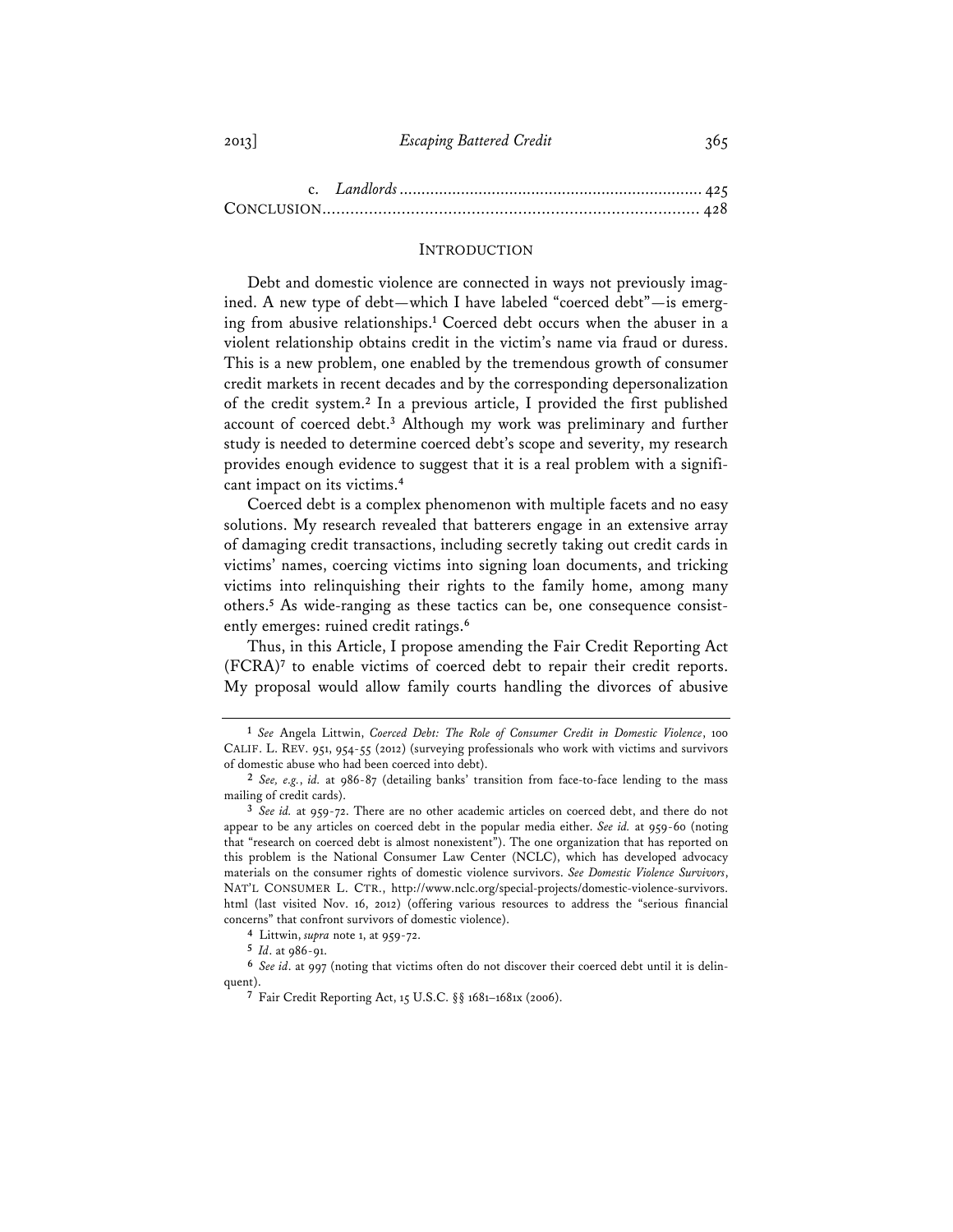marriages to rule on whether alleged coerced debt is, in fact, coerced. The victim could then submit the court's certification to credit reporting agencies (CRAs), which would block the reporting of coerced debt to the extent that this would not unduly harm future creditors. The family court's decision would not affect a domestic violence victim's underlying liability for the coerced debt,**<sup>8</sup>** but it would enable her to move forward with a credit report that better reflected her risk profile.

The most important limitation of my proposal is that it applies only to victims who are divorcing their abusers. It does not help unmarried victims or those who do not have the means to obtain a divorce. These populations will require separate remedies, which I will propose after further empirical study. This Article explores one part of the problem and one possible solution.**<sup>9</sup>**

\* \* \*

Coerced debt wreaks havoc on credit scores.**<sup>10</sup>** Victims of coerced debt often do not discover the debt until they attempt to leave an abusive relationship, when much of the debt is delinquent or in danger of becoming so.**11** Delinquency occurs in several situations: when the debt is still outstanding; when the abuser has already repaid the debt, but only after it was in default, thus leaving a negative mark on the victim's credit report; or when the debt is so large that the victim is unable to pay it in a timely manner.**<sup>12</sup>** All of these scenarios can mar a victim's credit rating at precisely the point when she most needs a clean bill of credit health.**<sup>13</sup>**

The situation would not be as problematic if credit reports were used only by traditional lenders. The more significant issue is that employers, landlords, and utility companies make extensive use of credit scores in

**<sup>8</sup>** Liability for coerced debt—as well as preventive measures that could reduce its incidence are issues that I plan to explore in future research. I am delaying their consideration until after I have gathered more definitive empirical data for two primary reasons. First, policy solutions that remove liability altogether would almost certainly increase costs for creditors more than the proposal I make in this Article and thus would have correspondingly greater chances of increasing the cost of credit. Second, coerced debt is so complex that it is especially important to analyze thoroughly the potential unintended consequences of any policy proposals, which is difficult to do with preliminary data.

**<sup>9</sup>** The question of whether to give family courts jurisdiction over the financial affairs of unmarried couples is an interesting one that will benefit from future study.

**<sup>10</sup>** *See* Littwin, *supra* note 1, at 1001 (noting that advocates for victims of coerced debt "overwhelmingly reported damage to their clients' credit scores").

**<sup>11</sup>** In my earlier study, several divorce lawyers stated that most of their clients were unaware of the coerced debt in their names until their lawyers ran credit checks. *Id.* at 997-98.

**<sup>12</sup>** *Id.*

**<sup>13</sup>** *See, e.g.*, *id.* at 998 (relating the story of one victim who did not know of the loans in her name until she attempted to take out student loans).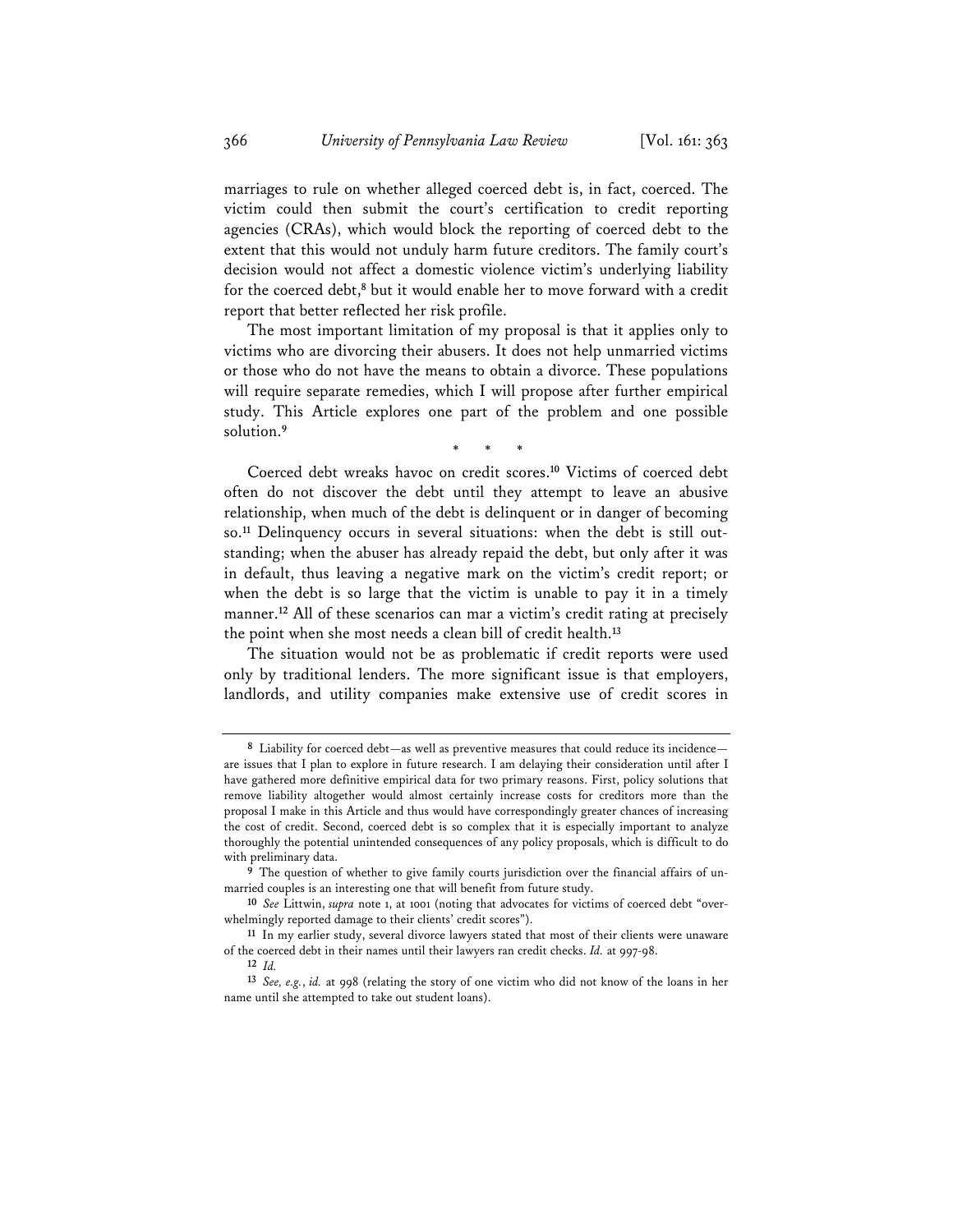screening potential employees, tenants, and customers.**<sup>14</sup>** Thus, a credit score that has been damaged by coerced debt can make it prohibitively difficult for victims to obtain employment, housing, or basic utilities, all of which are requirements for establishing an independent household.**<sup>15</sup>**

The lawyers and other advocates I interviewed for the coerced debt study reported that credit ratings tarnished by coerced debt resulted in longer shelter stays, victims returning to their abusers, or victims making financial calculations that resulted in them not leaving their abusers in the first place.**<sup>16</sup>** In other words, the relationship between coerced debt and bad credit may be an important link in the chain that binds many abusive relationships.

One major challenge in crafting policy solutions to fix the credit reports of coerced debt victims is that the process of repairing credit reports is generally ineffective. Even consumers with less complicated problems than coerced debt face significant hurdles when attempting to fix their credit reports.**<sup>17</sup>** This is because the CRAs that collect and distribute consumer credit data use a dispute-resolution process that is deeply flawed. The CRA system for investigating alleged errors is almost entirely automated, providing no meaningful review of consumer disputes.**<sup>18</sup>** Consumer claims of errors are processed through a series of mechanized steps in which no decisionmaker ever actually evaluates the dispute on its merits. To make matters worse, the CRAs essentially keep two sets of books.**<sup>19</sup>** The credit reports provided to consumers do not completely match the reports that potential creditors see—and neither do the credit scores. The CRAs use two sets of algorithms when generating reports and scores for these two audiences.**<sup>20</sup>**

Because the CRAs have been so ineffective at resolving comparatively simple consumer disputes, I largely bypass them in my remedy for the more

**17** *See infra* subsection III.A.2. *See generally* Chi Chi Wu, *Automated Injustice*, 14 N.C. BANK-ING INST. 139 (2010) (collecting narratives of the hurdles that consumers must jump over to fix their credit reports).

**<sup>14</sup>** *See infra* subsection III.B.2.

**<sup>15</sup>** Littwin, *supra* note 1, at 1001-02.

**<sup>16</sup>** *Id.* at 1002-03. Empirical research bears out these professionals' intuition that financial factors play an important role in a woman's ability to leave an abusive relationship. *See* Deborah K. Anderson & Daniel G. Saunders, *Leaving an Abusive Partner: An Empirical Review of Predictors, the Process of Leaving, and Psychological Well-Being*, 4 TRAUMA, VIOLENCE & ABUSE 163, 171 (2003) (concluding that "[i]ncome variables were not only among the most consistently related but possibly the most powerful predictors of the stay/leave decision overall, even when controlling for a variety of psychological and other variables").

**<sup>18</sup>** *See infra* subsection III.A.2.

**<sup>19</sup>** *See infra* text accompanying notes 120-28.

**<sup>20</sup>** *See infra* text accompanying notes 120-28.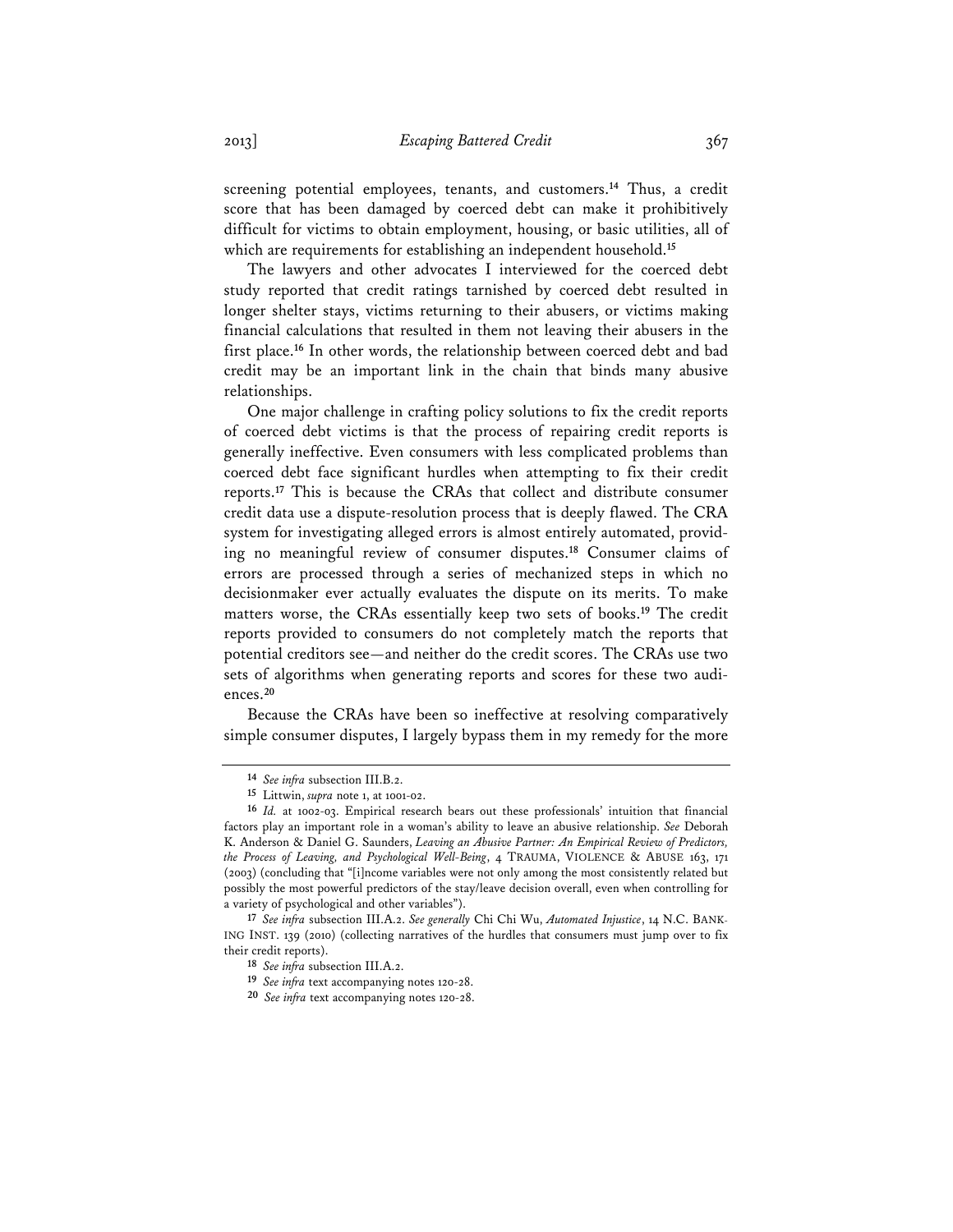complex problem of coerced debt. My proposal takes an alternate approach and leverages the fact that a segment of coerced debt victims already encounters a decisionmaker with financial expertise and extensive knowledge of both parties to the credit abuse: the judges who handle their divorces. Family courts examine a family's finances in great detail, engaging in decisions that we think of as the province of bankruptcy and other financial courts.**<sup>21</sup>** Divorce courts also make decisions about the most intimate details of family life, assigning custody and in some states assigning fault for the divorce itself.**22** Thus, they are ideally positioned to examine a matter that is at once financial and deeply personal.

Although family courts regularly divide divorcing families' assets and debts, their distribution of debt between two ex-spouses is not binding on a family's creditors. Creditors are not part of the divorce proceedings, so their rights continue to be governed by their contracts with individual or multiple family members. If a family court decrees that a debt in Spouse *A*'s name should be the responsibility of Spouse  $B$ , that gives Spouse  $A$  a claim against Spouse *B* for the amount of the debt,**<sup>23</sup>** but it does not change Spouse A's contract with the creditor. If a family has assets, the court can achieve a meaningful distribution of debt by awarding Spouse *A* enough assets to compensate for the debt, but many divorcing families do not have significant assets.**<sup>24</sup>**

Thus, family courts have limited power to change the distribution of debt between spouses upon divorce. A proposal to give family courts such authority would be an immense change that would require a significantly greater empirical understanding of coerced debt. However, a system in

**<sup>21</sup>** *See infra* notes 215-25 and accompanying text; *see also, e.g.*, Reynolds v. Reynolds, 109 S.W.3d 258, 271-77 (Mo. Ct. App. 2003) (reviewing in detail a trial court's valuation of a couple's assets).

**<sup>22</sup>** *See, e.g.*, Dodson v. Dodson, 904 S.W.2d 3, 8 (Mo. Ct. App. 1995) (placing fault on the husband).

**<sup>23</sup>** Nothing in my proposal would prevent family courts from continuing to allocate debt this way. Although redistributing a couple's debt has little practical effect on most consumers, some victims of coerced debt may have the resources to sue their abusers. In addition, it may be particularly important for family courts in coerced debt cases to make specific findings that the abuser incurred the debt via duress or fraud. Otherwise, a creditor that later sues a victim may try to argue that the certification of coerced debt validates the debt's existence and estops the victim from asserting claims of duress or fraud.

**<sup>24</sup>** Divorce is frequently associated with negative financial outcomes. For example, a recent Census survey found that children living with parents who had divorced within the previous year were more likely to be living in poverty (28%) than other children (19%). DIANA B. ELLIOTT & TAVIA SIMMONS, U.S. CENSUS BUREAU, MARITAL EVENTS OF AMERICANS: 2009, AT 12 (2011), *available at* http://www.census.gov/prod/2011pubs/acs-13.pdf.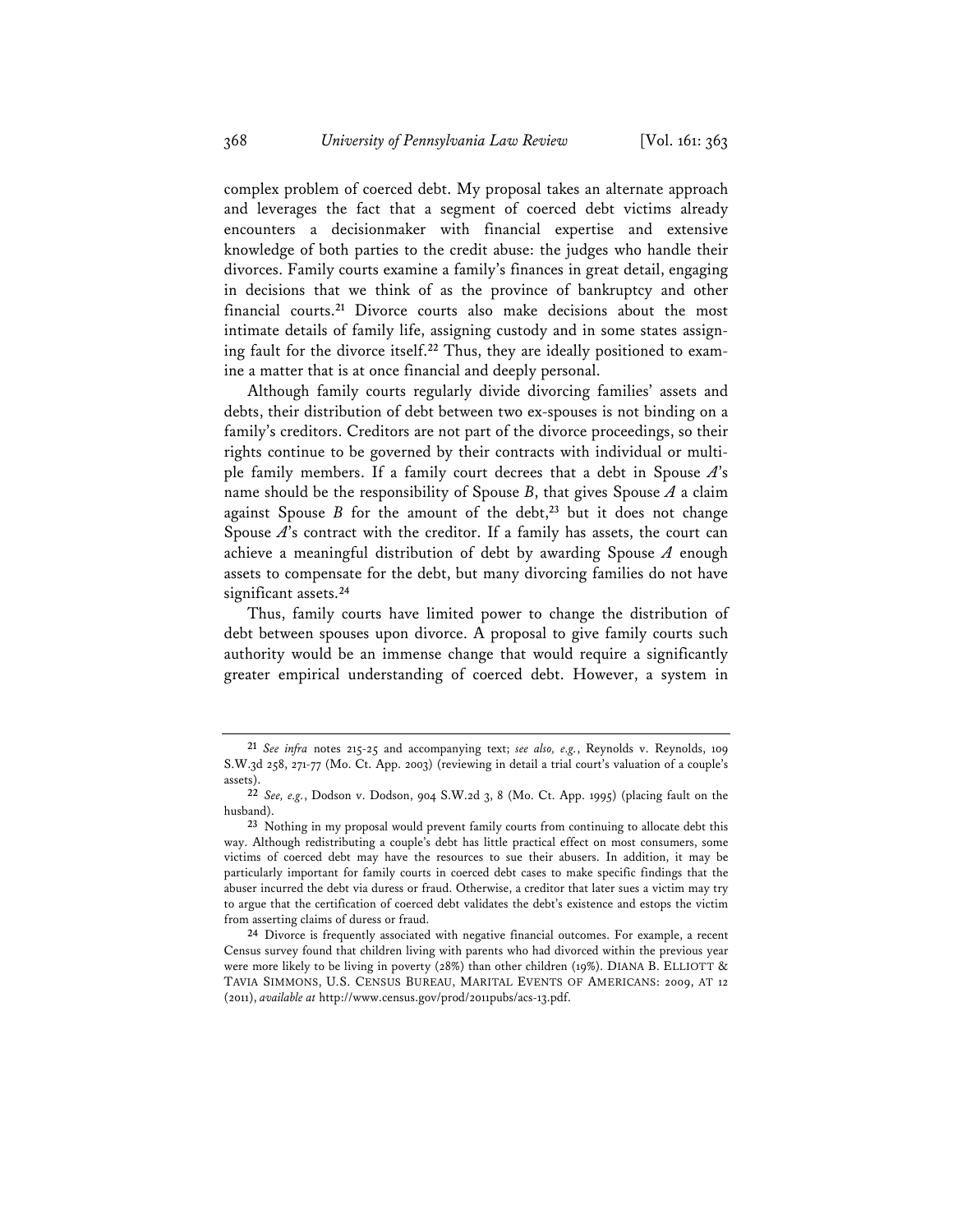which a family court could certify that certain debts were coerced for purposes of adjusting a victim's credit report is more feasible.

Under such a system, a victim of domestic violence could submit a claim during her divorce that some or all of the debt in her name (or in both spouses' names) was acquired without her knowledge or consent. The judge would then rule on the coerced status of each debt, just as she would on an allegation that one spouse was entitled to certain property. A victim who successfully obtained a certification of coerced debt could then submit the court document to the CRAs, where it would have two effects.

The first effect would be that any debt deemed coerced and that was no longer outstanding would simply be blocked from the victim's credit report. The goal here is to prevent negative payment history about previous coerced debt from painting the victim as a worse credit risk than she actually is. Creditors value information about payment history on past debt because of its predictive power. In this Article, I label this a creditor's "predictive interest" in access to credit data. Creditors believe that consumers' payment tendencies remain relatively stable over time, so that a consumer who paid promptly in the past is likely to pay promptly in the future.**<sup>25</sup>** But this predictive power is reduced when the consumer did not acquire the debt voluntarily and may not have been the person managing its payment. As a result, the creditor's interest in obtaining that information is significantly diminished.**<sup>26</sup>**

Blocking credit data about past coerced debt would have a major impact on victims' credit ratings. Although the CRAs' credit-scoring algorithms are proprietary,**<sup>27</sup>** it is likely that payment history heavily influences credit scores. According to FICO, a major provider of credit scores, payment history is the most important element of a consumer's credit record, comprising 35% of the total, superseding even the amount of debt the consumer currently has outstanding.**<sup>28</sup>**

**<sup>25</sup>** *See, e.g.*, *About PLUS Score*, EXPERIAN, http://www.protectmyid.com/Message.aspx?Page TypeID=AboutPlusScore&SiteVersionID=815&SiteID=100302&sc=668893&bcd= (last visited Nov. 16, 2012) ("Higher scores represent a greater likelihood that you'll pay back your debts so you are viewed as being a lower credit risk to lenders. A lower score indicates to lenders that you may be a higher credit risk.").

**<sup>26</sup>** *See infra* Section III.A.

**<sup>27</sup>** *See* JOHN HOWAT, NAT'L CONSUMER LAW CTR., FULL UTILITY CREDIT REPORT-ING: RISKS TO LOW INCOME CONSUMERS 8 (2009), *available at* http://www.nclc.org/images/ pdf/credit\_reports/credit\_reports\_full\_utility\_dec2009.pdf (noting criticism against CRAs for the proprietary nature of credit score calculation formulae).

**<sup>28</sup>** *What's in My FICO Score*, MYFICO, http://www.myfico.com/crediteducation/whatsinyour score.aspx (last visited Nov. 16, 2012).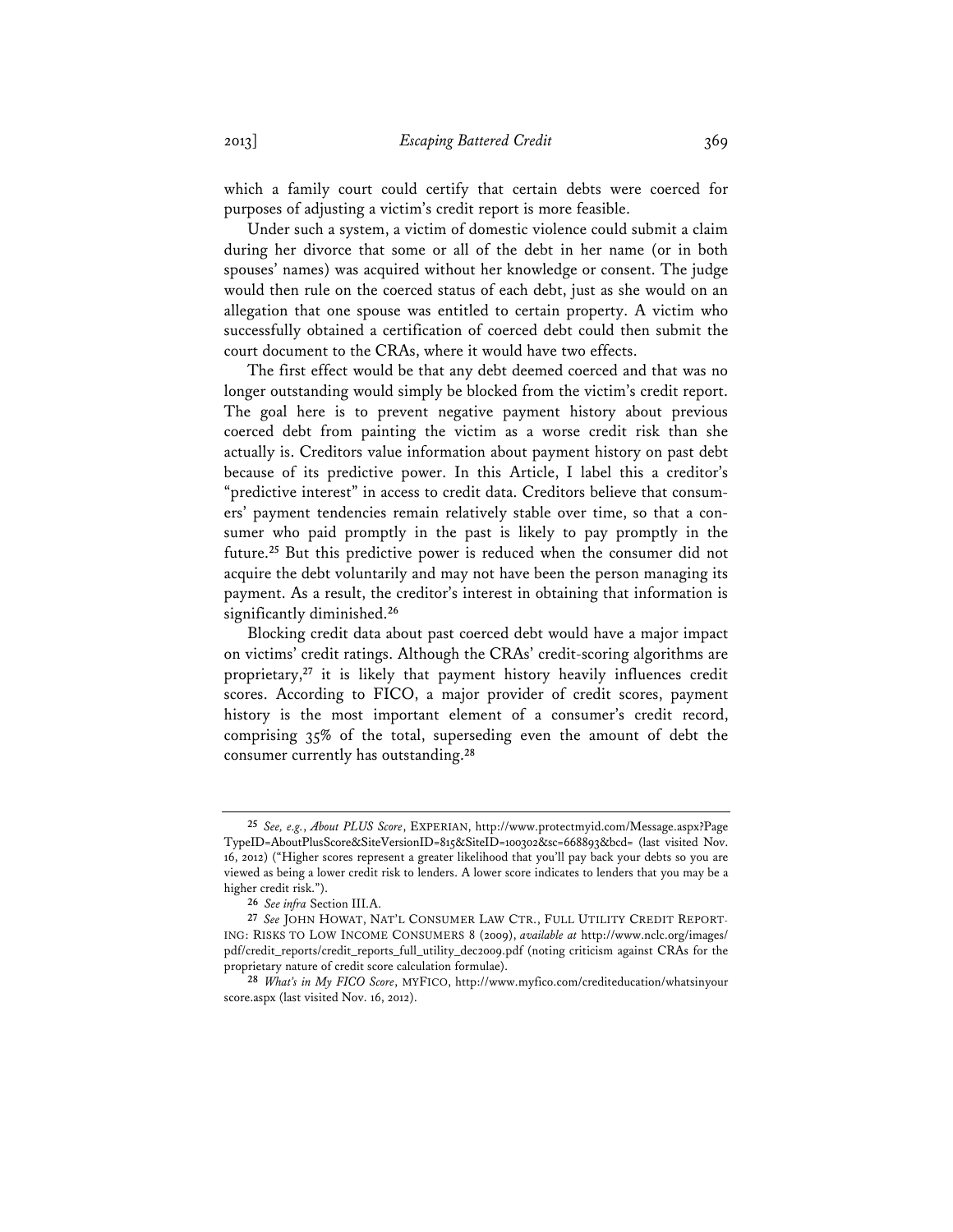However, data on outstanding debt are still very important to creditors.**29** Without it, a potential creditor cannot assess the claims on a consumer's income and assets to determine how many other creditors it will compete with each month for payment or to evaluate these other creditors' collection rights in the event of a default. I refer to this as a creditor's "current liabilities" interest in a consumer's credit report. Creditors have a current liabilities interest in data about all of a consumer's outstanding debts, even those not acquired voluntarily. Thus, I limit my proposal for a complete block of coerced debt to debts that have already been paid off or are no longer legally binding for other reasons.**<sup>30</sup>** Even though a victim of coerced debt was not bound consensually to her coerced liabilities, potential creditors nevertheless need access to information about them if she is bound legally.

There are, however, competing concerns. Certain users of credit reports—namely employers, landlords, and basic utility companies**<sup>31</sup>**—provide services and benefits that are so essential to recently divorced victims of domestic violence that, on balance, victims' needs outweigh the current liabilities interest of such providers.**<sup>32</sup>** Thus, the second effect of submitting the coerced debt certification would be that potential employers, landlords, and basic utility companies would have no access to data about coerced debt, regardless of whether the debt was still outstanding. The equities for these entities balance differently than for traditional lenders. A victim of domestic violence leaving an abusive relationship and starting an independent household can live without a credit card or a mortgage. But without a job, rental housing, or gas and electricity, she is simply not an economically viable unit.

In addition, the equities on the other side of the transaction balance differently as well. Employers, landlords, and utilities have different expectations when entering an economic relationship than professional lenders do. Employers are the easiest case since they are not creditors at all.**<sup>33</sup>** Their interest in a potential employee's credit report is in the possible relationship

**<sup>29</sup>** Outstanding debt comprises 30% of a FICO score. *Id.*

**<sup>30</sup>** These reasons include expiration of the statute of limitations or discharge in bankruptcy.

**<sup>31</sup>** Insurers also use credit report data. *E.g.*, *Allstate's Use of Credit Information to Evaluate Insurance Policies*, ALLSTATE, http://www.allstate.com/about/credit.aspx (last visited Nov. 16, 2012). However, the advocates I interviewed for my preliminary study did not mention insurance as a major concern, so I have not included an analysis of it in this Article. This is a topic I will explore in future empirical research on coerced debt.

**<sup>32</sup>** *See infra* subsection III.B.2.

**<sup>33</sup>** In fact, employers are debtors of their employees because wages are not paid until some period after they have been earned. *See* 11 U.S.C. § 507(a)(4) (2006) (providing bankruptcy priority for employees of debtors).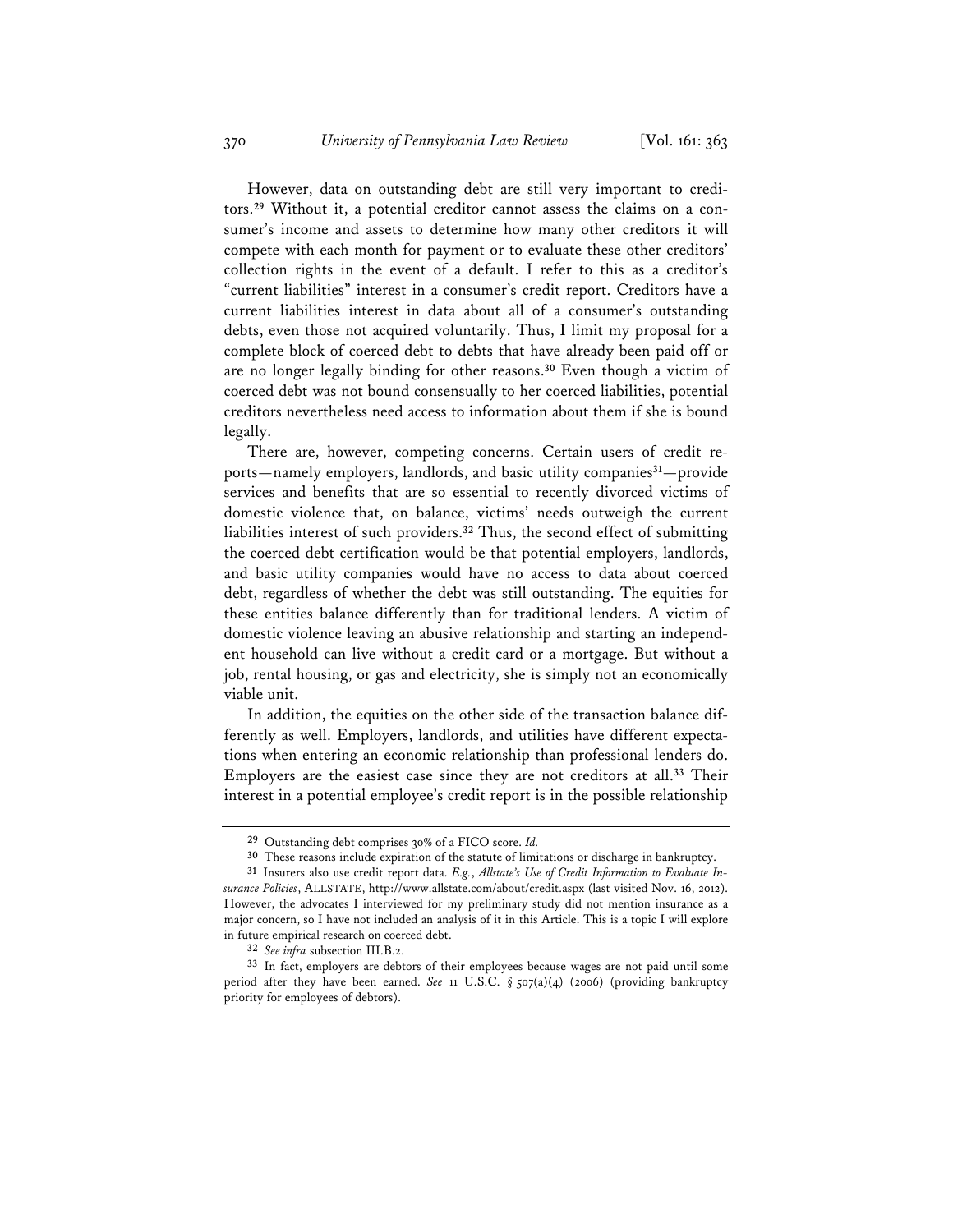between a negative credit history and certain negative job-performance traits.**<sup>34</sup>** But for a judicially certified victim of coerced debt, the negative credit history is not of her own making and thus much less relevant to her future job performance.

Landlords and utilities are, in fact, creditors, but their regulatory treatment in all other areas of law is so different than that of lenders that it is reasonable to treat them differently in this case as well.**<sup>35</sup>** Landlords and utilities are regulated heavily in recognition of the essential services they provide, which is exactly why I propose blocking their access to information about outstanding certified coerced debts. These two types of creditors also compensate for risk differently than financial-sector creditors, and their risk management strategies make them less likely than lenders to suffer economic harm due to a coerced debt block.**<sup>36</sup>**

In addition, preliminary empirical evidence**37** and logic suggest that financially struggling households are likely to pay their rent and utility bills before paying down general unsecured debt.**<sup>38</sup>** Credit card issuers, in fact, encourage the deferral of substantive debt payment by emphasizing the minimum-payment option.**<sup>39</sup>** Plus, a consumer may be especially likely to prioritize rental and utility payments over outstanding coerced debt because she may not consider herself morally responsible for the latter.

My proposal could be implemented by amending the Fair Credit Reporting Act or by promulgating new regulations under the Equal Credit Opportunity Act (ECOA).**<sup>40</sup>** My ideas build on a current FCRA provision that allows consumers who have obtained police reports verifying their identity thefts to compel the CRAs to block records of these transactions from their credit reports.**<sup>41</sup>** The relative success of this blocking mechanism demonstrates that it is possible to provide consumers with an effective

**<sup>34</sup>** This relationship is controversial. For a detailed discussion, see *infra* subsection III.B.2.

**<sup>35</sup>** *See infra* subsection III.B.2.

**<sup>36</sup>** *See infra* subsection III.B.2.

**<sup>37</sup>** *See, e.g.*, Angela Littwin, *Beyond Usury: A Study of Credit-Card Use and Preference Among Low-Income Consumers*, 86 TEX. L. REV 451, 458 n.20 (2008) (discussing how many financially struggling households triage certain bills, paying them late or negotiating for later payment dates, in order to pay other bills, including rent, on time).

**<sup>38</sup>** Even if a coerced debt was secured originally, it is unlikely to be *relevantly* secured from the victim's point of view because it will often be for a home in which she no longer lives or a car to which she no longer has access.

**<sup>39</sup>** *See* Ronald J. Mann, *Bankruptcy Reform and the "Sweat Box" of Credit Card Debt*, 2007 U. ILL. L. REV. 375, 387-88 (describing how a 2003 regulator-mandated increase in minimum payments disrupted many credit card issuers' business models).

**<sup>40</sup>** 15 U.S.C. §§ 1691–1691f (2006).

**<sup>41</sup>** 15 U.S.C. § 1681c-2(a).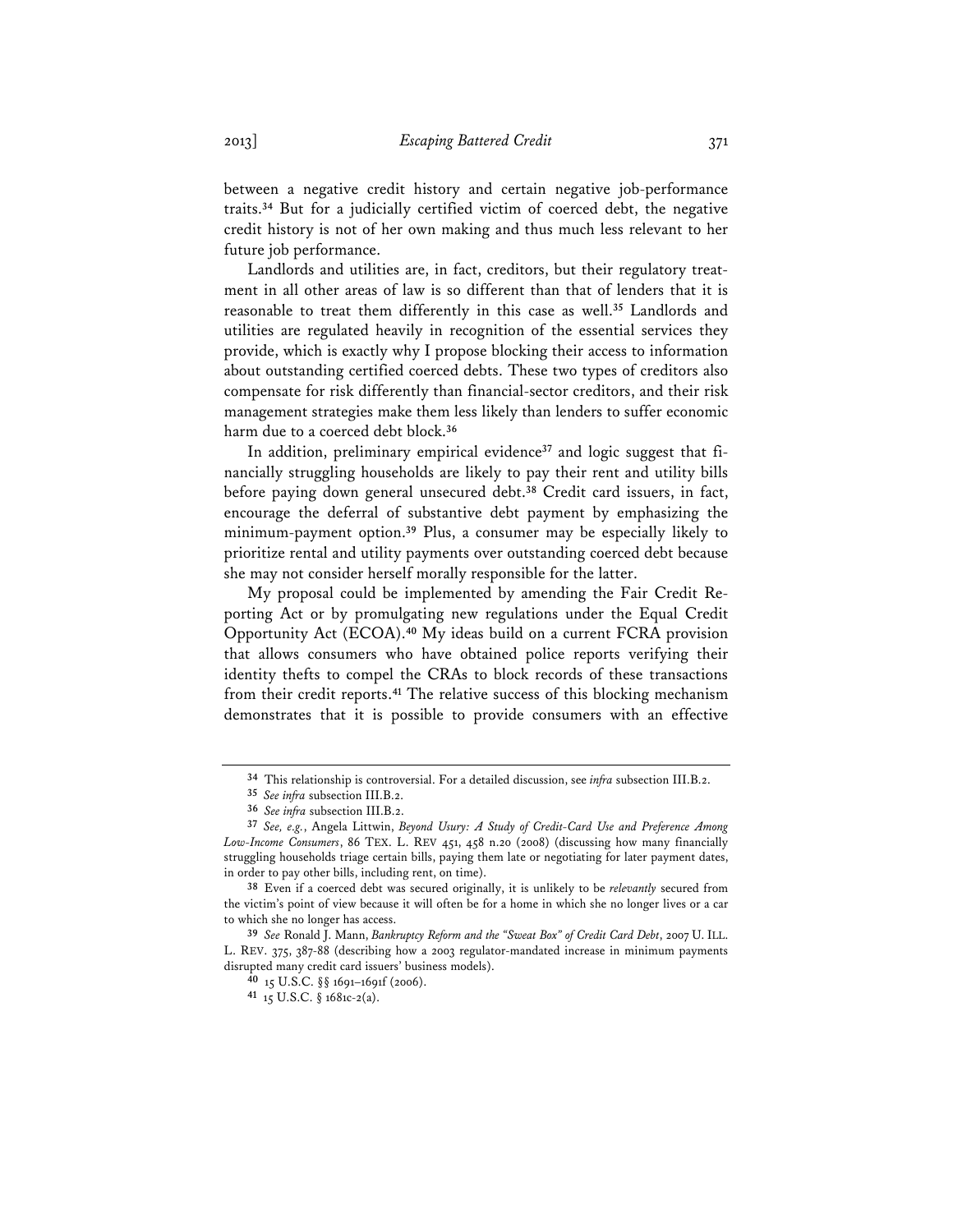error-reduction process within the current system, as long as the remedy incorporates a non-CRA decisionmaker and eliminates CRA discretion.**<sup>42</sup>**

In its current form, however, the FCRA provision excludes many claims of coerced debt,**<sup>43</sup>** despite the fact that, in many ways, coerced debt is a form of identity theft.**<sup>44</sup>** In addition, law enforcement officers are not the ideal decisionmakers for coerced debt claims. My proposal would broaden the definition of identity theft in coercion cases and replace law enforcement officers with family courts as the decisionmakers.

Alternatively, implementation could occur under the ECOA. The ECOA regulations already contain a provision that can be read to cover coerced debt.**<sup>45</sup>** I propose amending this regulation to make it clear that coerced debt is included and to make the regulation easier for consumers to use.**<sup>46</sup>**

This Article proceeds in three Parts. Part I situates coerced debt within the domestic violence literature and briefly reviews the evidence of the phenomenon. Part II describes the current, ineffective process the CRAs use to resolve consumer credit-report disputes and argues that leveraging the competencies of family courts could improve this process for victims of coerced debt. Part III considers my policy proposal, explaining its application to traditional lenders as well as to employers, landlords, and utility companies.

#### I. COERCIVE CONTROL AND COERCED DEBT

In a recent article, I documented the current evidence for coerced debt, which I defined to include "all non-consensual, credit-related transactions that occur in a violent relationship."**<sup>47</sup>** I presented a preliminary empirical study in which I interviewed fifty-five lawyers and other advocates who worked with victims of domestic violence about their clients' credit problems. Although a wide variety of credit difficulties emerged—ranging from the scarcity problems common to people living in poverty to mistakes made because of financial illiteracy—the overarching theme that emerged was

**<sup>42</sup>** *See infra* notes 185-90 and accompanying text.

**<sup>43</sup>** *See infra* subsection III.B.1.

**<sup>44</sup>** *See infra* Section II.B.

**<sup>45</sup>** *See* 12 C.F.R. § 202.6(b)(6)(ii) (2012) ("[I]n evaluating an applicant's creditworthiness a creditor shall consider . . . any information the applicant may present that tends to indicate the credit history being considered by the creditor does not accurately reflect the applicant's creditworthiness.").

**<sup>46</sup>** *See infra* subsection II.C.3.

**<sup>47</sup>** Littwin, *supra* note 1, at 954.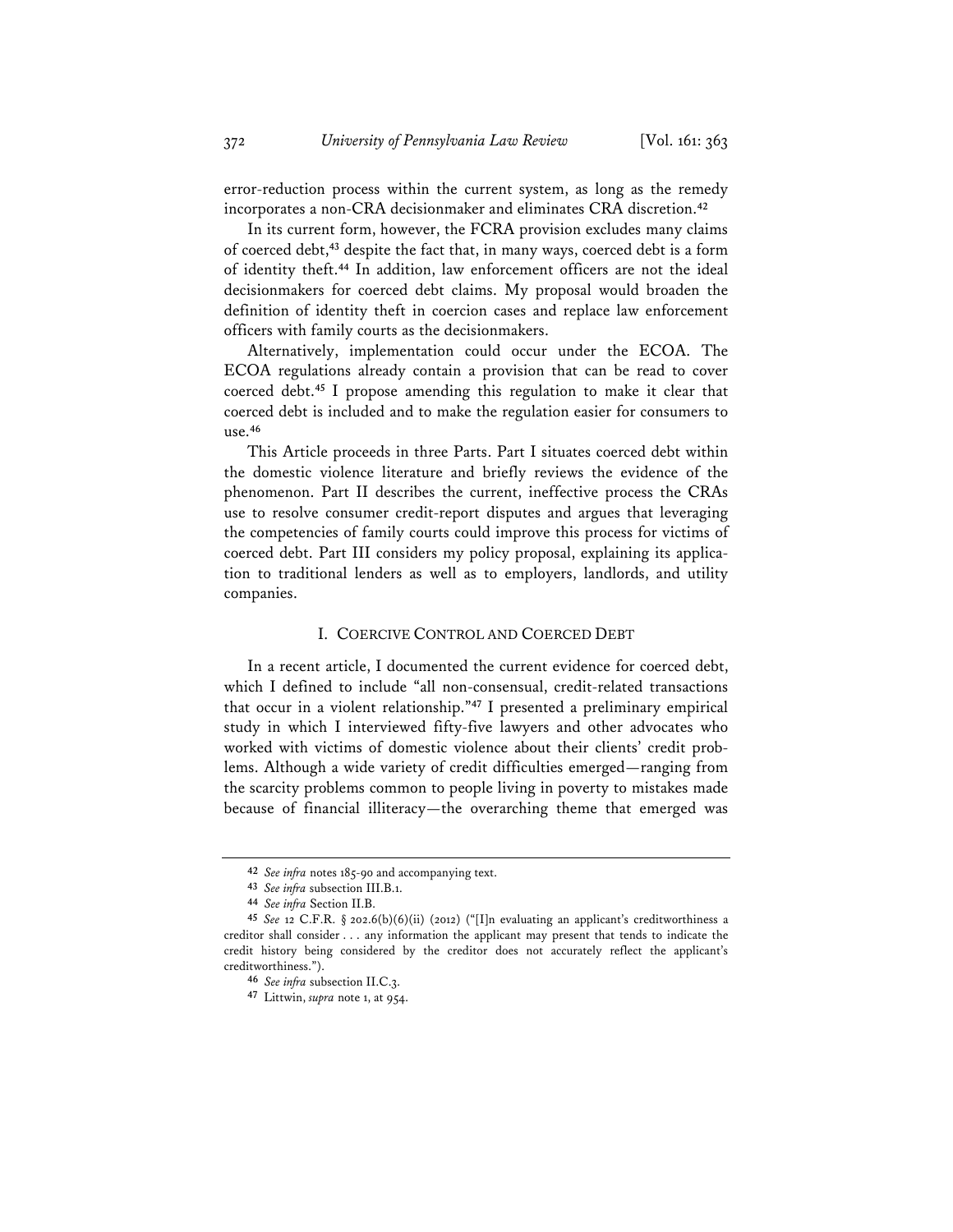coerced debt.**<sup>48</sup>** This Part contextualizes coerced debt within the broader framework of domestic violence and briefly summarizes the evidence from my preliminary study.

Coerced debt appears to be part of a broader pattern of abuse that occurs within one type of abusive intimate relationships.**<sup>49</sup>** Recent empirical work suggests that there are two major kinds of domestic abuse: (1) common couple violence, in which both parties engage in violence as a problemsolving strategy**<sup>50</sup>**; and (2) coercive control, in which the abuser asserts complete dominance over the victim, essentially seeking to undermine the victim's free will.**51** According to current research, this dominance is typically established by the abuser's implementation of "regulations" that govern every aspect of the victim's behavior and are enforced by frequent and severe violence.**<sup>52</sup>**

Three examples from the leading work on this type of abuse, Evan Stark's *Coercive Control*, illustrate this phenomenon. Professor Stark, a therapist, documents coercive control with both empirical research and anecdotal evidence from his own practice.**<sup>53</sup>** In one such anecdote, the abusive husband required his wife to record her daily activities in fifteenminute increments and then violently interrogated her about her activity log every night.**<sup>54</sup>** In another case, the husband required his wife to wear thin, cotton saris at all times.**<sup>55</sup>** Because they lived in a cold climate, this essentially restricted her to the house for much of the year. In the third example, the abuser confined his wife in their bedroom suite whenever he

**<sup>48</sup>** *See id.* at 958 (describing research documenting coerced debt).

**<sup>49</sup>** I recently applied to the National Science Foundation for funding for a study that would, inter alia, test this hypothesis. I am collaborating in this work with Adrienne Adams, a psychologist at Michigan State University.

**<sup>50</sup>** *See* Michael P. Johnson, *Conflict and Control: Gender Symmetry and Asymmetry in Domestic Violence*, 12 VIOLENCE AGAINST WOMEN 1003, 1006 (2006) (identifying "situational couple violence" as a type of domestic relationship in which both parties may use violence and neither party is controlling); Michael P. Johnson, *Patriarchal Terrorism and Common Couple Violence: Two Forms of Violence Against Women*, 57 J. MARRIAGE & FAM. 283, 284-85 (1995) [hereinafter Johnson, *Patriarchal Terrorism*] (differentiating common couple violence from one-sided, controloriented abuse).

**<sup>51</sup>** *See* EVAN STARK, COERCIVE CONTROL 257-63 (2007) (stating that controlling partners view relationships as "zero-sum" games in which the controlled partner's independence should be eliminated); Johnson, *Patriarchal Terrorism*, *supra* note 50, at 284 (defining one-sided abuse that involves controlling behaviors as "patriarchal terrorism").

**<sup>52</sup>** *See* STARK, *supra* note 51, at 228-88 (documenting the various methods by which abusers exercise control).

**<sup>53</sup>** *See id.* at 4 (listing Professor Stark's professional roles, in which he gathered the examples he uses in the book).

**<sup>54</sup>** *Id.* at 294-95.

**<sup>55</sup>** *Id.* at 239.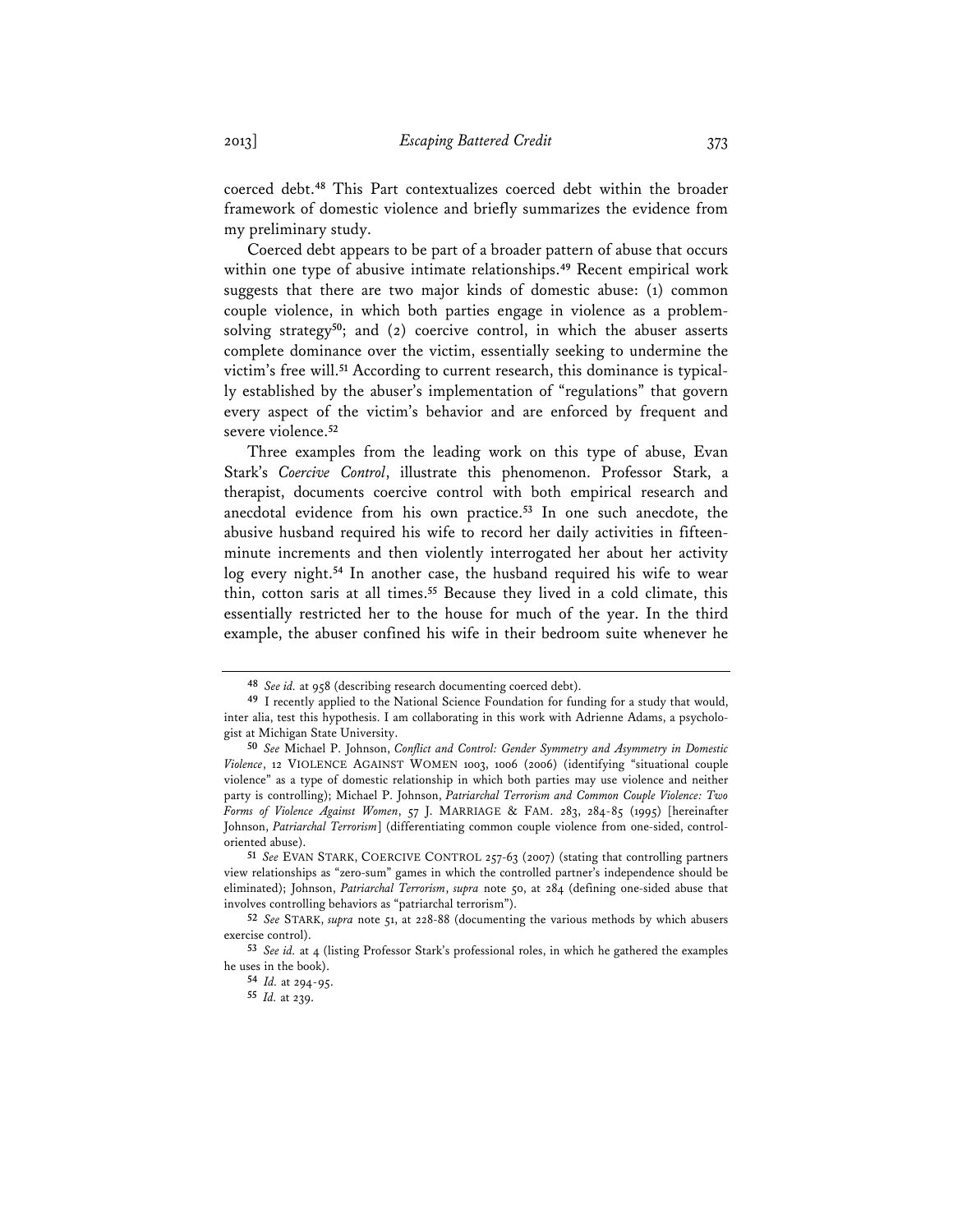left home.**<sup>56</sup>** It is within this type of control-oriented relationships that coerced debt can exist.**<sup>57</sup>**

Research has also begun to document the role that economic tactics play in coercive control. These tactics fall into two broad categories: preventing victims from earning money and controlling their access to money the family has earned. In the first category, some abusers forbid victims from working outside the home.**<sup>58</sup>** Others interfere with victims' employment through tactics such as inflicting visible injuries,**<sup>59</sup>** hiding their work clothes,**<sup>60</sup>** or harassing their coworkers or bosses.**<sup>61</sup>**

Coerced debt falls within the second category of economic abuse: the establishment of control over household finances. Financial control is often seized using abusive methods, such as preventing the victim's access to joint bank accounts; forcing the victim to deposit income into accounts controlled solely by the abuser; putting the victim on an allowance; and preventing the victim from accessing financial information—both about her household's finances and about personal finances generally.**<sup>62</sup>** My preliminary research suggests that financial control can have some striking results: wives who do not know their husbands' incomes, their husbands' occupations, or whether their families' residences are rented or owned.**<sup>63</sup>** This control—the ability to limit the victims' access to knowledge of the household's finances—is the

**59** *E.g.*, Angela M. Moe & Myrtle P. Bell, *Abject Economics: The Effects of Battering and Violence on Women's Work and Employability*, 10 VIOLENCE AGAINST WOMEN 29, 40 (2004) (documenting one woman's difficulty keeping a job because she missed work due to frequent injuries).

**60** *E.g.*, Ruth A. Brandwein & Diana M. Filiano, *Toward Real Welfare Reform: The Voices of Battered Women*, 15 AFFLIA 224, 233 (2000).

**61** *See, e.g.*, *id.* (recounting how some women leave their jobs out of fear of what their husbands would do to their employers); Melanie Shepard & Ellen Pence, *The Effect of Battering on the Employment Status of Women*, AFFLIA, Summer 1988, at 55, 58 (reporting that 24% of victims claimed that abuse led, in part, to a loss of employment).

**62** *See* Littwin, *supra* note 1, at 981-86.

**63** *Id.* at 985-86.

**<sup>56</sup>** *Id.* at 268.

**<sup>57</sup>** *See* Littwin, *supra* note 1, at 981-86 (viewing financial control as the foundation on which coerced debt can develop).

**<sup>58</sup>** *See* Rudy J. Aguilar & Narina Nunez Nightingale, *The Impact of Specific Battering Experiences on the Self-Esteem of Abused Women*, 9 J. FAM. VIOLENCE 35, 40 (1994) (categorizing prevention of working as a type of emotional/controlling abuse); Mary P. Brewster, *Power and Control Dynamics in Prestalking and Stalking Situations*, 18 J. FAM. VIOLENCE 207, 210 (2003) (listing a prohibition on working outside the home as one type of financial control); *see also* Susan Lloyd, *The Effects of Domestic Violence on Women's Employment*, 19 LAW & POL'Y 139, 150-51 tbls.3 & 4 (1997) (documenting the frequency with which partners restricted access to money or made working outside the home difficult).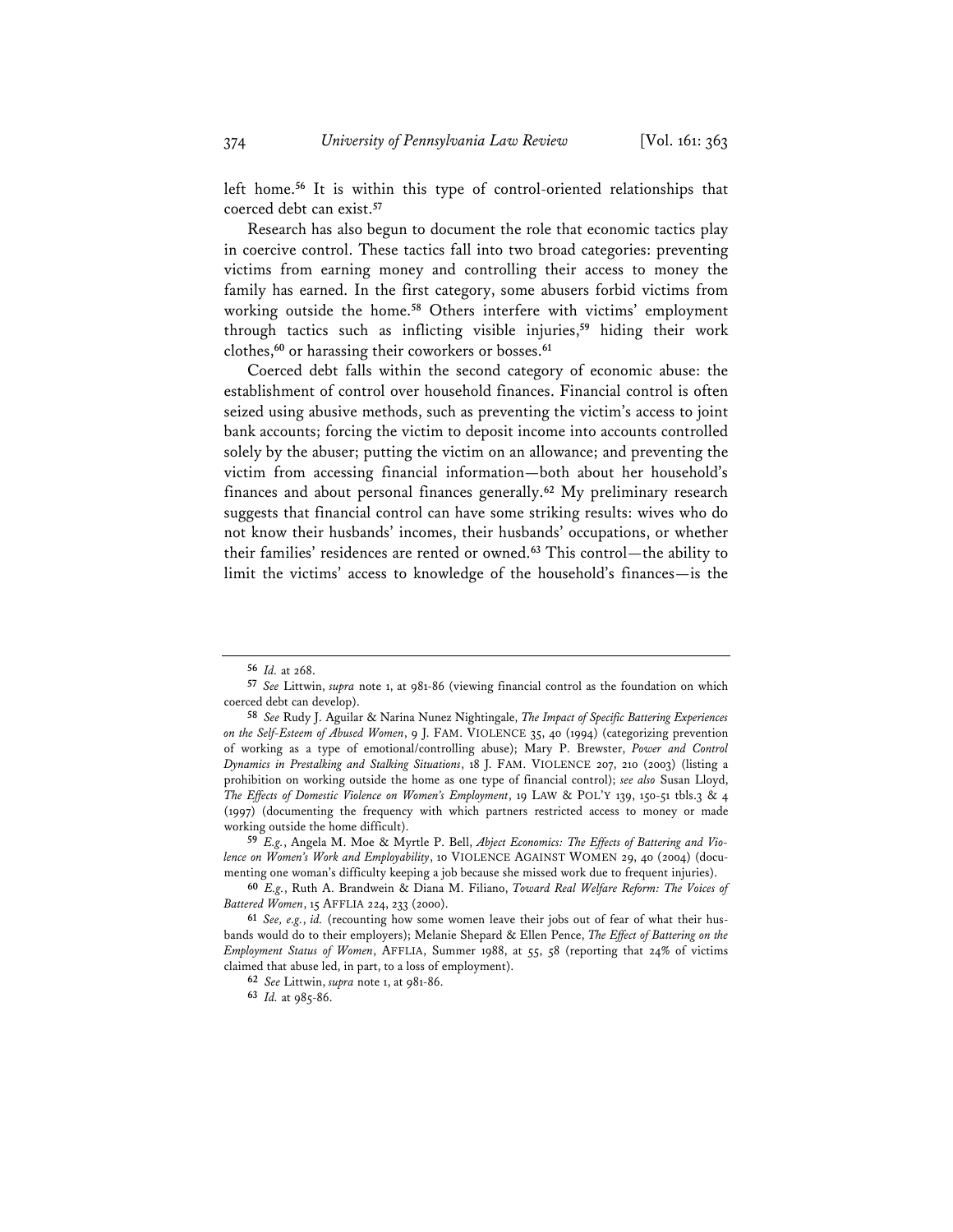foundation that underlies coerced debt,**<sup>64</sup>** enabling abusers to perpetuate long-term financial fraud and coercion.

There appear to be limitless tactics by which abusers generate coerced debt. These include applying for credit cards in a partner's name without the partner's knowledge; using physical duress to force a partner to apply for credit cards; threatening violence against the partner or her children toward the same end; forging a partner's signature on home mortgage documentation to, for example, withdraw equity from the family home; employing a combination of fraud and force to induce a partner to sign a quitclaim deed for the family home; arranging the household's secured transactions so that the debt is in the victim's name while the collateral asset is in the abuser's; and impersonating a partner to obtain a car loan.**<sup>65</sup>**

I include within the term "coerced debt" behavior that falls under the traditional legal definition of fraud**<sup>66</sup>** as well as behavior more properly characterized as duress.**<sup>67</sup>** The role duress plays in coerced debt is easy to see. If an abuser holds a gun to a victim's head and instructs her to fill out a credit application, that is clearly coercive. But in relationships permeated with coercive control, fraud also plays a role in coerced debt. For example, an abuser might hold a gun to a victim's head and instruct her to sign a loan application without permitting her to read it. Alternatively, an abuser might borrow in the victim's name without her knowledge. When she discovers the debt and asks the abuser about it, he might then put the gun to her head and instruct her to leave it alone. A third possibility is that the victim discovers the debt but is too afraid to ask the abuser about it. In all of these hypothetical situations, the abuser sustains the fraud by using elements of duress. Even in cases without direct financial coercion, much fraud in abusive relationships likely evades detection through other abusive tactics, such as controlling the victim's access to financial records, stealing the victim's mail, or monitoring the victim's telephone calls.**<sup>68</sup>**

The advocates I interviewed explained that batterers engaged in this behavior partly to gain economic enrichment, but also to maintain control within the abusive relationship. Several of my interviewees noted that, in many of these cases, abusers intended to limit their victims' options and

**<sup>64</sup>** *Id.* at 981-86.

**<sup>65</sup>** *See id.* at 986-97.

**<sup>66</sup>** "A knowing misrepresentation of the truth or concealment of a material fact to induce another to act to his or her detriment." BLACK'S LAW DICTIONARY 731 (9th ed. 2009).

**<sup>67</sup>** "Broadly, a threat of harm made to compel a person to do something against his or her will or judgment . . . ." *Id.* at 578.

**<sup>68</sup>** Littwin, *supra* note 1, at 973-78.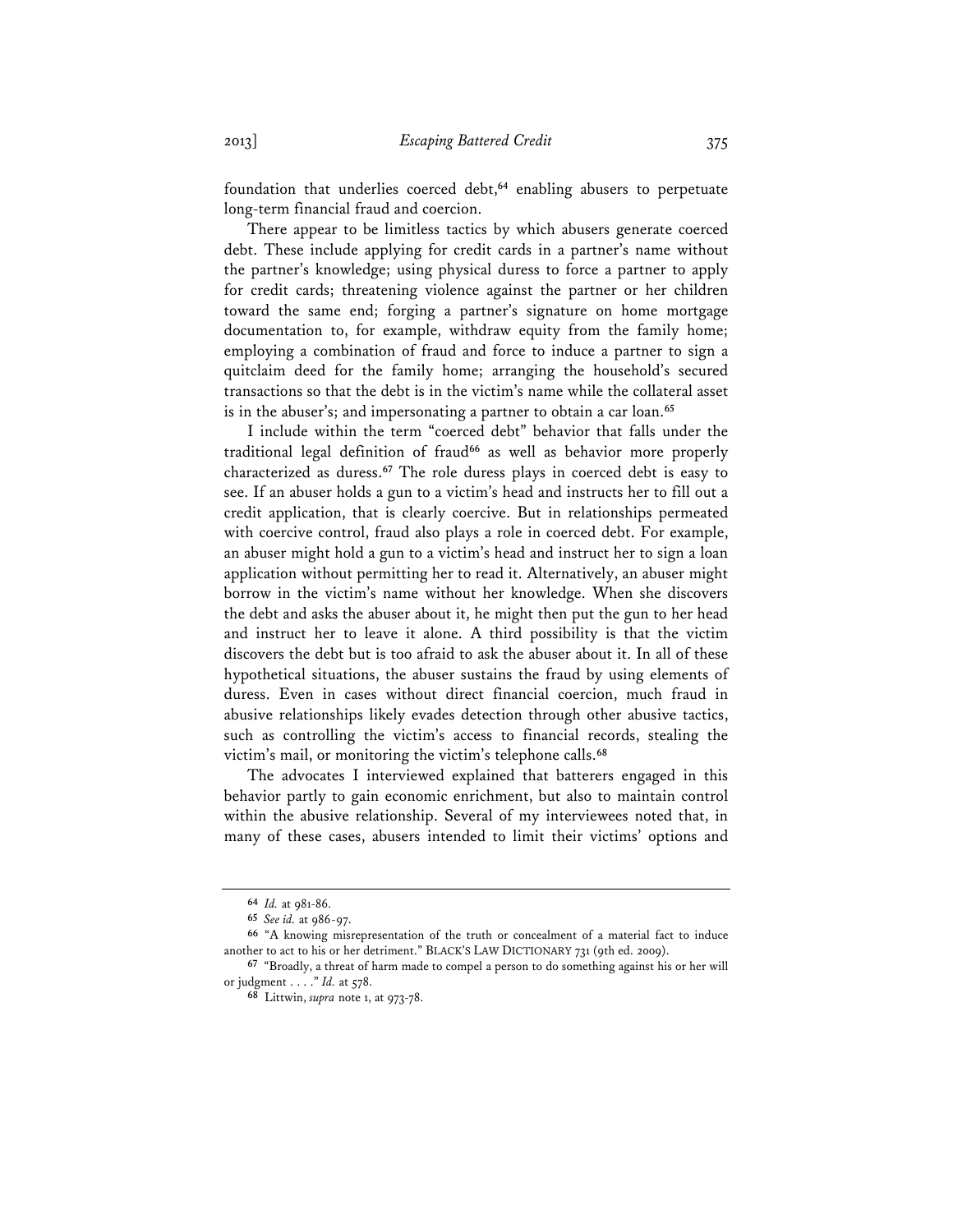make it more difficult for them to leave.**<sup>69</sup>** A victim's inability to start an economically viable household on her own creates a major barrier to leaving. As one psychologist I interviewed stated, the abuser's objective is "to keep [the victim] from having alternatives to the relationship."**<sup>70</sup>**

To be fair, only the most sophisticated batterers probably thought of financial abuse in terms of negative credit ratings. Their immediate concerns may have been issues such as keeping victims financially illiterate and arranging their families' affairs so that all of the assets are in their names and the debts in the names of their victims.**<sup>71</sup>** Victims would have difficulty leaving the relationship because they would be financially naïve and would owe hundreds or thousands of dollars in unanticipated debt.

But my research suggests that credit reporting is, indeed, a major barrier to leaving and remaining free of abusive relationships. Many of the lawyers and other advocates I interviewed discussed credit reporting and its consequences as barriers for victims.**<sup>72</sup>** As I reported previously:

[O]ne lawyer who staffs a family law hotline stated, "My major concern is her credit report." Another said, "Oh yeah, that's really common. There's no good way around it." Other advocates said that it "absolutely" was an issue and that they see it "over and over again" or "all the time." One social worker stated that her clients' credit ratings were ruined "almost across the board."**<sup>73</sup>**

My interviewees described how these poor credit ratings directly interfered with victims' attempts to establish self-sufficiency. More than a dozen reported that negative credit scores prevented their clients from obtaining housing, employment, and basic utilities.**<sup>74</sup>** One legal clinical professor characterized the intersection of coerced debt with landlord and employer use of credit reports as "really hurt[ing] DV survivors."**<sup>75</sup>**

Several of the lawyers and other advocates I interviewed stated that the inability to obtain employment and housing resulted in longer shelter stays.**<sup>76</sup>** One lay advocate explained, "Often the emotional crisis issues and physical safety issues are in better shape after 30-90 days. But then she's left

**<sup>69</sup>** *Id.* at 999.

**<sup>70</sup>** *Id.* (alteration in original).

**<sup>71</sup>** *See id.* at 961 tbl.1 (listing several methods of establishing coerced debt).

**<sup>72</sup>** *Id.* at 998.

**<sup>73</sup>** *Id.* at 1001 (footnotes omitted).

**<sup>74</sup>** *Id.*

**<sup>75</sup>** *Id.*

**<sup>76</sup>** *Id.* at 1002 (attributing overcrowding in domestic violence (DV) shelters in part to victims' inability to find housing on account of their poor credit scores).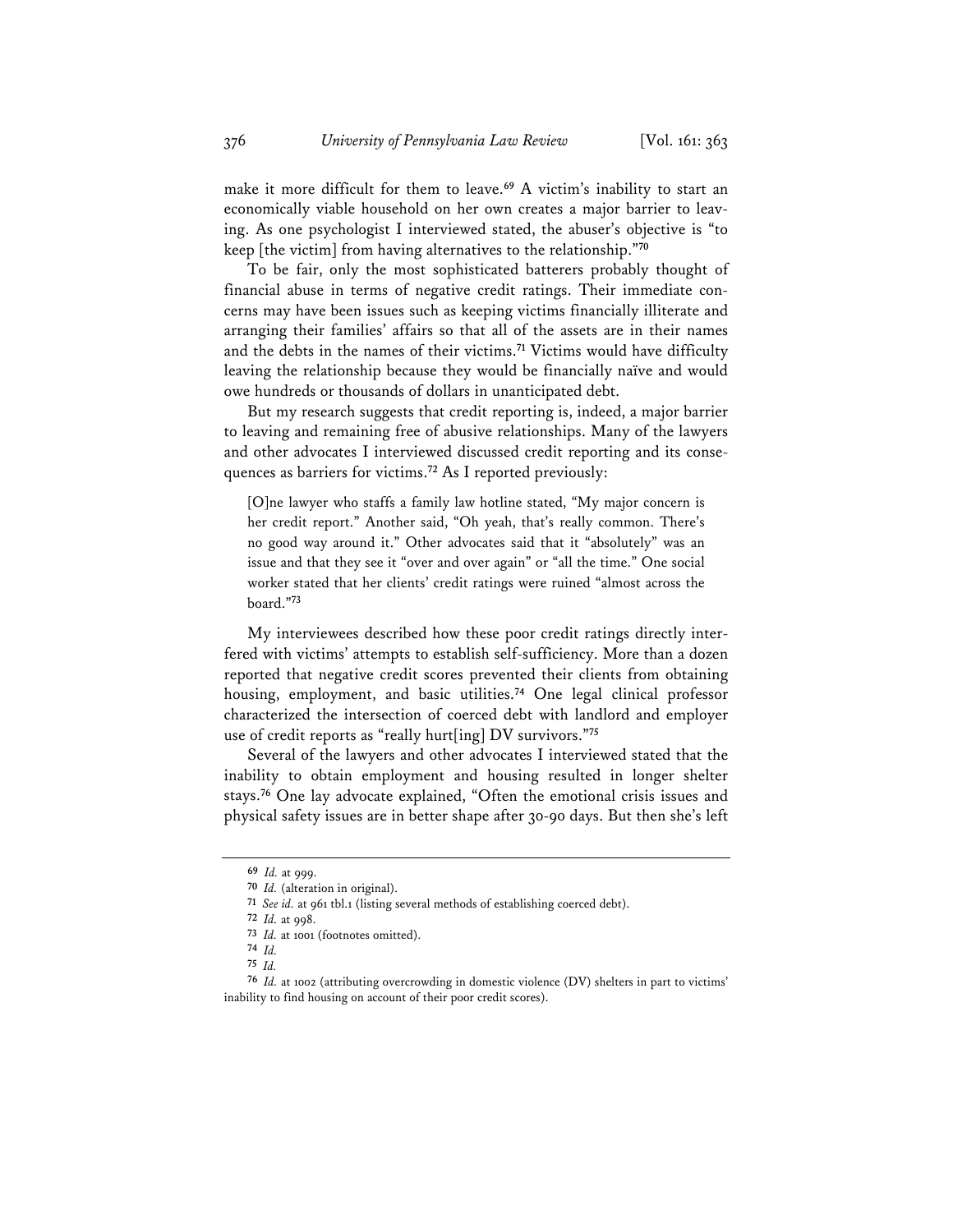living in this shelter situation longer than she needs it. Nobody will rent to her and her children, and nobody will open utilities in her name."**<sup>77</sup>**

Of even greater concern is the fact that, according to several advocates, bad credit is a major reason why many victims remain in abusive relationships.**<sup>78</sup>** They made statements such as, "[H]aving a bad credit score . . . creates even more barriers to her being able to successfully extract herself from that relationship;" and, "If there were options for women getting their credit back, I think it would go a long way toward helping" them leave.**<sup>79</sup>** The following Parts explore one such option.

# II. WHO DECIDES? CREDIT REPORTING'S DECISIONMAKING DEFICIT

On close examination, the most striking feature of our credit reporting system is the absence of a decisionmaker at the heart of the process. Although credit reports play a crucial role in consumers' financial lives, the system is so automated that no person has the authority to decide exactly which pieces of information belong in an individual consumer's report.**<sup>80</sup>**

In 2003, Congress decided that this automation was unacceptable with respect to identity theft and enacted the Fair and Accurate Credit Transactions Act (FACTA)**81** as an amendment to the FCRA. The new congressionally mandated system is still semiautomated, but it provides for some decisionmaking authority by relying on law enforcement agencies to screen claims of identity theft.**<sup>82</sup>** In the area of coerced debt, however, law enforcement authorities are unsuited for their roles as de facto decisionmakers.**<sup>83</sup>** Thus, my proposal builds upon the identity theft procedure but designates family court as the appropriate decisionmaking forum.

The CRAs do, of course, have rules that determine how data are selected for inclusion in credit reports; beyond these parameters, however, the system is fully automated.**<sup>84</sup>** The CRAs use computer programs to process

**<sup>77</sup>** *Id.*

**<sup>78</sup>** *Id.* at 1002-03.

**<sup>79</sup>** *Id.* at 1002.

**<sup>80</sup>** *See generally* Wu, *supra* note 17 (providing an overview of the credit reporting system and detailing the failings of its credit dispute process).

**<sup>81</sup>** Fair and Accurate Credit Transactions Act of 2003, Pub. L. No. 108-159, 117 Stat. 1952 (codified as amended in scattered sections of 15 and 20 U.S.C.).

**<sup>82</sup>** 15 U.S.C. § 1681g(e) (2006).

**<sup>83</sup>** *See infra* text accompanying notes 196-99.

**<sup>84</sup>** *See generally* Wu, *supra* note 17.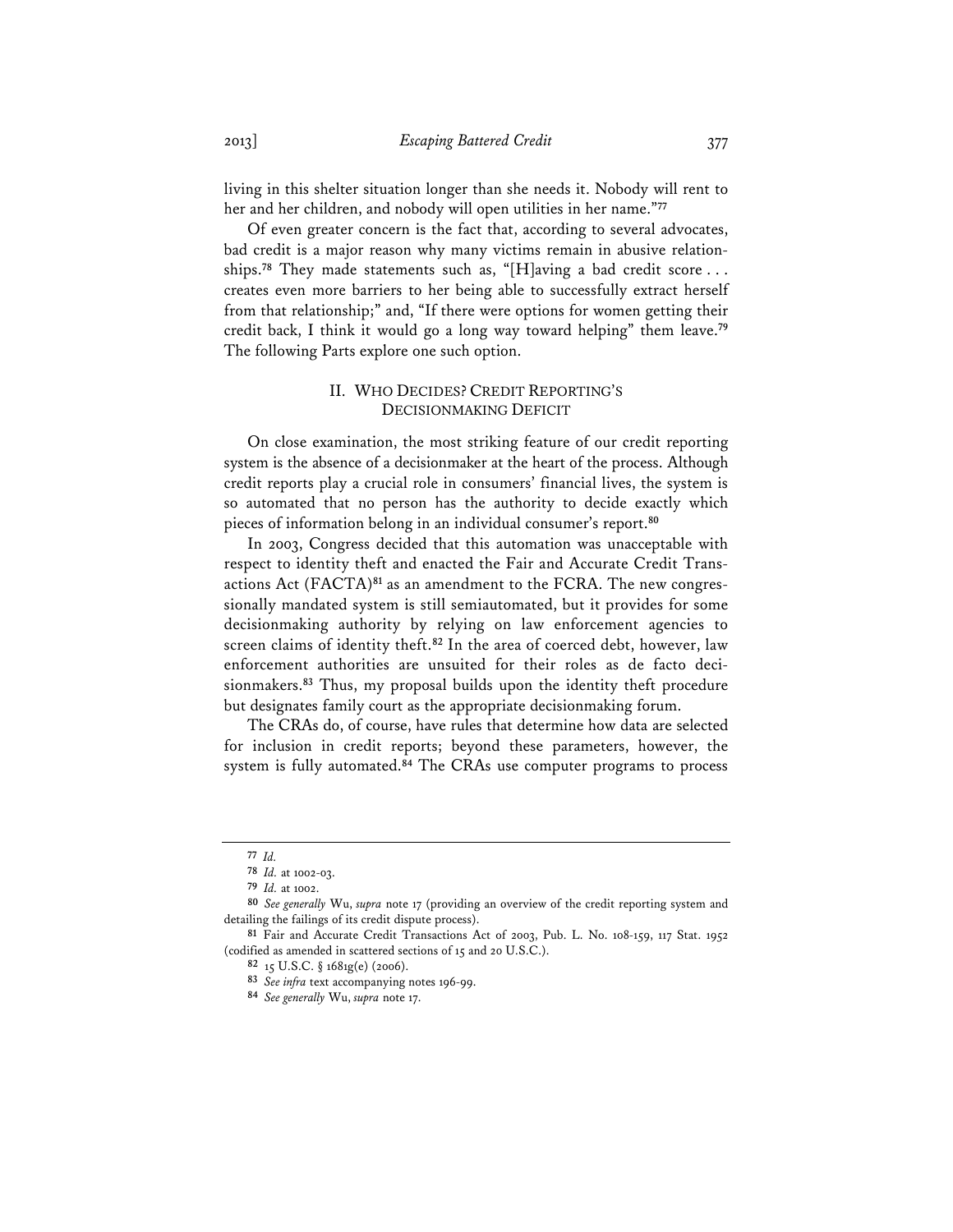information from current creditors and other furnishers**<sup>85</sup>** and repackage it for viewing by consumers and future creditors—all without any human supervision over the generated content.**<sup>86</sup>**

Given the massive amounts of data that circulate in our consumer credit system,**<sup>87</sup>** this is a reasonable, and indeed necessary, way for the process to begin. But two problems emerge. First, the rules used by the CRAs for selecting data for inclusion on credit reports virtually guarantee that there will be a high error rate.**<sup>88</sup>** Second, no decisionmaker has authority to review and fix credit reports in which errors are found. The CRA internal error investigation process relies on a combination of automated computer processes and low-level employees lacking discretion. The absence of a decisionmaker means no authority exists to which victims of coerced debt can appeal to argue that fraudulent or duress-generated debt should be excluded from their credit reports.**<sup>89</sup>**

FACTA improved the process by adding a procedure that enables victims of identity theft to correct their credit reports by blocking fraudulent data.**<sup>90</sup>** This process has been unavailing for many victims of coerced debt, even though coerced debt is in part a form of identity theft. Nevertheless, the blocking provision lays the groundwork upon which I build my proposal. It demonstrates successful intervention in a system as mechanized as credit reporting. I would broaden the statute to include all forms of coerced debt and substitute a decisionmaker with better institutional capacity for reviewing coerced debt allegations.

The FCRA essentially deputizes law enforcement authorities to determine whether identity theft has occurred,**<sup>91</sup>** but law enforcement agencies lack the expertise in finances or family relations to handle coerced debt.

**90** 15 U.S.C. § 1681c-2 (2006).

**<sup>85</sup>** Furnishers are entities that report consumer financial behavior to the CRAs. The term includes past creditors and public records keepers. FTC, REPORT TO CONGRESS ON THE FAIR CREDIT REPORTING ACT DISPUTE PROCESS 4 (2006) [hereinafter 2006 FTC REPORT], *available at* http://www.ftc.gov/os/comments/fcradispute/P044808fcradisputeprocessreporttocongress. pdf (listing examples of entities considered "furnishers").

**<sup>86</sup>** *See id.* at 150-53 (documenting CRAs' reliance on furnisher-provided information).

**<sup>87</sup>** A few brief statistics about credit cards illustrate the scope of the consumer credit system in the United States. As of 2009, there were 156 million credit card holders and over 1.2 billion credit cards. That year, credit card purchases totaled \$1.94 trillion and the outstanding credit card debt reached \$886 billion. U.S. CENSUS BUREAU, STATISTICAL ABSTRACT OF THE UNITED STATES: 2012, at 740 tbl.1188 (131st ed. 2011), *available at* http://www.census.gov/compendia/ statab/2012/tables/12s1188.pdf.

**<sup>88</sup>** *See infra* subsection II.A.1.

**<sup>89</sup>** *See infra* subsection II.A.2.

**<sup>91</sup>** *See* 15 U.S.C. § 1681a(q)(4) (requiring an identity theft report to be filed with the appropriate law enforcement agency).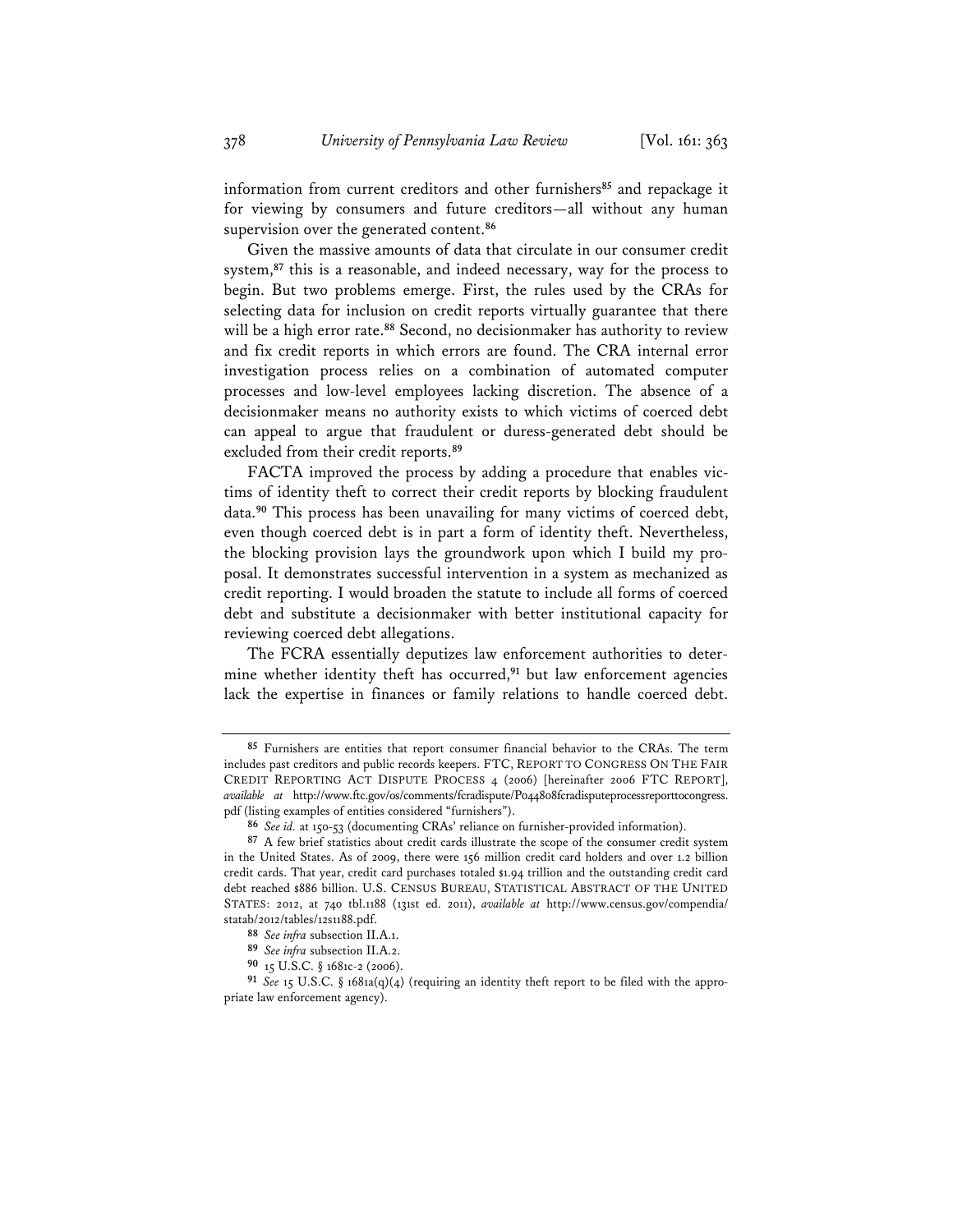2013] *Escaping Battered Credit* 379

Family courts, on the other hand, are equipped to adjudicate complex transactions that occur among family members. Indeed, they already make determinations about both domestic violence and family finances,**<sup>92</sup>** and, in doing so, consider an issue closely related to coerced debt. In the states that allow courts to balance the equities of the case when distributing assets and debts,**<sup>93</sup>** many judges consider whether domestic violence has occurred.**<sup>94</sup>** The only difference is that family courts' current debt distributions have no effect on credit reports. My proposal would build a bridge between those already making difficult determinations about issues related to coerced debt and the reformation of credit reports victims need in order to move beyond the abuse.

# A. *The Credit Reporting Agencies' Failings*

The CRAs have done such a poor job of producing accurate credit reports that they cannot be trusted with the complex and sensitive matter of coerced debt. Many of the errors plaguing credit reports are consequences not of any type of fraud, but rather of the standard CRA system for generating reports. The CRAs have equally inadequate procedures for rectifying mistakes, which indicates that they do not have the capacity to make decisions about errors resulting from coerced debt.

# 1. Inaccurate Credit Reporting

It is virtually indisputable that consumer credit reports contain a large number of errors. As Professor Lynn LoPucki wrote in 2001, "The number of errors in the system are acceptable from the standpoint of lending creditors, but generally appalling from the standpoint of the individual consumer."**<sup>95</sup>** In 2009, more than eleven million consumers experienced some form of identity theft.**<sup>96</sup>** That number does not include additional

**<sup>92</sup>** *See infra* subsection II.C.1.

**<sup>93</sup>** *See, e.g.*, OHIO REV. CODE ANN. § 3105.171 (West 2012); 23 PA. CONS. STAT. § 3502 (2008) (allowing the equitable division of marital property in an action for divorce); TEX. FAM. CODE ANN. § 7.001 (West 2006) ("[T]he court shall order a division of the estate of the parties in a manner that the court deems just and right, having due regard for the rights of each party and any children of the marriage.").

**<sup>94</sup>** *See infra* note 225.

**<sup>95</sup>** Lynn M. LoPucki, *Human Identification Theory and the Identity Theft Problem*, 80 TEX. L. REV. 89, 102 (2001).

**<sup>96</sup>** CHI CHI WU & ELIZABETH DE ARMOND, NAT'L CONSUMER LAW CTR., FAIR CREDIT REPORTING § 9.1 (7th ed. 2010).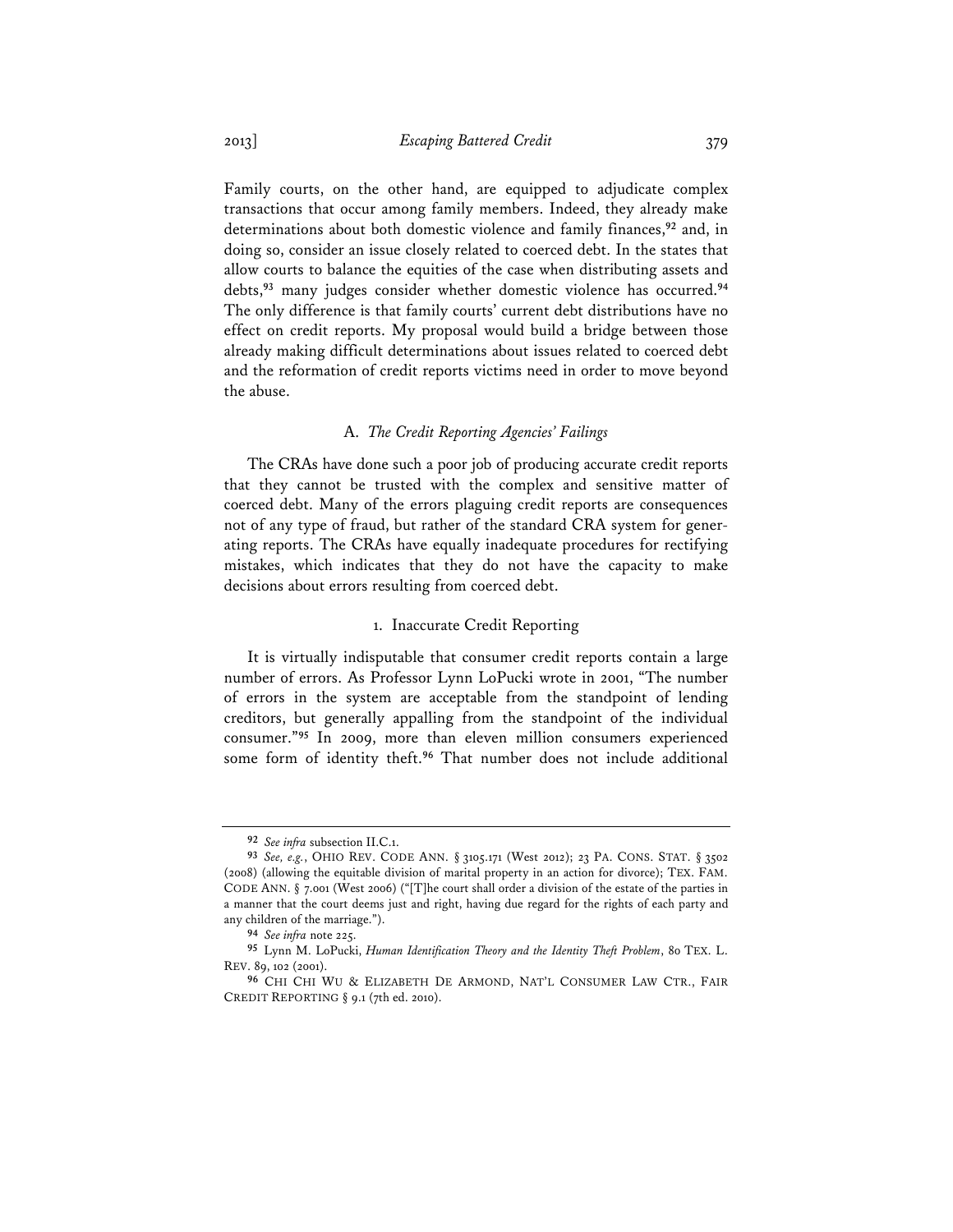errors introduced by the CRAs who collect credit data and the furnishers who provide them.**<sup>97</sup>**

A brief sampling of statistics indicates the magnitude of the problem. Four small-scale studies yielded credit report error percentages ranging from 31%**<sup>98</sup>** to 53%**<sup>99</sup>** to 70%**<sup>100</sup>** to 79%.**<sup>101</sup>** Three of these studies also reported the percentage of credit reports containing errors significant enough to result in a denial of credit. These serious-error rates ranged from 12%**<sup>102</sup>** to 25%**<sup>103</sup>** to 29%.**<sup>104</sup>** Moreover, all of these studies used credit reports ordered by consumers, which, as explained below, are more likely to be accurate than the ones produced for lenders and other users of credit data.**<sup>105</sup>** A 2002 study of credit reports generated by mortgage applications found that 10% contained one specific error: data from at least one additional consumer.**<sup>106</sup>**

A 2005 U.S. Government Accountability Office (GAO) report found that 18% of surveyed consumers had filed a dispute about their credit reports at some point.**<sup>107</sup>** Even a report to the FTC by the Consumer Data Industry Association (CDIA), the CRAs' trade association, found that 21.8% of consumers who ordered their credit reports in 2003 filed a dispute that led to an investigation by a CRA.**<sup>108</sup>** More startling is the statistic that,

**99** *See* L. DOUGLAS SMITH ET AL., PROCESSES FOR DETERMINING ACCURACY OF CREDIT BUREAU INFORMATION 14 (2006), *available at* http://www.ftc.gov/reports/FACTACT/FACT \_Act\_Report\_2006\_Exhibits\_1-12.pdf (reporting on a preliminary study of thirty consumers conducted for the FTC's 2006 Report to Congress).

**100** *See* JON GOLINGER WITH EDMUND MIERZWINSKI, MISTAKES DO HAPPEN: CRED-IT REPORT ERRORS MEAN CONSUMERS LOSE 7 (1998), *available at* http://cdn.publicinterestnet work.org/assets/UDV-IZWNPfc9VDuHy9q4wA/mistakesdohappen3\_98.pdf (studying the reports of 133 consumers).

**101** *See* ALISON CASSADY & EDMUND MIERZWINSKI, MISTAKES DO HAPPEN: A LOOK AT ERRORS IN CONSUMER CREDIT REPORTS 13 (2004), *available at* http://georgiapirg.org/ sites/pirg/files/reports/MistakesDoHappen2004-1.pdf (studying the reports of 154 consumers).

- **102** 2008 FTC REPORT, *supra* note 98, at 7 tbl.2.
- **103** CASSADY & MIERZWINSKI, *supra* note 101, at 11.
- **104** GOLINGER WITH MIERZWINSKI, *supra* note 100, at 5.
- **105** *See infra* text accompanying notes 116-26.

**106** *See* CONSUMER FED'N OF AM. & NAT'L CREDIT REPORTING ASS'N, CREDIT SCORE ACCURACY AND IMPLICATIONS FOR CONSUMERS 21 (2002), *available at* http://www. consumerfed.org/pdfs/121702CFA\_NCRA\_Credit\_Score\_Report\_Final.pdf.

**107** U.S. GOV'T ACCOUNTABILITY OFFICE, GAO-05-223, CREDIT REPORTING LITER-ACY: CONSUMERS UNDERSTOOD THE BASICS BUT COULD BENEFIT FROM TARGETED EDUCATIONAL EFFORTS 28 (2005).

**108** 2006 FTC REPORT, *supra* note 85, at 12 (2006).

**<sup>97</sup>** *See id.* at 121-22 (detailing how CRA credit files are built and how errors arise).

**<sup>98</sup>** *See* FTC, REPORT TO CONGRESS UNDER SECTION 319 OF THE FAIR AND ACCU-RATE CREDIT TRANSACTIONS ACT OF 2003, at 7 tbl.2 (2008) [hereinafter 2008 FTC REPORT], *available at* http://www.ftc.gov/os/2008/12/P044804factarptcongress.pdf (studying the reports of 128 consumers, although possible overrepresentation of higher-income, higher-score participants could have resulted in an underreporting of errors).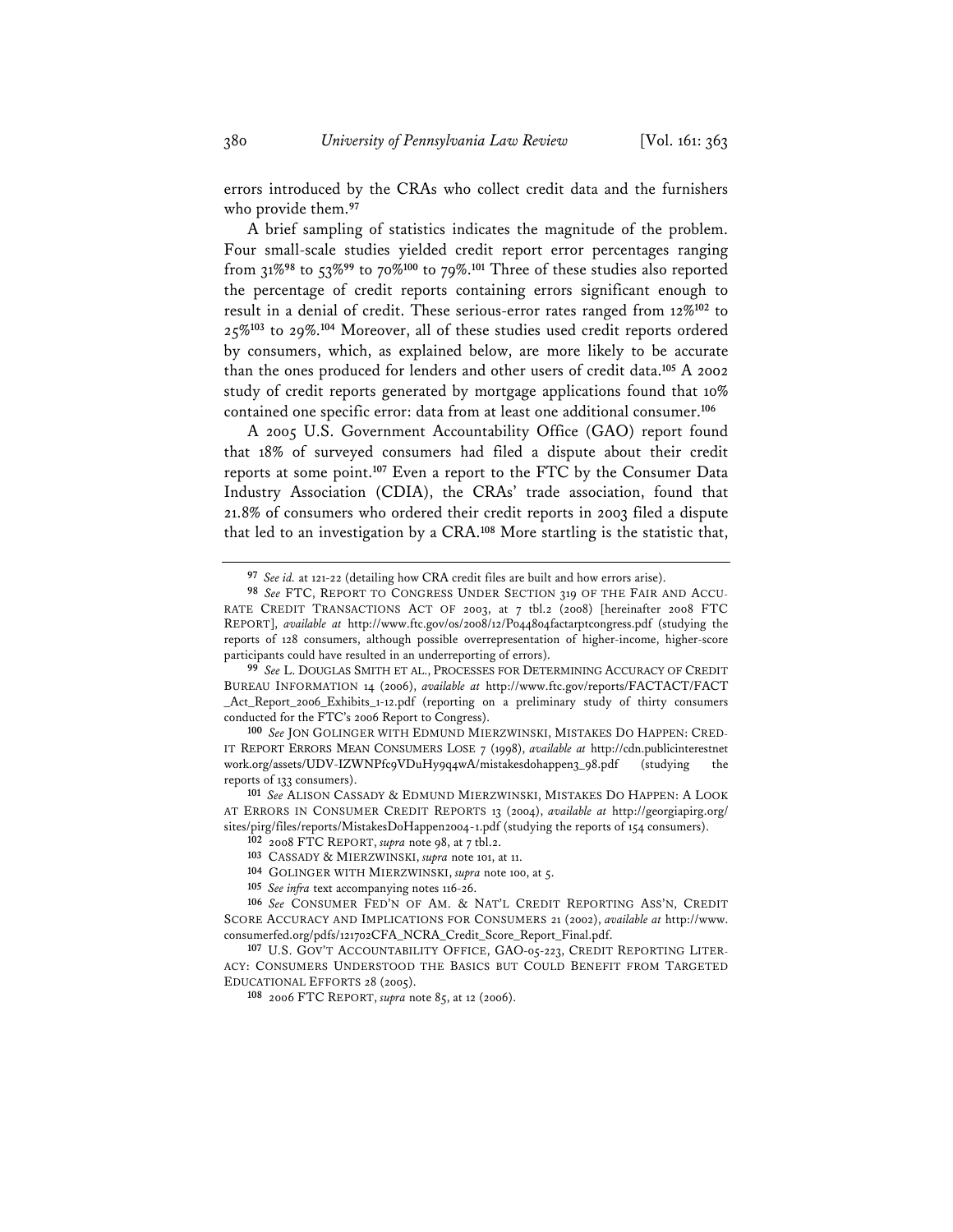in 2009, reports of identity theft comprised 21% of all complaints to the FTC, a greater percentage than that of such seedy items as shop-at-home sales, foreign-currency scams, and sweepstakes.**<sup>109</sup>**

One industry-financed study did find an error rate under 3%,**<sup>110</sup>** but this research is flawed. It counted a data point as inaccurate only if the consumer was denied credit on the basis of the error, filed a dispute with the CRA, won that dispute, and succeeded in persuading the lender or other entity to reverse its earlier denial of credit.**<sup>111</sup>** This error rate thus excluded consumers who received higher-priced credit as the result of errors, those who chose not to file disputes, those who lost their disputes with the CRAs, and those who were able to correct their reports but failed to obtain credit from the original source.

An understanding of why there are so many inaccuracies requires a brief explanation of how credit reports are generated. The first step is the CRAs regularly downloading large quantities of data from "furnishers,"**<sup>112</sup>** a group that includes lenders and other entities that report on consumer financial behavior.**<sup>113</sup>** CRA algorithms then match each downloaded record to a consumer in their database.**<sup>114</sup>** This matching process can be designed to be stricter or looser, by adjusting how closely a downloaded record must match an existing consumer file for the files to be merged.**<sup>115</sup>** A strict system would require, for example, identical names, addresses, and social security numbers before two records could be merged.

Creditors, however, tend to prefer looser algorithms—thus ensuring that they see all potential negative information about consumers applying for credit**<sup>116</sup>**—and this approach appears to be the one that CRAs take. The

**<sup>109</sup>** FTC, CONSUMER SENTINEL NETWORK DATA BOOK FOR JANUARY–DECEMBER 2009,

at 6 (2010), *available at* http://www.ftc.gov/sentinel/reports/sentinel-annual-reports/sentinel-cy2009. pdf. In 2006, this figure was 36%. *Credit Reports: Consumers' Ability to Dispute and Change Inaccurate Information: Hearing Before the H. Comm. on Fin. Servs.*, 100th Cong. app. 57-58 (2007) [hereinafter *Consumers' Ability to Dispute*] (testimony of Leonard A. Bennett).

**<sup>110</sup>** FTC, REPORT TO CONGRESS UNDER SECTIONS 318 AND 319 OF THE FAIR AND ACCURATE CREDIT TRANSACTIONS ACT OF 2003, at 25-26 (2004) [hereinafter 2004 FTC REPORT], *available at* http://www.ftc.gov/reports/facta/041209factarpt.pdf.

**<sup>111</sup>** WU & DE ARMOND, *supra* note 96, § 4.1.3.5.

**<sup>112</sup>** *See* 15 U.S.C. § 1681s-2 (2006) (detailing the responsibilities of furnishers in providing information to CRAs).

**<sup>113</sup>** *See infra* note 135.

**<sup>114</sup>** *See* WU & DE ARMOND, *supra* note 96, § 4.3.3.2 (describing the process by which CRAs build their files); *see also* County Vanlines, Inc. v. Experian Info. Solutions, Inc., 317 F. Supp. 2d 383, 388-89 (S.D.N.Y. 2004) (describing matching procedures to generate business credit reports), *aff'd,* No. 04-2982, 2005 WL 3117211 (2d Cir. Nov. 22, 2005).

**<sup>115</sup>** *See* 2004 FTC REPORT, *supra* note 110, at 35-55.

**<sup>116</sup>** *See, e.g.*, *What Borrowers Need to Know About Credit Scoring Models and Credit Scores: Hearing Before the Subcomm. on Oversight and Investigations of the H. Comm. on Fin. Servs.*, 110th Cong.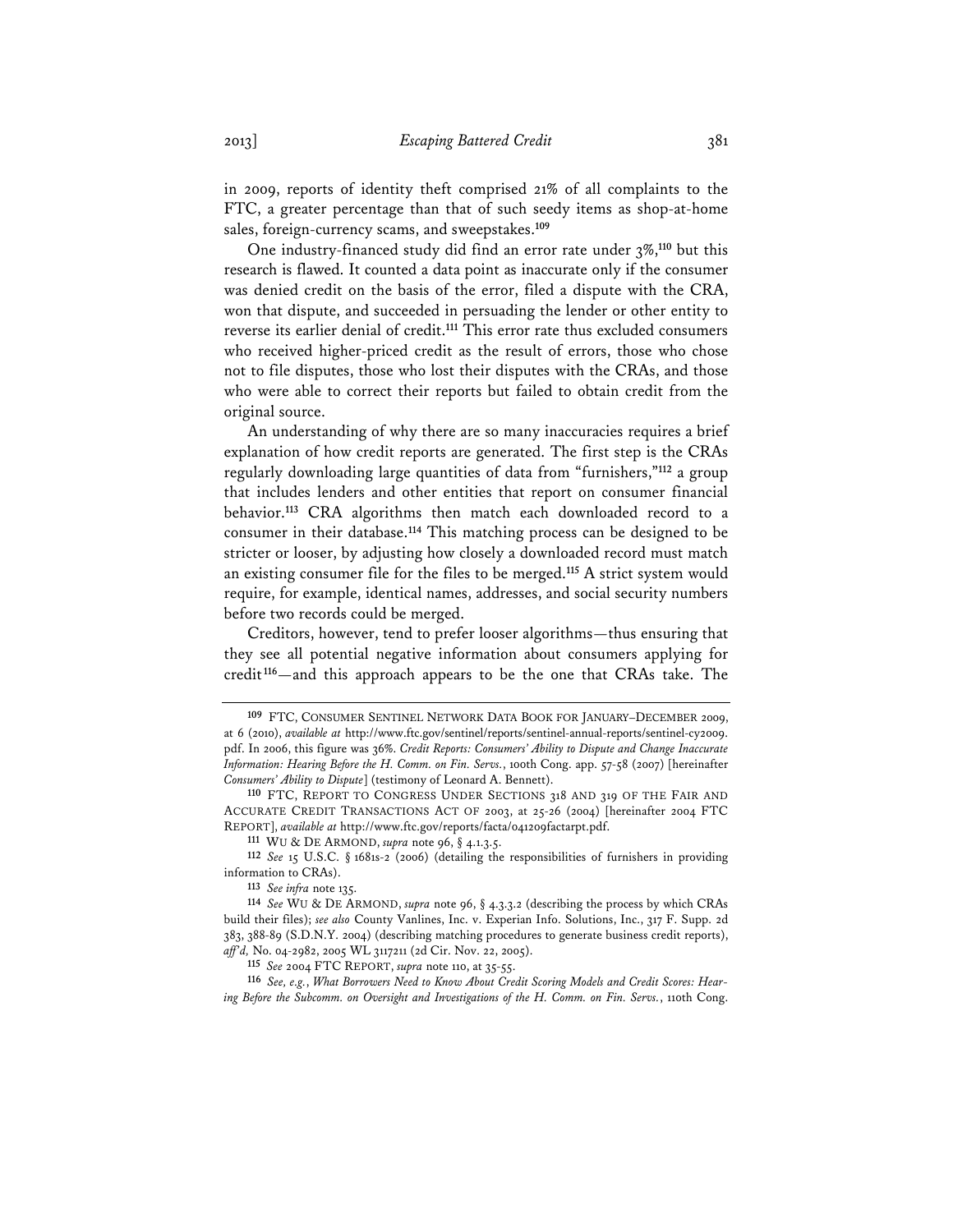National Consumer Law Center (NCLC), which has compiled a thousandpage manual on credit reporting,**<sup>117</sup>** directly attributes the high error rate in consumer reports to loose computer algorithms. "Mismerged files occur largely because the CRAs' computers do not use sufficiently rigorous score or scale thresholds to match consumer data precisely, even when such unique identifiers as Social Security numbers are present."**<sup>118</sup>** Privacy expert Evan Hendricks has described how this works in practice:

The general rule is if seven out of the nine digits [of two consumers' Social Security numbers] match, they consider that a partial match, provided that some of the name information will match up as well. So, people who have only one or two digits different in their Social Security numbers and have enough common letters in their names and live in the same geographic region could be considered to be the same person by the computers, and that causes a mixed file.**<sup>119</sup>**

Loose algorithms introduce even more errors when lenders order reports for the purpose of deciding whether to extend credit. The problem is that the CRAs use one set of parameters when generating reports for consumers and another when generating them for users.**<sup>120</sup>** The CRAs use relatively complete matching algorithms with consumers but partial matching with users, which means that users may see negative or erroneous data not available to consumers ordering their own credit reports.**<sup>121</sup>** Hendricks refers to the scores consumers can purchase with their reports as "FAKO" scores—a play on words on FICO credit scores.**<sup>122</sup>** This discrepancy means that the credit reports used to determine creditworthiness are even less

app. 122 (2008) [hereinafter *What Borrowers Need to Know*] (testimony of Evan Hendricks, Editor, Privacy Times) (stating that user versions of credit reports often have more information because "the CRAs attempt to include in them the maximum possible information that *might* relate to the consumer—in essence, so no negative item is missed").

**<sup>117</sup>** WU & DE ARMOND, *supra* note 96.

**<sup>118</sup>** *Id.* at 121.

**<sup>119</sup>** Leslie McFadden, *The Dark Side of Credit Reports and Scores*, BANKRATE.COM (Jul. 17, 2007, 3:00 AM), *available at* http://finance.yahoo.com/news/pf\_article\_103239.html (interview with Evan Hendricks); *see also Consumers' Ability to Dispute*, *supra* note 109, at app. 65 (testimony of Leonard A. Bennett) ("If two consumers have a similar name, even if not exact, and also share either an address or a social security number matching seven of nine digits, the CRAs will very often combine the two files.").

**<sup>120</sup>** *What Borrowers Need to Know*, *supra* note 116, at app. 122-23 (testimony of Evan Hendricks).

**<sup>121</sup>** One reason that this type of loose matching occurs is because users are not required to submit social security numbers to obtain consumer reports. 2004 FTC REPORT, *supra* note 110, at 38. As the NCLC reports, "as many as 10% of all inquiries [from users] do not include a valid Social Security number." WU & DE ARMOND, *supra* note 96, § 4.3.4.

**<sup>122</sup>** *What Borrowers Need to Know*, *supra* note 116, at app. 121 (testimony of Evan Hendricks).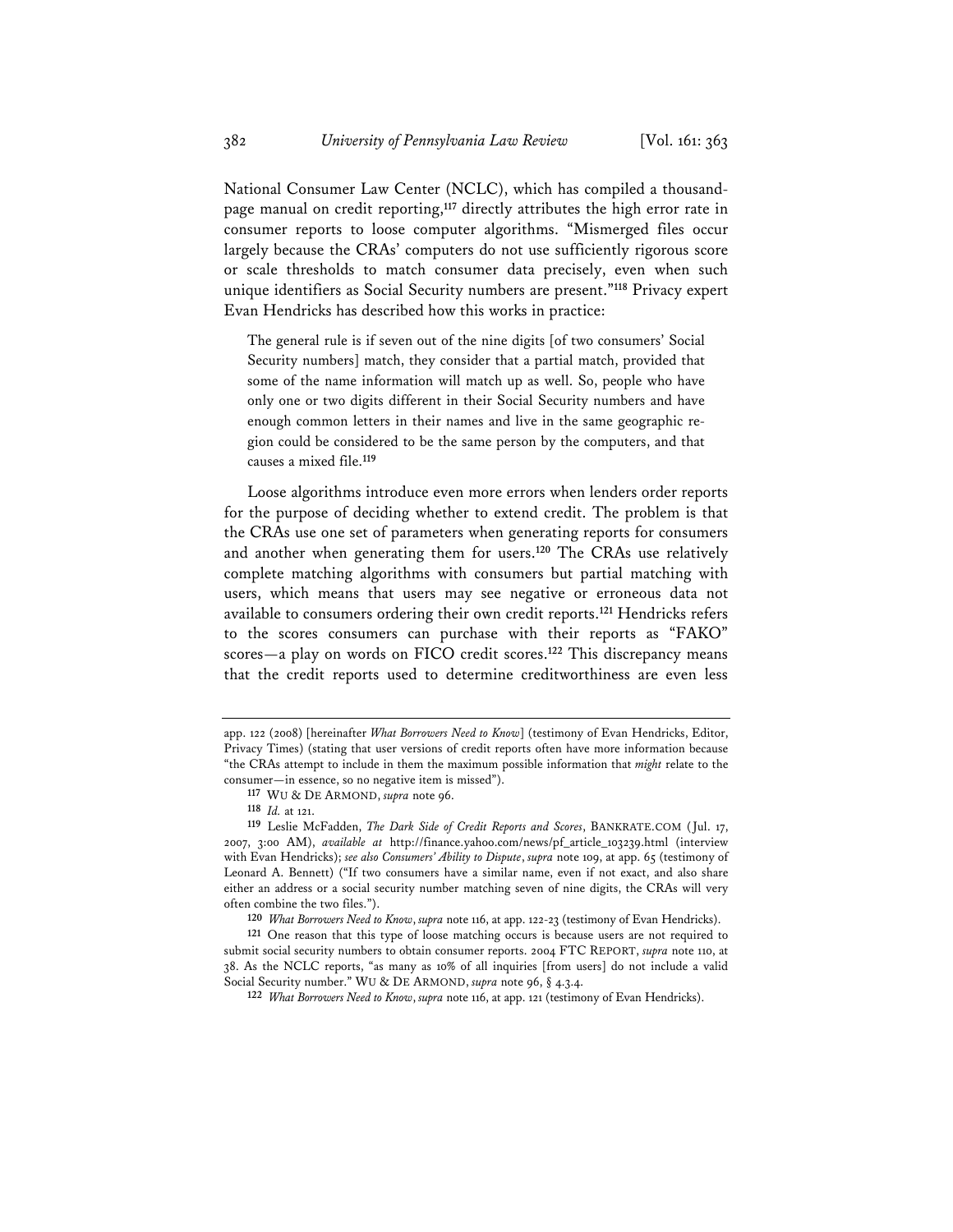accurate than consumer surveys would indicate. Furthermore, consumers have no opportunity to dispute information provided only to users before it results in a denial of credit.**<sup>123</sup>**

The difference in the reports that consumers and users receive may reflect an understanding that the partial matching system the CRAs use for creditors would not be acceptable to the general public. The CRAs ban resellers from providing consumers with the user versions of their credit reports,**<sup>124</sup>** and the formulas the CRAs use to calculate scores are proprietary and protected as trade secrets.**<sup>125</sup>** As such, the only way for a consumer to obtain the user version of her credit report is to apply for credit, be denied that credit, and then invoke a FACTA provision that allows consumers to request the report obtained by the lender during the credit check.**<sup>126</sup>**

It is rational for the CRAs to prioritize creditor interests over consumer interests in generating credit reports because consumers are not the CRAs' customer base. Since FACTA's implementation, consumers have been able to obtain their credit reports without charge annually and in certain other circumstances,**<sup>127</sup>** so CRAs have limited incentives to compete for consumer business. The one area in which the CRAs do compete for consumer business is in providing credit report monitoring services,**<sup>128</sup>** but selling services consumers can use to correct their reports may actually decrease CRA incentives to ensure the accuracy of reports before consumers purchase these services.

Instead, the CRAs' main revenue source is the users who purchase credit reports.**<sup>129</sup>** The FTC has explained how competition for creditor business might result in high error rates:

[L]enders may prefer to see all potentially derogatory information about a potential borrower, even if it cannot all be matched to the borrower with certainty. This preference could give the CRAs an incentive to design algorithms that are tolerant of mixed files, which could harm consumers to whom the derogatory information is mistakenly assigned.**<sup>130</sup>**

**129** *See id.* ("And despite the growing profits in credit monitoring services, the CRAs make most of their money from these collecting creditors.").

**<sup>123</sup>** WU & DE ARMOND, *supra* note 96, § 3.7.2.1 ("[P]ractitioners report that CRAs will hide information in the report to the consumer by truncating or deleting account numbers, or deleting subscriber addresses, which hinders a consumer in directly disputing an account with a creditor.").

**<sup>124</sup>** *What Borrowers Need to Know*, *supra* note 116, at app. 120 (testimony of Evan Hendricks).

**<sup>125</sup>** HOWAT, *supra* note 27, at 1.

**<sup>126</sup>** 15 U.S.C. § 1681m(h) (2006).

**<sup>127</sup>** *Id.*

**<sup>128</sup>** *See Consumers' Ability to Dispute*, *supra* note 109, at app. 84 (testimony of Leonard A. Bennett).

**<sup>130</sup>** 2004 FTC REPORT, *supra* note 110, at 47.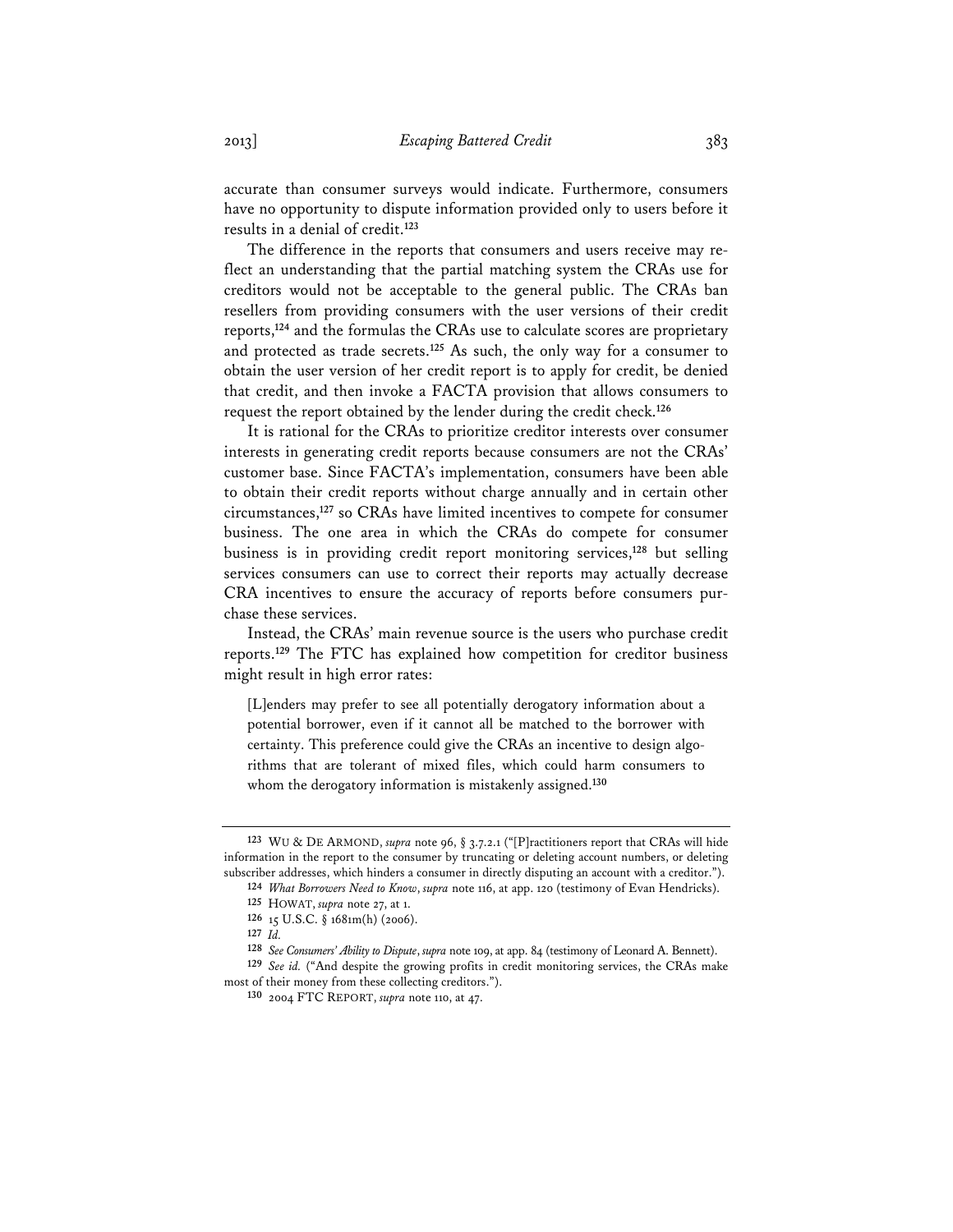# 384 *University of Pennsylvania Law Review* [Vol. 161: 363

#### 2. Flawed Credit Report Repair

Once a consumer discovers an error, the process does not improve. There is ample evidence that many consumers have an excruciating time restoring their credit reports after discovering inaccuracies. Victims of identity theft and other errors can spend hundreds of hours in this process**<sup>131</sup>** and are often unsuccessful.**<sup>132</sup>** The judicial opinions in this area show that consumers who attempt to fix their credit reports frequently file multiple complaints with CRAs before resorting to litigation.**<sup>133</sup>**

This difficulty is a direct result of the flawed process the CRAs employ to investigate disputes. The CRAs do not appear to conduct investigations of consumer error complaints,**<sup>134</sup>** but rather refer each disputed item to the furnisher who supplied it.**<sup>135</sup>** This process is almost entirely automated.**<sup>136</sup>**

Upon receipt of a consumer dispute, the CRA will condense it to fit on a one-page form, where it is represented by a two-digit code.**<sup>137</sup>** This condensation occurs regardless of how much information the consumer has provided about the alleged inaccuracy. The standardized electronic form

**133** *See, e.g.*, Konter v. CSC Credit Servs., Inc., 606 F. Supp. 2d 960, 965 (W.D. Wis. 2009) (describing how the plaintiff and his lawyer filed five dispute letters before his twin sister's information was removed from his credit report); Saenz v. TransUnion, L.L.C., 621 F. Supp. 2d 1074, 1078-79 (D. Or. 2007) (noting that the plaintiff filed two disputes and a lawsuit before false information was corrected); *see also* WU & DE ARMOND, *supra* note 96, § 4.5.1.1 ("Consumers often are forced to file multiple disputes, then file litigation, before their credit reports are corrected.").

**135** *See supra* note 85.

**<sup>131</sup>** A 2010 study found that, on average, victims of identity theft spent 21 hours and \$373 resolving the issue. JAVELIN STRATEGY & RESEARCH, 2010 IDENTITY FRAUD SURVEY REPORT 5 (2010), *available at* https://www.javelinstrategy.com/uploads/files/1004.R\_2010Identity FraudSurveyConsumer.pdf. Another study found that victims of identity theft spent an average of 68 hours resolving its effects. IDENTITY THEFT RES. CTR., IDENTITY THEFT: THE AFTERMATH 2009, AT 20 (2010), *available at* http://www.idtheftcenter.org/artman2/uploads/ 1/Aftermath\_2009\_20100520.pdf.

**<sup>132</sup>** In their book, Wu and De Armond report the results of a 2007 Zogby poll finding that 37% of consumers who ordered their credit reports discovered errors and that half of them had difficulty correcting these inaccuracies. *See* WU & DE ARMOND, *supra* note 96, § 4.1.3.5 ; *see also* Jeff Sovern, *The Jewel of Their Souls: Preventing Identity Theft Through Loss Allocation Rules*, 64 U. PITT. L. REV. 343, 359-60 (2003) ("Victims report that even after they demonstrate that fraud occurred, lenders refuse to take steps to prevent further damage from occurring, and persist in attributing the thieves' transactions to the victims. Consumer reporting agencies are said to be particularly uncooperative." (citation omitted)).

**<sup>134</sup>** *See, e.g.*, Gorman v. Experian Info. Solutions, Inc., No. 07-1846, 2008 WL 4934047, at \*6 (S.D.N.Y. Nov. 19, 2008) (quoting the deposition of an Experian official who stated "we don't do any other independent investigations" besides relying upon the furnisher).

**<sup>136</sup>** *See* 2006 FTC REPORT, *supra* note 85, at 15 n.87 (noting that FACTA requires CRAs to offer an automated system for furnishers to report the results of their investigations).

**<sup>137</sup>** For a sample form, see *id.* at appendix C.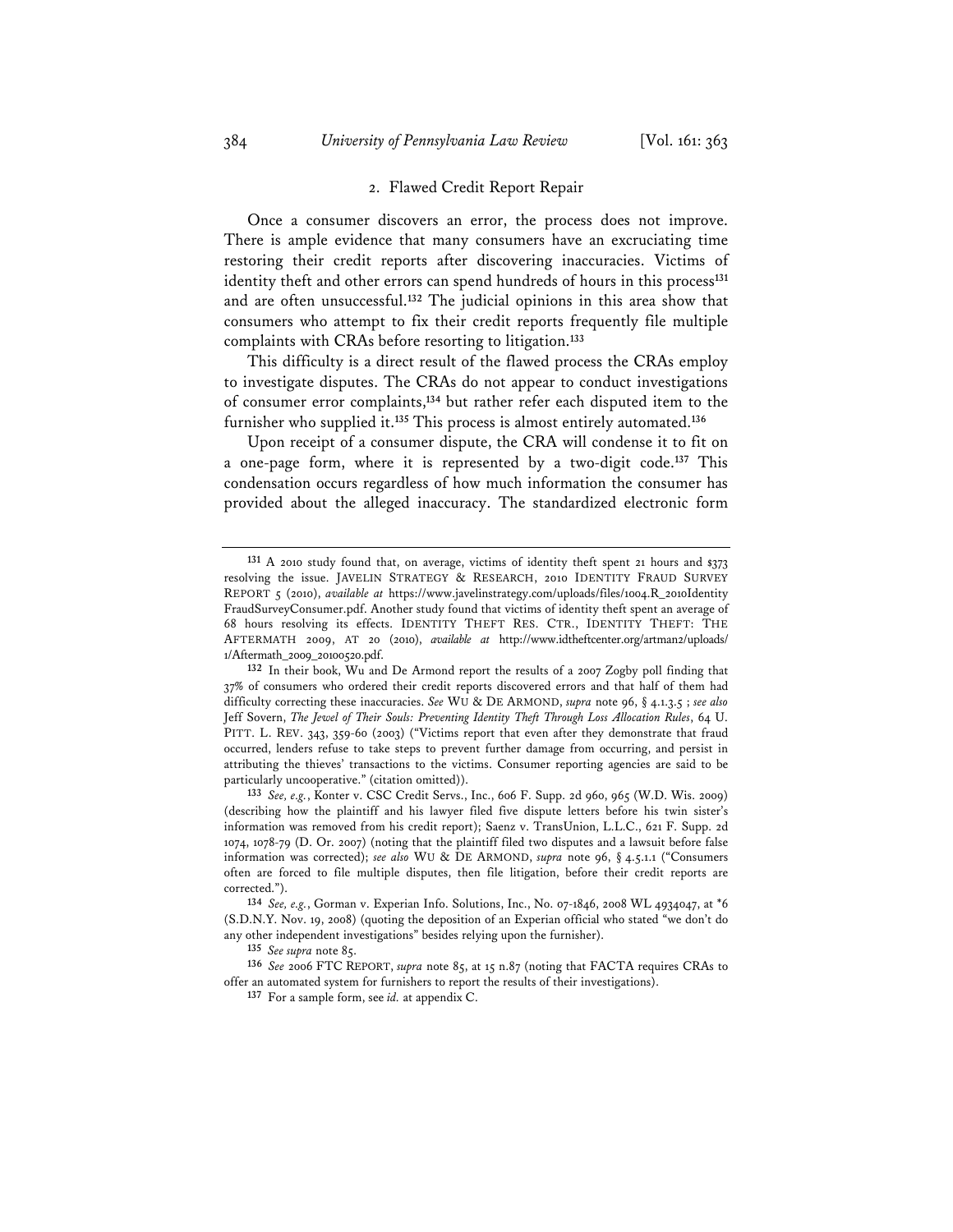does contain a one-line field that employees can use to add more information, but this field is used in only 30% of cases.**<sup>138</sup>**

Although the system contains twenty-six dispute codes, often listed in a drop-down menu,**<sup>139</sup>** most of them are rarely used. According to furnisher reports, 30-40% of disputes arrive with "generic or catch-all dispute codes."**<sup>140</sup>** A high-profile consumer attorney claims that the same five generic codes are used nearly 90% of the time: "Not his/hers" (30.5%); "Disputes present/previous Account Status/History" (21.2%); "Claims Inaccurate Information, Did not provide specific dispute" (16.8%); "Disputes Amounts" (8.8%); and "Claims account closed by consumer" (7.0%).**<sup>141</sup>**

The CRAs do not forward any documentation to furnishers, even though they advise consumers submitting disputes to include documentation such as billing statements or letters from their creditors.**<sup>142</sup>** The "Big Three" CRAs (Experian, Equifax, and TransUnion) actually have a policy of not forwarding these documents to the furnishers evaluating the accuracy of consumer disputes.**<sup>143</sup>** In fact, the CRAs' electronic system is not even capable of transmitting a consumer's documentation.**<sup>144</sup>** Equifax states, however, that it sometimes faxes documentation and that furnishers can request it.**<sup>145</sup>**

Furnishers, in turn, have blamed the CRA system for not giving them enough information to conduct more than superficial investigations.**<sup>146</sup>** As a

**142** *See, e.g.*, EXPERIAN, http://www.experian.com/disputes/how-to-dispute.html (last visited Nov. 16, 2012) (explaining how to request an investigation); *Dispute Information on Your Credit Report*, (same); *Online Dispute*, EQUIFAX, https://www.ai.equifax.com/CreditInvestigation (last visited Nov. 16, 2012) (same); *Request for Investigation*, TRANSUNION, http://www.transunion.com/ docs/personal/InvestigationRequest\_Chester.pdf (last visited Nov. 16, 2012) (same).

**143** *See, e.g.*, Dixon-Rollins v. Experian Info. Solutions, Inc., No. 09-0646, 2010 WL 3749454, at \*4 (E.D. Pa. Sept. 23, 2010) (citing the testimony of a TransUnion team leader who stated that "Trans Union, as a matter of policy, never forwards material submitted by consumers to the original source"); 2006 FTC REPORT, *supra* note 85, at 18 (stating that TransUnion typically does not forward consumer-supplied documentation to furnishers).

**144** *See Consumers' Ability to Dispute*, *supra* note 109, at app. 76-77 (testimony of Leonard A. Bennett) (quoting a deposition from a vice president at Equifax).

**145** 2006 FTC REPORT, *supra* note 85, at 18.

**146** *E.g.*, Letter from Christopher T. Curtis, Assoc. Gen. Counsel, Capital One, to Office of the Comptroller of the Currency, et al. (May 22, 2006), *available at* http://www.ftc.gov/os/ comments/FACTA-furnishers/522110-00083.pdf, *commenting on* Interagency Advance Notice of Proposed Rulemaking: Procedures to Enhance the Accuracy and Integrity of Information Furnished to Consumer Reporting Agencies Under Section 312 of the Fair and Accurate Credit Transactions Act, 71 Fed. Reg. 14,419 (Mar. 22, 2006); *see also* Westra v. Credit Control of Pinellas, 409 F.3d 825, 827 (7th Cir. 2005) (holding that furnisher-defendant's investigation "was

**<sup>138</sup>** *Id.* at 17.

**<sup>139</sup>** WU & DE ARMOND, *supra* note 96, § 4.5.6.2.

**<sup>140</sup>** 2006 FTC REPORT, *supra* note 85, at 17.

**<sup>141</sup>** *Consumers' Ability to Dispute*, *supra* note 109, at app. 82 (testimony of Leonard A. Bennett).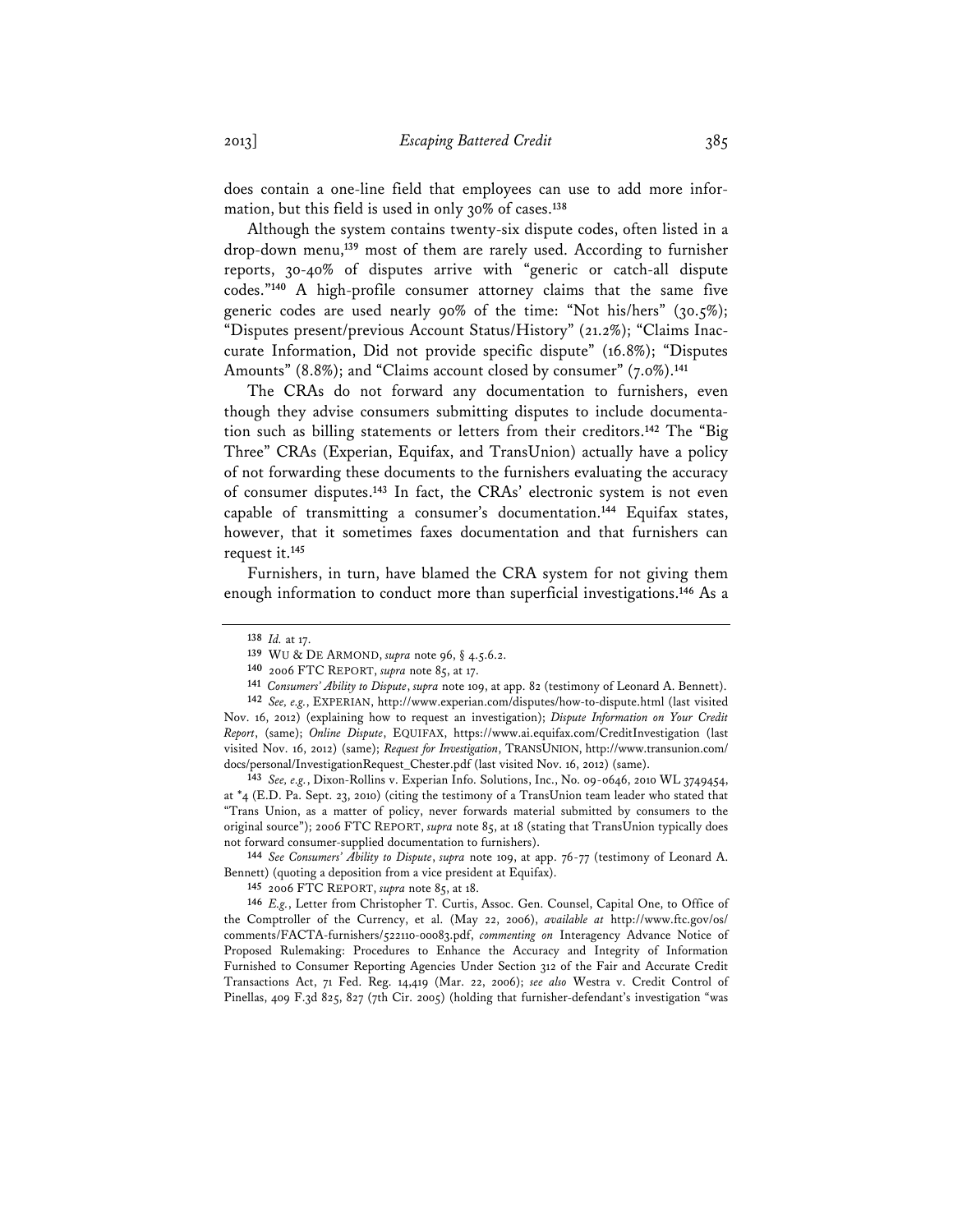result, the standard furnisher practice is to verify that the relevant consumer does, in fact, have an account and that the consumer's basic information is correct.**<sup>147</sup>** But this practice does nothing to address whether, for example, the account in the consumer's name was fraudulently obtained. When a CRA receives verification from the furnisher of the existence of an account, it considers the consumer's complaint meritless, even if the response does not address the point that the consumer is disputing.**<sup>148</sup>**

Throughout this process, the CRA employees who handle the disputes have virtually no discretion. Two of the "Big Three" CRAs outsource their dispute processes internationally.**<sup>149</sup>** Employees are evaluated on meeting "quality" and "production" targets, with "quality" defined as following the steps in the employee manuals and "production" meaning the number of disputes they process.**<sup>150</sup>** The CRAs generally do not allow their employees to contact any live human beings, such as the consumers or the furnishers, in conducting their investigations.**<sup>151</sup>** The only changes these employees are usually authorized to make to consumer credit reports are those that proceed directly from furnisher responses.**<sup>152</sup>**

In a sign that the CRAs may realize that their investigation processes are compromised, the agencies maintain lists of "VIPs," such as celebrities, lawyers, and politicians, whose reports of inaccuracies are investigated through a more thorough process.**<sup>153</sup>** For Equifax and TransUnion, this special treatment appears to mean using U.S.-based employees to conduct the investigations, rather than outsourcing these disputes.**<sup>154</sup>**

Even in the rare case that a consumer does manage to have an inaccuracy corrected, there is still a significant chance that the erroneous information will be reinserted at a later date. Despite the FCRA requirement that the

**148** WU & DE ARMOND, *supra* note 96, § 4.5.4.2.

reasonable given the scant information it received" from the CRA); Malm v. Household Bank, No. 03-4340, 2004 WL 1559370, at \*4 (D. Minn. July 7, 2004) (finding a furnisher's investigation sufficient given its limited information).

**<sup>147</sup>** *See, e.g.*, Johnson v. MBNA Am. Bank, 357 F.3d 426, 429 (4th Cir. 2004) (describing a cursory review conducted by a furnisher to verify information); Plaintiff's Complaint at 4-5, United States v. Credit Bureau Collection Servs., No. 10-169 (S.D. Ohio Feb. 24, 2010) (describing a furnisher's procedures for processing disputes).

**<sup>149</sup>** *See id.* at 181 (describing Equifax's and TransUnion's outsourcing); *Consumers' Ability to Dispute*, *supra* note 109, at 42 (statement of Leonard A. Bennett) (stating that TransUnion uses a vendor in India).

**<sup>150</sup>** WU & DE ARMOND, *supra* note 96, § 4.5.6.4.

**<sup>151</sup>** *Id.*

**<sup>152</sup>** *Id.; see also id.* ("Each of the 'Big Three' CRAs also concedes that their employees are not permitted to exercise any personal discretion.").

**<sup>153</sup>** *Consumers' Ability to Dispute*, *supra* note 109, at app. 59-60 (testimony of Leonard A. Bennett). **154** *Id*.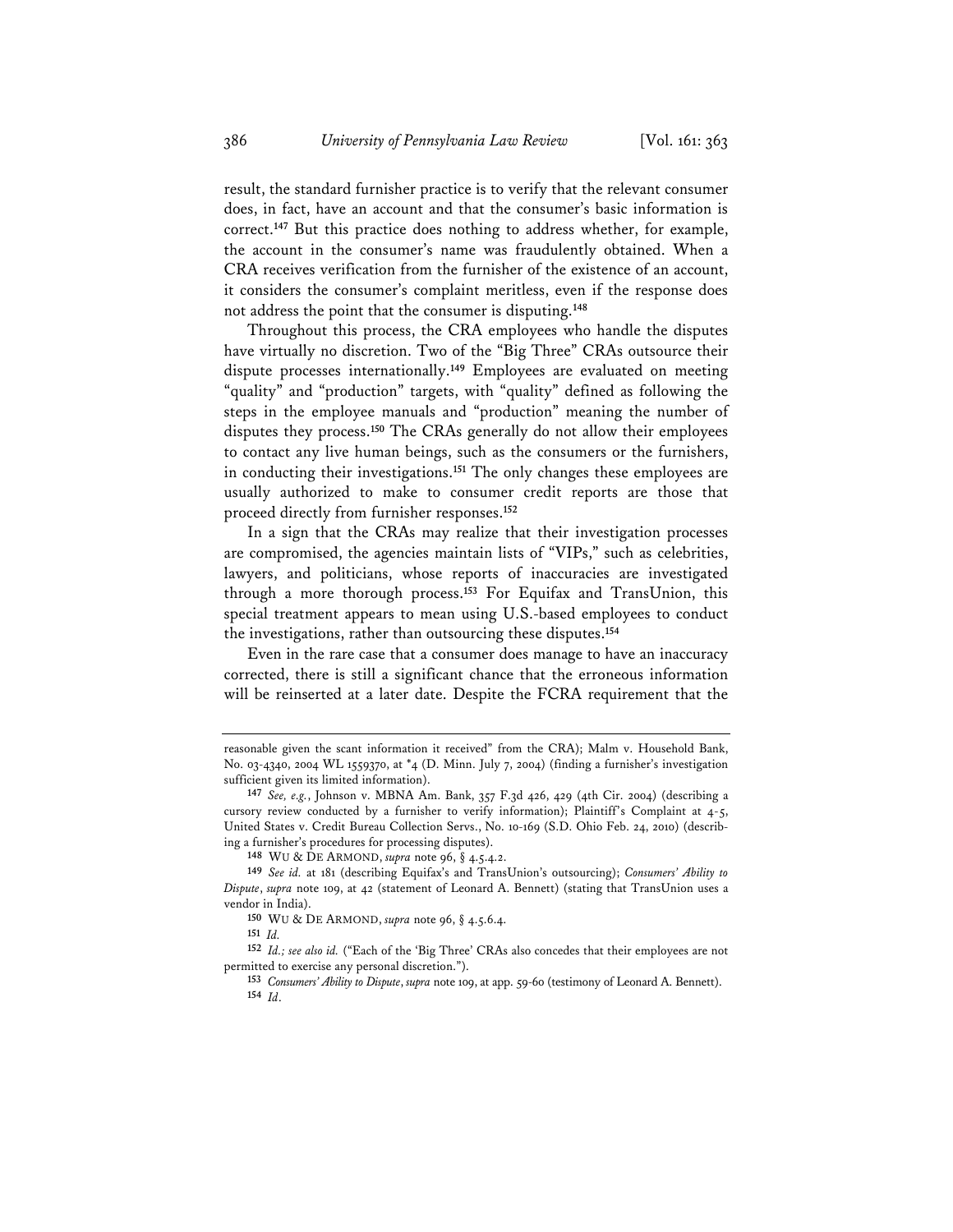CRA correct or delete inaccurate information,**<sup>155</sup>** when the change to be made is the deletion of an account, "the CRAs will only 'soft-delete' the account, invoking a function that suppresses or cloaks the information while still leaving it in the database."**<sup>156</sup>** So if the creditor changes the account number or the account is sold, the suppression will no longer hold.**<sup>157</sup>**

If all else fails, a consumer does have the right to file a statement of dispute explaining that she believes certain information in her report to be inaccurate.**158** The CRA must then insert it in the credit report. Approximately 30% of consumers who have been unsuccessful in challenging their credit reports use this remedy.**<sup>159</sup>** But it is largely ineffective. The statement of dispute is usually inserted at the bottom of the report, and creditors often do not see it or give it much weight.**<sup>160</sup>**

The main benefit of automation is that it generates revenue for the CRAs. The CRAs spend well under \$1.00 per dispute on processing,**<sup>161</sup>** less than what the CRAs charge creditors each time a consumer submits a dispute about data that a creditor provided.**<sup>162</sup>** In fact, the CRAs' online processing system has become so profitable that the CRAs moved it from their nonprofit trade association, where it was created, to a for-profit company of which the three major CRAs each own a share.**<sup>163</sup>** The revenue generation function of credit report errors undoubtedly enables the CRAs to keep their prices low. Charges for initial credit checks range from \$1.25 to \$3.00 per credit check, along with a \$500 annual fee.**<sup>164</sup>**

The savings to creditors may be passed on to some consumers in the form of lower credit costs and higher credit availability, but the sacrifice in accuracy means that these benefits will not be distributed appropriately. Consumers who are denied credit because of errors in their reports do not

**161** WU & DE ARMOND, *supra* note 96, § 4.5.6.4 n.918. *See also*, *Consumers' Ability to Dispute*, *supra* note 109, at 42 (statement of Leonard A. Bennet) ("Equifax outsources all of its reinvestigation to a company in the Philippines that is paid  $57$  cents per dispute . . . .").

**<sup>155</sup>** 15 U.S.C. § 1681i(a)(5)(A) (2006).

**<sup>156</sup>** WU & DE ARMOND, *supra* note 96, § 4.6.2.

**<sup>157</sup>** *Id.*

**<sup>158</sup>** 15 U.S.C. § 1681i(b).

**<sup>159</sup>** 2006 FTC REPORT, *supra* note 85, at 22.

**<sup>160</sup>** *See, e.g.*, WU & DE ARMOND, *supra* note 96, § 14.7.4.

**<sup>162</sup>** *See id.* § 4.5.6.1 (explaining that the e-Oscar electronic system handles consumer disputes). **163** *Id.*

**<sup>164</sup>** *See* Shelby Grad, *Trans Union Wins Credit Report Contract*, L.A. TIMES, Sept. 13, 1995, at B2 (reporting that TransUnion won the bid to provide Orange County with credit-reporting services for one year with a price of \$1.25 per credit check); Ed Sacks, *Landlords Go High-Tech to Check Credit*, CHI. SUN-TIMES, Mar. 12, 1995, at 16 (reporting that larger property management firms can get credit reports for \$3.00 each from national providers by paying an annual membership fee of \$500).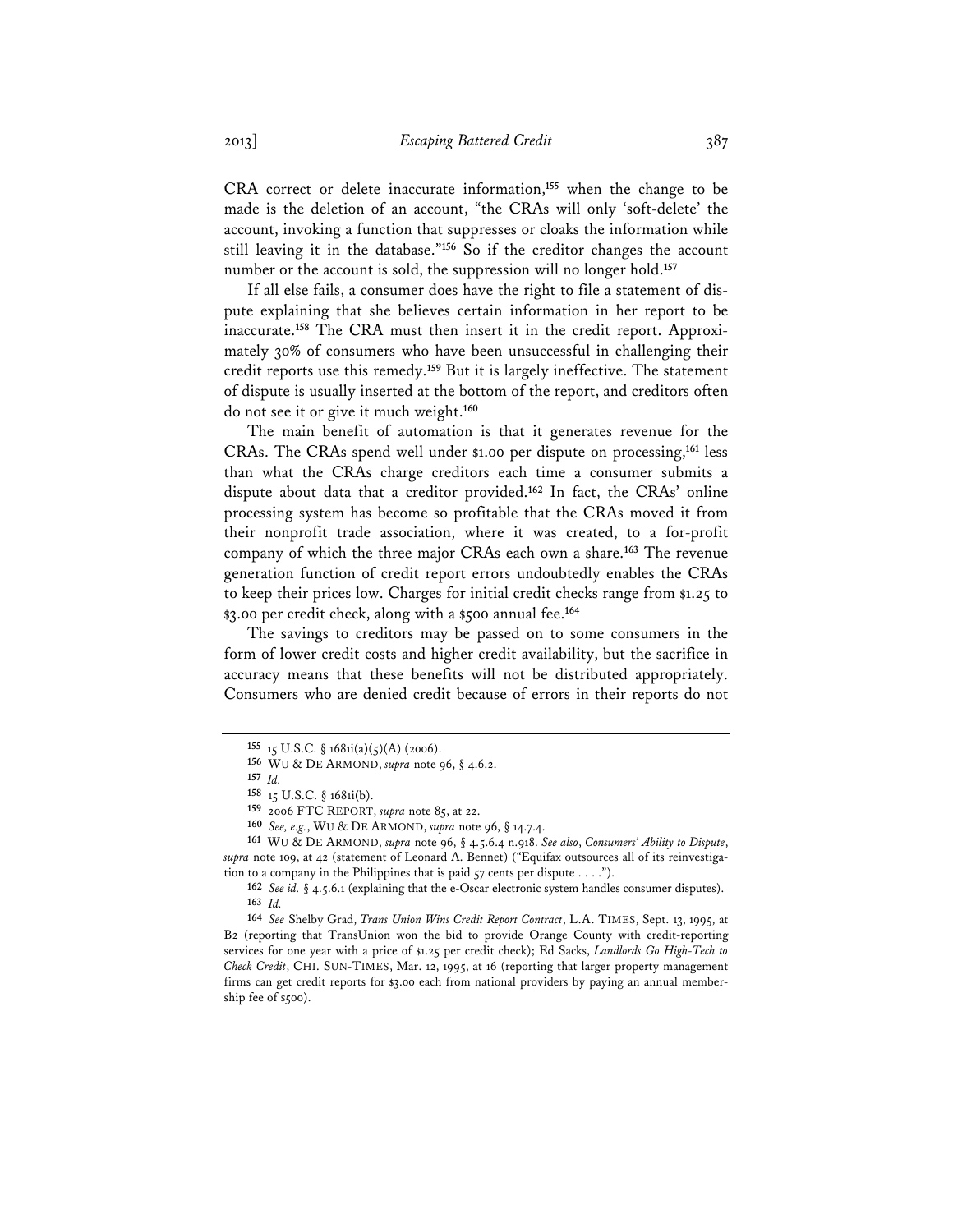benefit from lower credit prices or greater credit availability. And any pricing benefits that emerge are cancelled out for consumers who are charged higher prices due to credit reporting errors. In addition, the consumers who spend extraordinary amounts of time and money repairing damage to their credit reports**<sup>165</sup>** are almost certainly not receiving any net benefit. In many ways, these unlucky few are cross-subsidizing any lower prices or increased credit availability experienced by the rest of the consumer population.

These CRA investigation practices persist despite a legal regime that would appear to require much more. Under the FCRA, the CRAs are required to conduct "reasonable" investigations of all consumer disputes.**<sup>166</sup>** When conducting these investigations, CRAs must do more than blindly defer to the furnisher; they have three main sub-duties. First, they must provide the furnisher with "all relevant information regarding the dispute that the agency has received from the consumer."**<sup>167</sup>** Second, the CRAs must reasonably investigate the matter.**<sup>168</sup>** Third, the CRAs must "promptly delete [inaccurate] information from the file of the consumer, or modify that item of information, as appropriate, based on the results of the reinvestigation." **169** Once inaccurate information has been deleted, "the information may not be reinserted in the file by the consumer reporting agency

**<sup>165</sup>** *See supra* note 131.

**<sup>166</sup>** 15 U.S.C. § 1681i(a)(1)(A) (2006).

**<sup>167</sup>** *Id.* § 1681i(a)(2)(A). It is an open question whether the CRAs' policy of not forwarding consumer-provided documents to the furnishers violates this provision. *Compare* Dixon-Rollins v. Experian Info. Solutions, Inc., No. 09-0646, 2010 WL 3749454, at \*1 (E.D. Pa. Sept. 23, 2010) (affirming liability for TransUnion for failing to re-investigate plaintiff's dispute), *and* Mullins v. Equifax Info. Servs., L.L.C., 305-888, 2007 WL 2471080, at \*2 (E.D. Va. Aug. 27, 2007) (upholding judgment against TransUnion for willfully violating the FCRA by failing to investigate), *with* Morris v. Trans Union, 420 F. Supp. 2d 733, 740-41 (S.D. Tex. 2006) (holding that TransUnion's failure to develop policies and procedures for verifying creditor information did not amount to "willfulness"), *and* Konter v. CSC Credit Servs., Inc., 606 F. Supp. 2d 960, 971-72 (W.D. Wis. 2009) (finding no violation and holding that the FCRA requires CRAs to forward only relevant information).

**<sup>168</sup>** 15 U.S.C. § 1681i(a)(1)(A). In determining what constitutes a "reasonable" investigation, courts use a balancing test. *See, e.g.*, Cushman v. Trans Union Corp., 115 F.3d 220, 225-26 (3d Cir. 1997) (weighing the extent of information the defendant had against the cost of investigation). Even the most CRA-friendly cases use this balancing test. *See, e.g.*, Lee v. Experian Info. Solutions, No. 02-8424, 2003 WL 22287351, at \*6 (N.D. Ill. Oct. 2, 2003) (using the balancing test to uphold summary judgment for defendant). Despite these tests, the CRAs publicly maintain that they have no duty to look beyond the automated verifications they receive from furnishers. WU & DE ARMOND, *supra* note 96, § 4.5.3.4.5.

**<sup>169</sup>** 15 U.S.C. § 1681i(a)(5)(A)(i).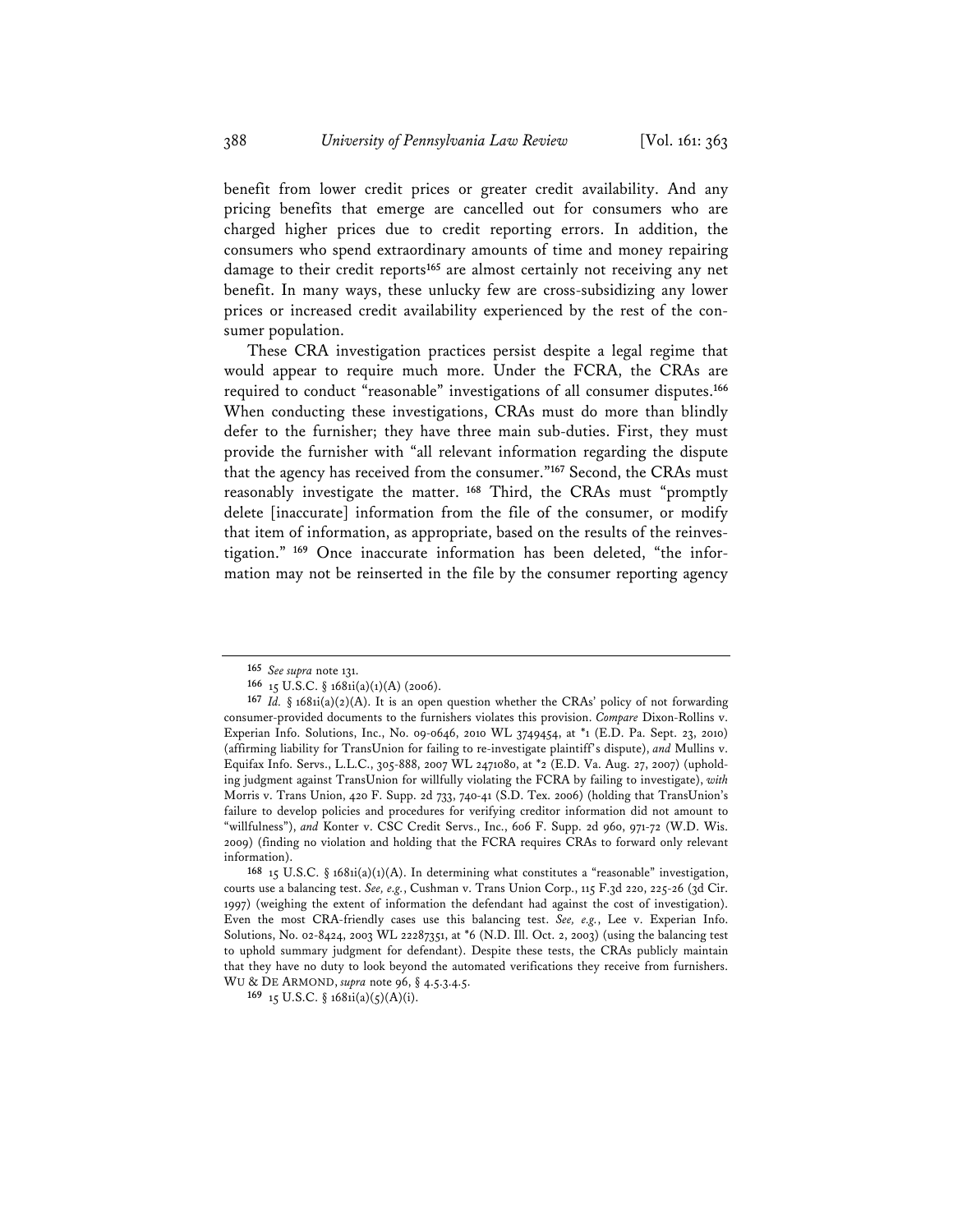unless the person who furnishes the information certifies that the information is complete and accurate."**<sup>170</sup>**

There are volumes of case law on the issue, much of it finding CRA procedures to violate the FCRA,**<sup>171</sup>** and the CRAs have entered into consent decrees with the FTC and state attorneys general.**<sup>172</sup>** Yet these remedies have proven ineffective in generating change.

Part of the problem appears to be that there are not enough lawyers practicing in this area to enable a density of lawsuits that would change CRA incentives.**<sup>173</sup>** Another issue is that the FTC did not have adequate tools to change CRA practices, both in terms of resources and enforcement authority.**<sup>174</sup>** The Dodd-Frank Act relocated regulatory responsibility for the FCRA to the newly created Consumer Financial Protection Bureau (CFPB), which has more direct enforcement powers than the FTC did. The CFPB has the authority to supervise "larger participant[s] of a market for other consumer financial products or services,"**<sup>175</sup>** and one of its first acts after the appointment of its director was to issue a proposed rule that would define CRAs as larger market participants.**<sup>176</sup>** This authority would enable the CFPB to implement my policy proposal more effectively than the FTC would have been able to do.

**<sup>170</sup>** *Id.* § 1681i(a)(5)(B)(i). The "soft-delete" system that the CRAs use arguably violates these requirements, and two courts have found this procedure unreasonable or potentially unreasonable. Cousin v. Trans Union, Corp., 246 F.3d 359, 368 (5th Cir. 2001) (holding the practice of softdeleting unreasonable); Jordan v. Equifax Info. Servs., L.L.C., 410 F. Supp. 2d 1349, 1358 (N.D. Ga. 2006) (categorizing the soft-delete at issue as an "unexplained 'glitch'"—not defendant's practice—and thus finding the CRA's procedure reasonable).

**<sup>171</sup>** *See Cousin*, 246 F.3d at 368 (holding that the defendant knew about the problems with its cloaking procedure and was negligent in not fixing them).

**<sup>172</sup>** WU & DE ARMOND, *supra* note 96, app. K (summarizing enforcement orders secured by law enforcement agencies against CRAs); *see also The Consumer Reporting Act of 1993: Hearing on H.R. 1015 Before the Subcomm. on Consumer Credit and Ins. of the H. Comm. on Banking, Fin., and Urban Affairs*, 103d Cong. 316 n.1 (1993) (statement of Oakley Orser, Vice President of Credit, Belk Ctr., Inc.) (referencing an Equifax agreement with eighteen state attorneys general).

**<sup>173</sup>** The NCLC's Chi Chi Wu estimates that there are somewhere between a few dozen and a couple hundred U.S. lawyers practicing in this area. Telephone Interview with Chi Chi Wu, Staff Att'y, Nat'l Consumer Law Ctr. (Aug. 19, 2011).

**<sup>174</sup>** *Id.* 

**<sup>175</sup>** 12 U.S.C. § 5514(a)(1)(B) (Supp. IV 2011).

**<sup>176</sup>** Defining Larger Participants in Certain Consumer Financial Products and Services Markets, 76 Fed. Reg. 38,059 (proposed June 29, 2011) (to be codified at 12 C.F.R. ch. X) [hereinafter CFPB Proposed Rule] (proposing to cover CRAs).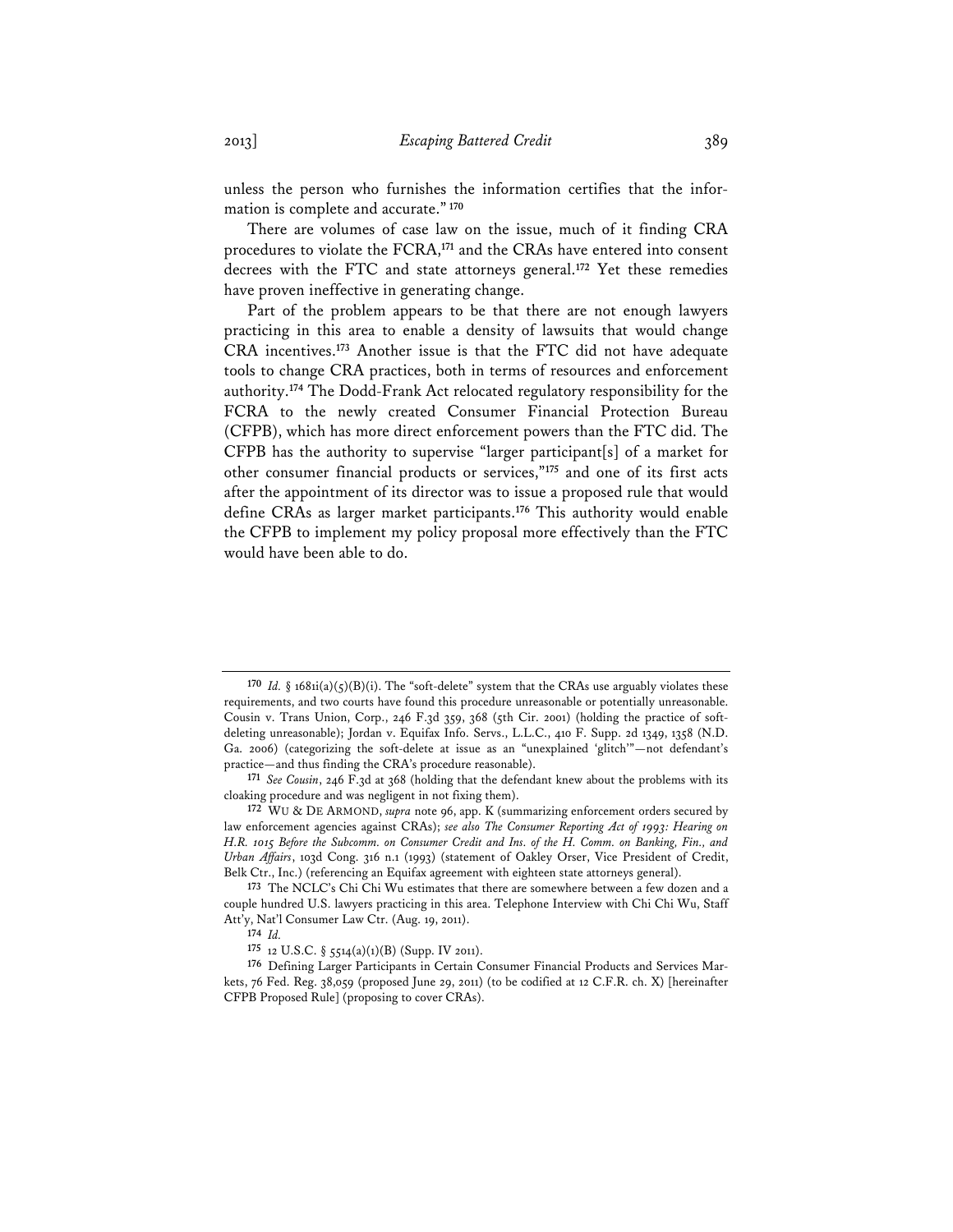#### B. *Blocking Data Generated by Identity Theft*

In 2003, Congress passed FACTA partly as a response to identity theft.**<sup>177</sup>** One way to read the passage of FACTA is as a referendum on CRA practices regarding the matter.**<sup>178</sup>** The statute, which was incorporated into the FCRA, provides a procedure for victims of identity theft that significantly limits the CRAs' discretion. The new provisions limit the CRAs' role in identity theft cases to receiving reports from law enforcement authorities. In addition, the provisions set short, mandatory deadlines for all CRA actions in identity theft cases.**<sup>179</sup>** The FACTA definition of identity theft, however, excludes much coerced debt,**<sup>180</sup>** and law enforcement agencies would be a poor choice for screening coerced debt reports. Thus, my proposal broadens the current provisions to include coerced debt and imports a decisionmaker who can more reliably determine the coerced or fraudulent nature of debt within a family.

The FACTA provisions are a logical place to look for coerced debt remedies, because in many ways, coerced debt is a subtype of identity theft. Identity theft can be broadly defined as a crime in which one person makes unauthorized use of another person's identity, usually for financial gain.**<sup>181</sup>** Coerced debt meets these general criteria. It nevertheless fails to meet FACTA's criteria for identity theft, because that crime is seen as one of fraud committed by strangers.

Although it is inaccessible to many victims of coerced debt, FACTA's blocking mechanism appears to be fairly effective, especially when compared with the investigation procedures discussed in the previous subsection. The remedy enables consumers to block fraudulent transactions from their credit reports.**<sup>182</sup>** This means that future potential creditors would be unable to see the negative items generated by identity theft. Unlike the

**<sup>177</sup>** *See* Fair and Accurate Credit Transactions Act of 2003, Pub. L. No. 108-159, 117 Stat. 1952, 1952 (codified as amended in scattered sections of 15 and 20 U.S.C.) (noting that one of the Act's purposes is "to prevent identity theft").

**<sup>178</sup>** FACTA included six substantive titles, one of which was "Enhancing the Accuracy of Consumer Report Information." *Id.*

**<sup>179</sup>** 15 U.S.C. §§ 1681–1681x (2006).

**<sup>180</sup>** *See infra* text accompanying notes 203-07.

**<sup>181</sup>** FCRA defines identity theft as "a fraud committed using the identifying information of another person."  $15$  U.S.C. §  $1681a(q)(3)$ .

**<sup>182</sup>** *See id.* § 1681c-2(a) (describing how a reporting agency "shall block the reporting of any information in the file of a consumer that the consumer identifies as information that resulted from an alleged identity theft" upon the receipt of certain materials).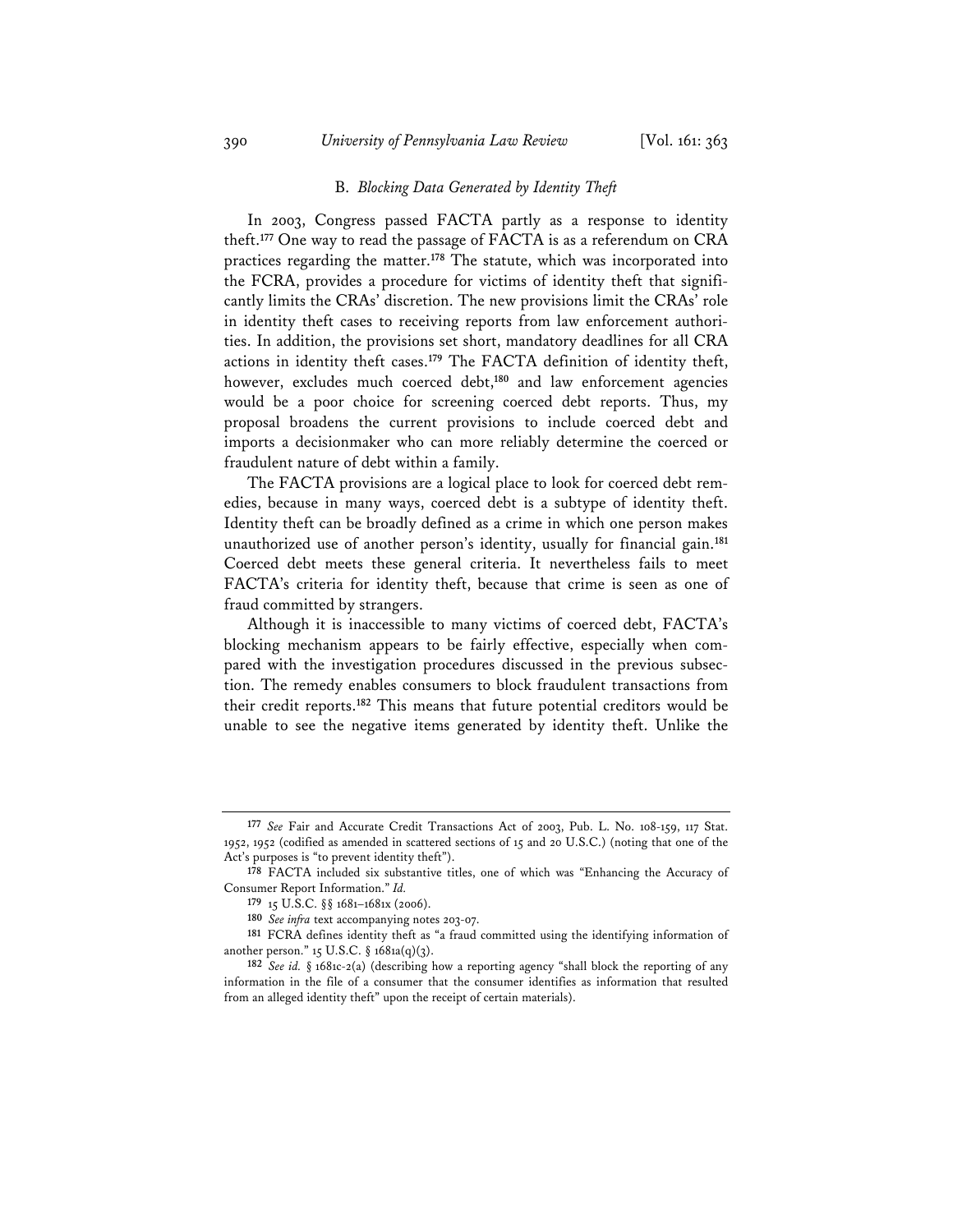FCRA provision for investigating inaccuracies,**<sup>183</sup>** the blocking provision establishes a default that favors the consumer. Under this FCRA section, the disputed information is automatically blocked unless the CRA can verify it within fifteen days, with one fifteen-day extension available if the CRA needs more information and documentation.**<sup>184</sup>** This default structure should make the blocking mechanism significantly more accessible to consumers.

The blocking remedy is relatively new; it did not take effect until December 2004.**<sup>185</sup>** There is virtually no case law**<sup>186</sup>** or academic literature**<sup>187</sup>** on how well the remedy works. The few anecdotal reports I could compile suggest that the remedy is far from perfect, although superior to the investigation process. Christopher Kittell, who blogs under the name "FCRA Lawyer," states that many of his clients have either been unaware of the blocking mechanism or found blocking to be ineffective.**<sup>188</sup>** However, lawyer Rick Kornis reports that he has found that this provision has worked for his clients, although he also believes that many unrepresented consumers' blocking requests fall through the cracks.**<sup>189</sup>** A third lawyer whom I interviewed has also found the blocking mechanism to be moderately effective.**<sup>190</sup>**

If FACTA's blocking provision could be broadened to encompass more coerced debt, it might provide an effective remedy. This potential solution, however, presents both substantive and procedural challenges that I ultimately address by leveraging the expertise of family courts to inform its enforcement.

The requirements for accessing the identity-theft block pose two difficulties for victims of coerced debt. The four requirements are "(1) appropriate

**187** A Westlaw search revealed no law review citations for 15 U.S.C. § 1681c-2.

**<sup>183</sup>** FRCA's investigation procedure gives the CRAs a thirty-day deadline to determine whether disputed information is inaccurate, but does not set a pro-consumer default if the deadline is not met. *Id.* § 1681i(a)(1)(A).

**<sup>184</sup>** 16 C.F.R. § 603.3(a)(3)(i)–(ii) (2012).

**<sup>185</sup>** *See* Pub. L. No. 108-159 § 3(1)–(2), 117 Stat. 1952, 1953 (stating that FACTA would take effect twelve months after enactment).

**<sup>186</sup>** I was able to find only one case that dealt with 15 U.S.C. § 1681c-2, *Drew v. Equifax Information Services*, LLC, No. 07-00726, 2010 WL 5022466, at \*2 (N.D. Cal. Dec. 3, 2010). However, in this case, the plaintiff added the § 1681c-2 claim during the middle of the case at the request of the court, *id.* at \*2, so this opinion provides no lens through which to assess the effectiveness of the blocking remedy outside the context of litigation.

**<sup>188</sup>** Christopher Kittell, *15 U.S.C. 1681c-2*, FAIR CREDIT REPORTING ACT BLOG (July 11, 2009 9:37 AM), http://fcralawyer.blogspot.com/2009/07/15-usc-1681c-2.html.

**<sup>189</sup>** E-mail from Rick Kornis, Att'y, Kornis & Assocs., P.C., to author (Nov. 14, 2011, 14:33 CST) (on file with author).

**<sup>190</sup>** Telephone Interview with Robert Sola, Att'y (Oct. 27, 2011).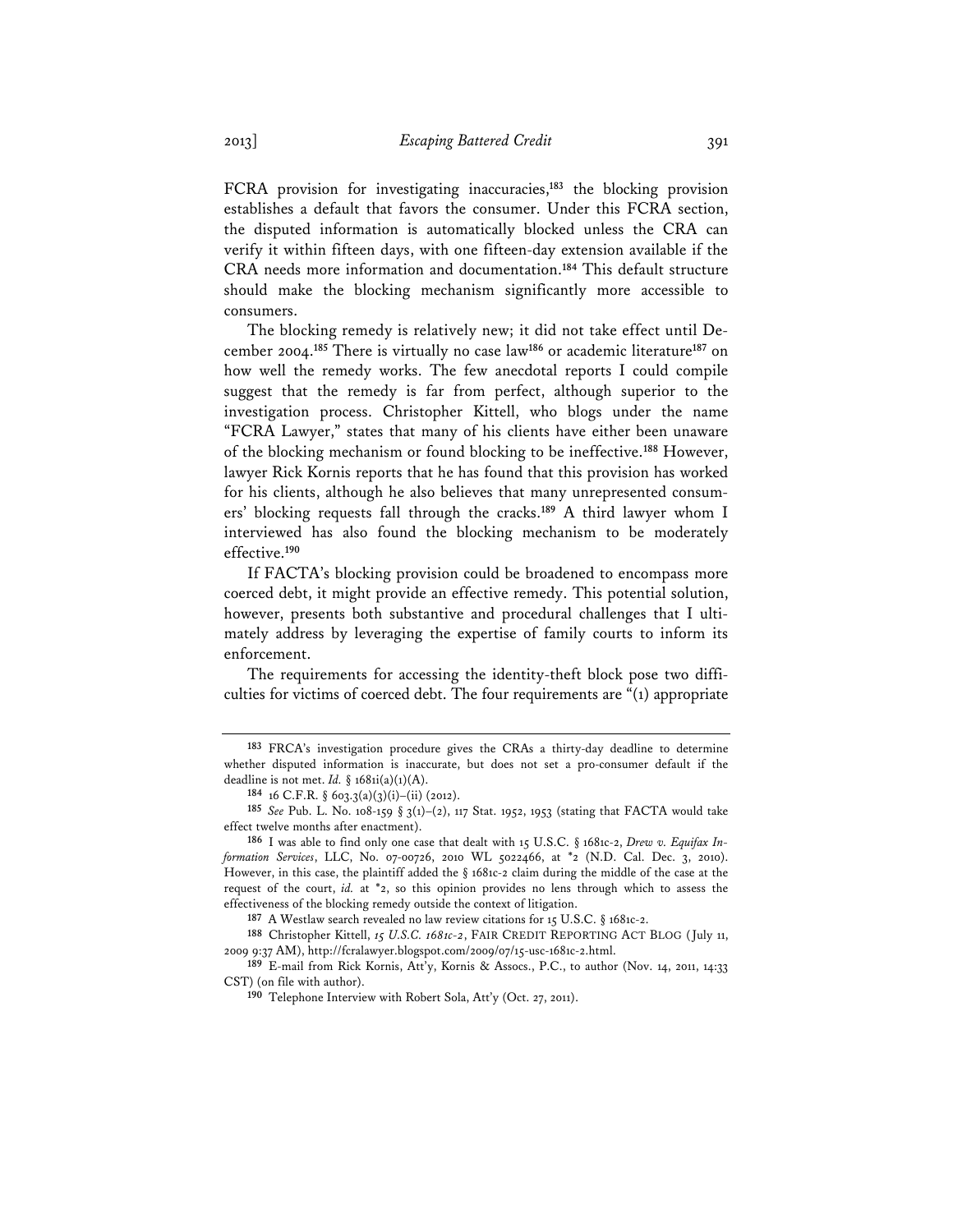proof of the identity of the consumer; (2) a copy of an identity theft report; (3) the identification of [the fraudulent information] by the consumer; and (4) a statement by the consumer that the information is not information relating to any transaction by the consumer."**<sup>191</sup>** The identity theft report and the consumer statement present barriers for many victims of coerced debt.

The chief problem with the identity theft report is that it may require police involvement. The FCRA requires that the report be filed with a law enforcement agency, "the filing of which subjects the person filing the report to criminal penalties relating to the filing of false information, if, in fact, the information in the report is false."**<sup>192</sup>** Although the statute states that this law enforcement agency can be the United States Postal Inspection Service,**<sup>193</sup>** the CRAs have discretion to request additional information,**<sup>194</sup>** and anecdotal evidence suggests that they will often not credit a consumer's allegations of identity theft unless the victim files a police report.**<sup>195</sup>**

But requiring law enforcement involvement in coerced debt is problematic. Coerced debt exists at the intersection of two crimes, identity theft and domestic violence, that have a history of victim underreporting and police neglect. Law enforcement identity theft units are frequently underfunded,**<sup>196</sup>** especially considering that successful identity theft is difficult to trace and criminal penalties are too low to offset the minimal risk of prosecution.**<sup>197</sup>** In addition, more than half of victims of identity theft never contact a law enforcement agency about the matter.**<sup>198</sup>** Finally, there is anecdotal evidence that many police departments will not accept identity theft reports in which the thief is a family member.**<sup>199</sup>**

**196** U.S. GOV'T ACCOUNTABILITY OFFICE, GAO-02-766, IDENTITY THEFT: GREATER AWARENESS AND USE OF EXISTING DATA ARE NEEDED 17-18 (2002).

**197** *See Identify Theft Surveys and Studies: How Many Identity Theft Victims Are There? What Is the Impact on Victims?*, PRIVACY RTS. CLEARINGHOUSE, https://www.privacyrights.org/print/ ar/idtheftsurveys.htm (last visited Nov. 16, 2012) (reporting on research finding that identity thieves "have just one in 700 chance of being caught by federal authorities").

**198** *See* FTC, CONSUMER FRAUD AND IDENTITY THEFT COMPLAINT DATA, JANU-ARY–DECEMBER 2007, at 14 (2008), *available at* http://www.ftc.gov/sentinel/reports/sentinelannual-reports/sentinel-cy2007.pdf (finding that 35%-40% of identity theft victims contacted the police in fiscal years 2005–2007).

**199** Interview with Chi Chi Wu, *supra* note 173.

**<sup>191</sup>** 15 U.S.C. § 1681c-2(a)(1)–(4) (2006).

**<sup>192</sup>** 16 C.F.R. § 603.3(a)(2) (2012).

**<sup>193</sup>** *Id.*

**<sup>194</sup>** *Id.* § 603.3(a)(3).

**<sup>195</sup>** *See, e.g.*, Schatten v. Sallie Mae, Inc., No. 08-0322, 2009 U.S. Dist. LEXIS 42801, at \*6 (N.D. Ga. Mar. 4, 2009) (noting that Sallie Mae's ID Theft Affidavit requires the consumer to submit a police report).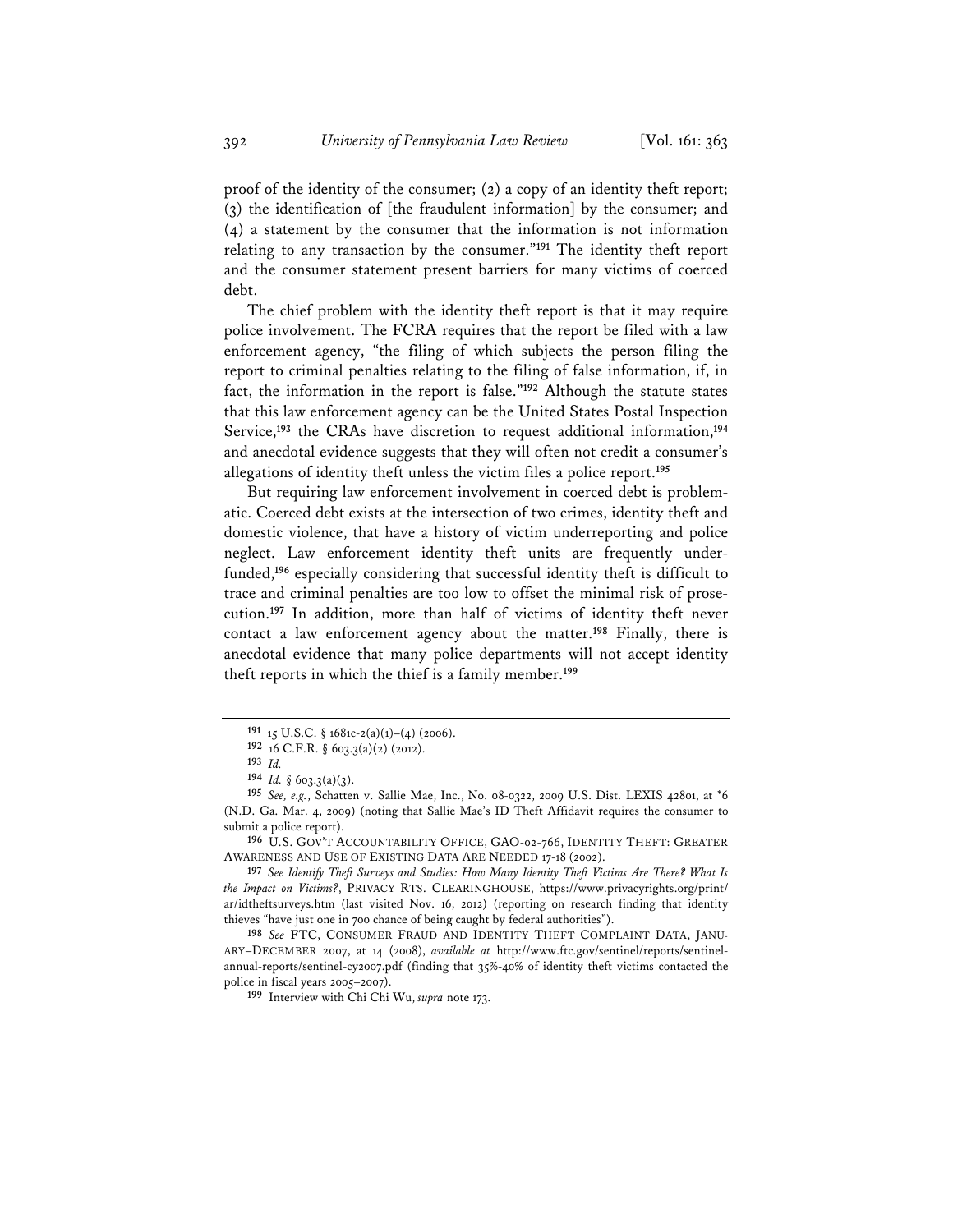The relationship between police and victims of domestic violence has a difficult history. It took significant advocacy and high-profile litigation for police departments to take seriously domestic violence,**<sup>200</sup>** and even now, the effectiveness of police response to domestic violence is controversial. Mandatory arrest statutes were passed beginning in the 1980s to address the historical unresponsiveness of police departments to domestic violence, but these laws have, in turn, raised the concern that they can imperil victim safety.**<sup>201</sup>** DV victims may not want police assistance for reasons that range from a distrust of police that stems from their historic nonresponsiveness to fears that police involvement will anger the abuser and fail to keep the victim safe.**<sup>202</sup>**

The second issue that blocks coerced debt victims from using the FACTA identity theft procedure is that identity theft is currently defined exclusively as a crime of fraud, not duress. This understanding is codified in the FACTA requirement that the identity theft victim provide "a statement by the consumer that the information is not information relating to any transaction by the consumer."**<sup>203</sup>** If the victim of coerced debt was forced to seek a loan under duress or under a combination of fraud and duress, she will have been personally involved in the transaction and therefore will not be able to meet this test. Even when the coerced debt was generated exclusively by fraud, authorities may find it less believable that the consumer did not participate in the transaction when the perpetrator is her spouse or long-term partner.

Simply rewriting FACTA to include identity theft based on duress, however, may not solve the problem. Such a standard would raise concerns about the potential for abuse, especially since the parties' intimate relationship could suggest collusion.**<sup>204</sup>** The current statutory framework essentially relies on law enforcement agencies to screen out fraudulent claims of identity theft.**<sup>205</sup>** But given law enforcement authorities' checkered history with identity theft and domestic violence, they may not have the institutional

**<sup>200</sup>** *See* Joan Zorza, *The Criminal Law of Misdemeanor Domestic Violence, 1970–1990*, 83 J. CRIM. L. & CRIMINOLOGY 46, 53 (1992) (describing the growth of court cases requiring police to enforce DV laws).

**<sup>201</sup>** *See, e.g.*, Jean Ferguson, *Professional Discretion and the Use of Restorative Justice Programs in Appropriate Domestic Violence Cases: An Effective Innovation*, 4 CRIM. L. BRIEF, no. 2, Summer 2009 at 3, 5 (recounting the history of mandatory arrest laws).

**<sup>202</sup>** *See, e.g.*, STARK, *supra* note 51, at 63 (stating that, at best, the chances that a batterer will go to jail as a result of any given incidence of abuse are approximately one in 10,000).

**<sup>203</sup>** 15 U.S.C. § 1681c-2(a)(4) (2006).

**<sup>204</sup>** Collusion is unlikely to occur under my proposal because of the required finding of domestic violence. *See infra* text accompanying note 235.

**<sup>205</sup>** *See supra* note 192 and accompanying text.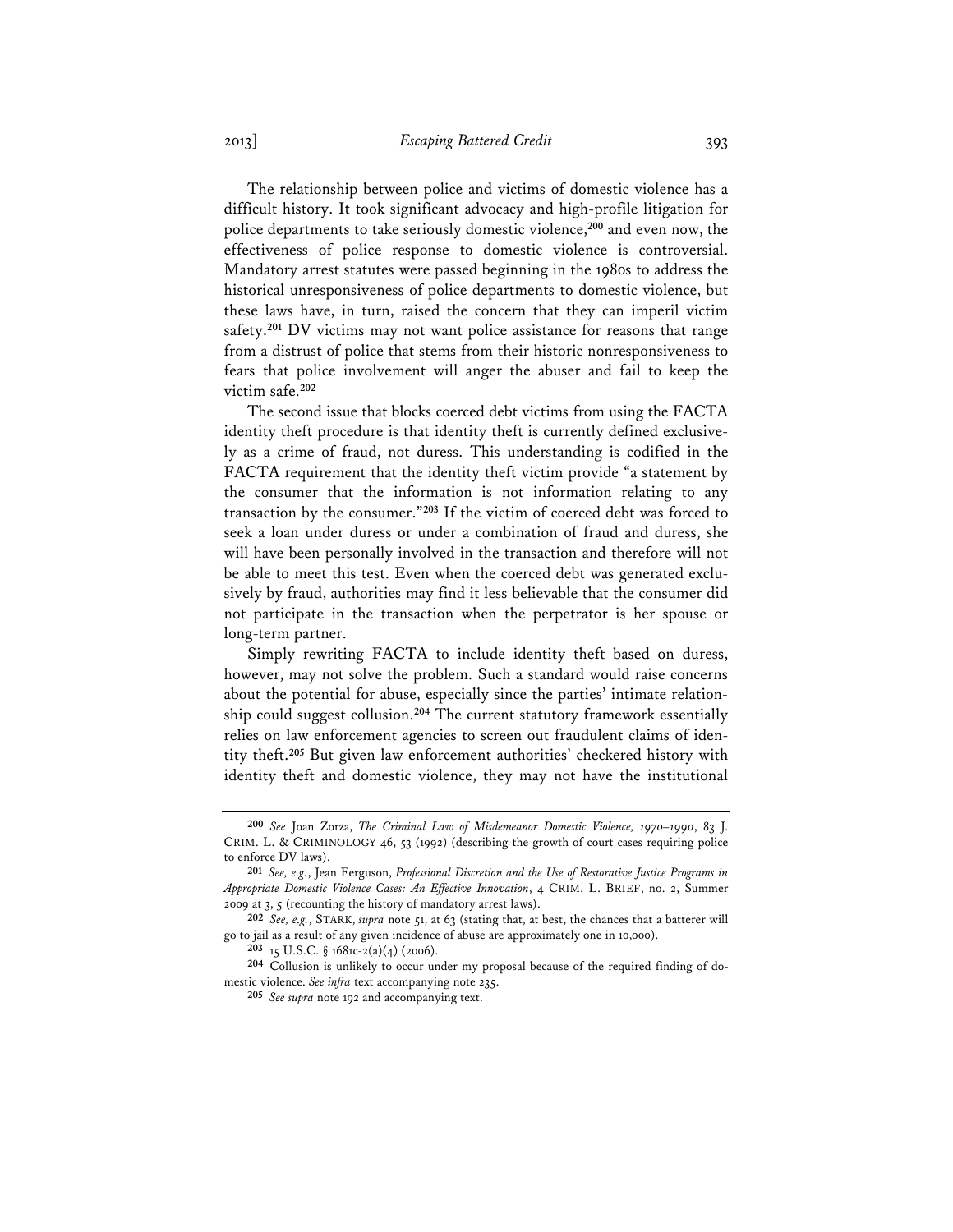capability to judge cases of coerced debt. That is why my policy proposal recommends moving this determination to family courts, which have more relevant expertise. At its most basic, my reform substitutes a divorce procedure for the criminal procedure as the underlying legal mechanism on which CRAs must rely in making blocking determinations.

#### C. *Family Courts: A New Decisionmaker*

My proposal for addressing the credit-reporting effects of coerced debt builds on FCRA's blocking remedy,**<sup>206</sup>** replacing the law enforcement approach taken by the current statute with a family court approach.**<sup>207</sup>** Because credit reporting is so automated,**<sup>208</sup>** it is important to preserve the procedural shape of the FCRA process: leveraging a decisionmaker outside of the credit reporting system whose determination is then mechanically applied by the CRAs. Under my proposal, a victim of coerced debt who was obtaining a divorce could request from the family court a ruling determining whether any of the debts that she owed were coerced.

This could be done as part of the division of the family's property. While the court is dividing the spouses' debts and assets, it could also determine whether the abuser generated any of the debts in the victim's name through fraud or duress. The victim could then use this certification to obtain the identity theft blocking remedy under the FCRA. My proposal would act as a substitute for the FACTA requirements of an identity theft report and a statement that the victim did not initiate any of the transactions. The coerced debt block would function as the identity theft block does now, preventing users of consumer data from viewing records of the involuntary debt. As discussed in Part III of this Article, the block would apply to all creditors with respect to debts that were no longer outstanding and to employers, landlords, and basic utilities with respect to debts that the victim still owed.

#### 1. The Advantages of Using Family Courts

Using family courts as the certification mechanism for coerced debt produces at least three major advantages. First, court procedures avoid the identification problems that plague the resolution of identity-theft cases.

**<sup>206</sup>** *See supra* text accompanying note 191.

**<sup>207</sup>** Alternatively, a proposal could incorporate both law enforcement and family courts, leaving the law enforcement option available for victims who found it more comfortable or wanted to avoid the costs of a disputed divorce.

**<sup>208</sup>** *See supra* subsection II.A.1.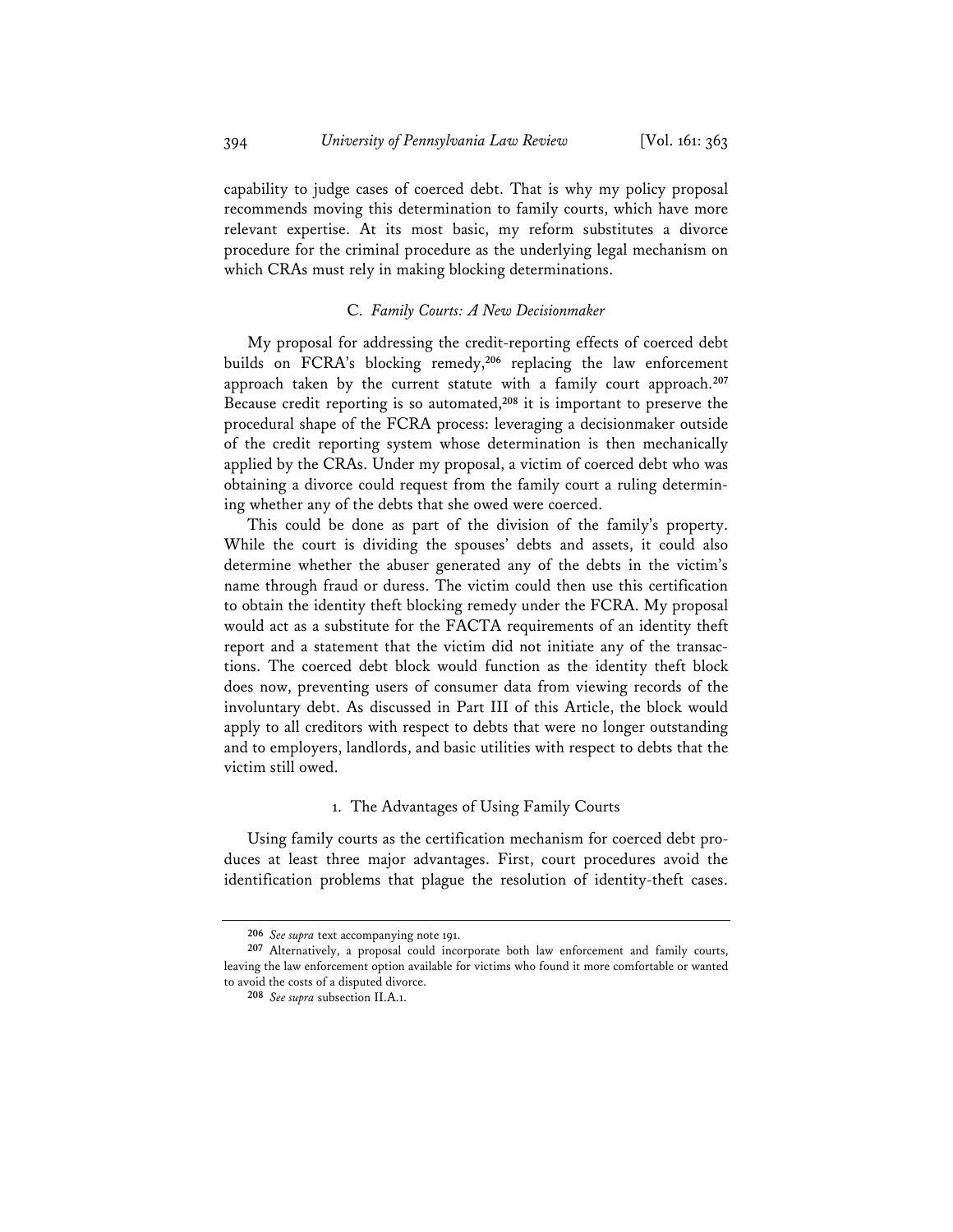Second, family courts have substantial expertise in making decisions about family finances. Third, using family courts is administratively efficient because, in many cases, they will already be deciding related issues.

With respect to the first point, any procedure designed to address identity-related crime must develop a means of accurately determining identity. This is an inherent and difficult problem. Once an identity thief has substituted her own personal information for that of the victim, it becomes difficult for the victim to demonstrate that he is the real owner of that identity—the only way he can do so is by verifying his personal information, which may be inaccurate as a result of the identity theft.**<sup>209</sup>** In the case of "traditional" identity theft, victims have been required to provide substantially more documentation than were those who stole their identities. Often, victims cannot make this case successfully.**<sup>210</sup>**

Even when this specific problem is not present, the question of fraud may persist. Allegations of financial identity theft invite suspicion, because the victim is typically trying to avoid obligations in her name. Assertions of coerced debt are likely to be met with particular skepticism, because the person the victim will be blaming is her significant other, and it is easy to imagine two spouses colluding on this issue or the victim benefiting from the theft. In addition, victims of both traditional identity theft and coerced debt must prove a negative: that they did not incur a given financial obligation, although they often have limited access to information that can

**<sup>209</sup>** *See* Sovern, *supra* note 132, at 361 ("[C]redit bureaus sometimes change a consumer's file to reflect false information submitted by the thief, and so victims attempting to prove their bona fides are met with the response that their proof does not conform to their existing file."); *see also* James Grimmelmann, *Known and Unknown, Property and Contract: Comments on Hoofnagle and Moringiello*, 5 BROOK. J. CORP., FIN. & COM. L. 85, 88 (2010) ("[Identity theft] victims thus find themselves trapped in the Kafkaesque position of being unable to prove that they really are themselves . . . ."). I have first-hand experience with this problem. I had my identity stolen in March 2012. As part of the theft, the perpetrator changed the telephone number on my credit card account to her telephone number. When I tried to rectify the situation, the creditor would not speak to me because I failed its security test by giving the "wrong" telephone number. The creditor eventually identified me as the real Angela Littwin by matching my voice to the voice in recordings of earlier conversations I had had with the creditor. It was lucky for me that the creditor had saved those recordings.

**<sup>210</sup>** *See* Sovern, *supra* note 132, at 361 ("The minimal scrutiny given to identity thieves contrasts dramatically with the experiences of those trying to prove that their identity has been stolen. . . . While applicants for credit need not prove their bona fides, identity theft victims may be required to submit numerous documents to prove their claims."); *see also* Anderson v. Trans Union, 405 F. Supp. 2d 977, 983 (summarizing a CRA's statement that it could "match" a plaintiff with his credit report even without his social security number); WU & DE ARMOND, *supra* note 96, § 4.5.2.3 (stating that CRAs will usually decline an investigation request when a consumer fails to provide a social security number, even though they regularly provide reports to users who do not do so).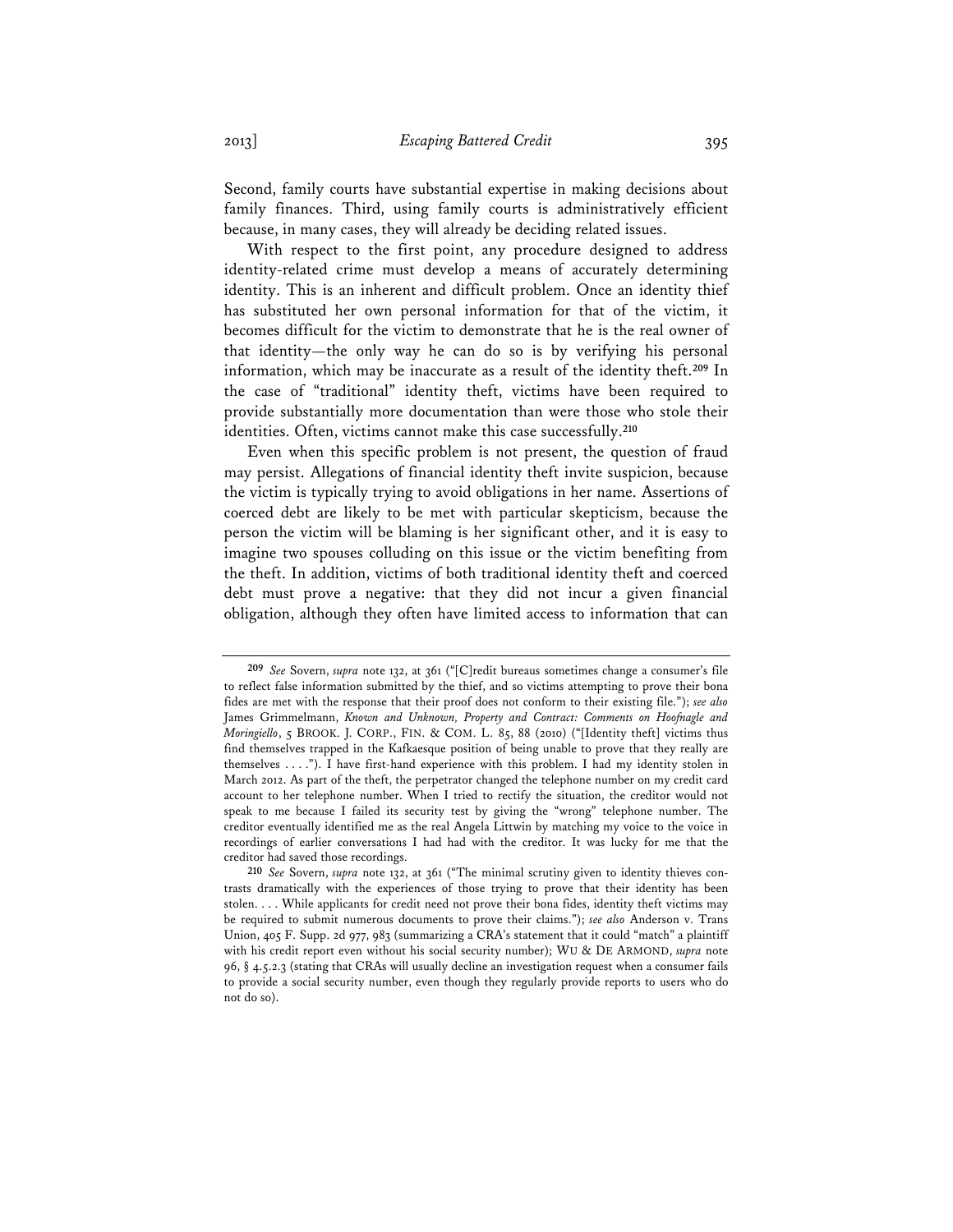show that someone else did.**<sup>211</sup>** Because it is the perpetrators who actually entered into the transactions, they are the ones who received the records, and the victims often do not have access to them.**<sup>212</sup>**

Having a court rule on identity theft can reduce these types of problems. In court, it is relatively easy for a victim of identity theft to show that he is who he claims to be because it is more difficult to perpetrate a fraud on a court than on a financial company with which one has little face-to-face contact. Standard court procedures reduce the risk of impersonation through processes such as strict verification of identity, the filing of records under penalty of perjury,**<sup>213</sup>** and in-person appearances. Impersonation would be particularly difficult in a family court that is handling the parties' divorce because the parties would already be before the court for other reasons.

Adjudication can also lower the risk of certification of fraudulent coerceddebt claims and, of equal importance, of the perception that fraudulent claims are being certified. One of the largest obstacles to achieving recognition for coerced debt is the concern that consumers will use fraudulent claims of coercion to avoid paying legitimate debts. Using a process as thorough as adjudication can alleviate this fear. Courts can engage in extensive fact-finding, which could include subpoenaing financial records and taking testimony if necessary. A neutral court that has thoroughly vetted the matter is more likely to arrive at an accurate result than the parties that currently make decisions about the validity of identity-theft claims: the CRAs and law enforcement officers.

In addition to the general benefits of courts, family courts in particular have expertise in adjudicating both financial issues and matters related to domestic violence, often in the same cases. In determining child support, alimony, and property distributions, they frequently use complicated mathematical formulas that incorporate a variety of financial and nonfinancial factors.**<sup>214</sup>**

Financial issues abound in divorce. Divorcing spouses and their attorneys often create detailed spreadsheets of the family's assets and liabilities.**<sup>215</sup>** Child support formulas involve complex calculations in which courts manipulate financial variables such as "the obligor's preliminary assessment,"

**<sup>211</sup>** *See* Sovern, *supra* note 132, at 361.

**<sup>212</sup>** *See supra* notes 209-12.

**<sup>213</sup>** *E.g.*, 28 U.S.C. § 1746 (requiring unsworn declarations under penalty of perjury).

**<sup>214</sup>** *See infra* notes 215-25 and accompanying text.

**<sup>215</sup>** *E.g.*, VIOLET WOODHOUSE WITH DALE FETHERLING, DIVORCE & MONEY: HOW TO MAKE THE BEST FINANCIAL DECISIONS DURING DIVORCE, 174-80 (Emily Doskow ed., 10th ed. 2011).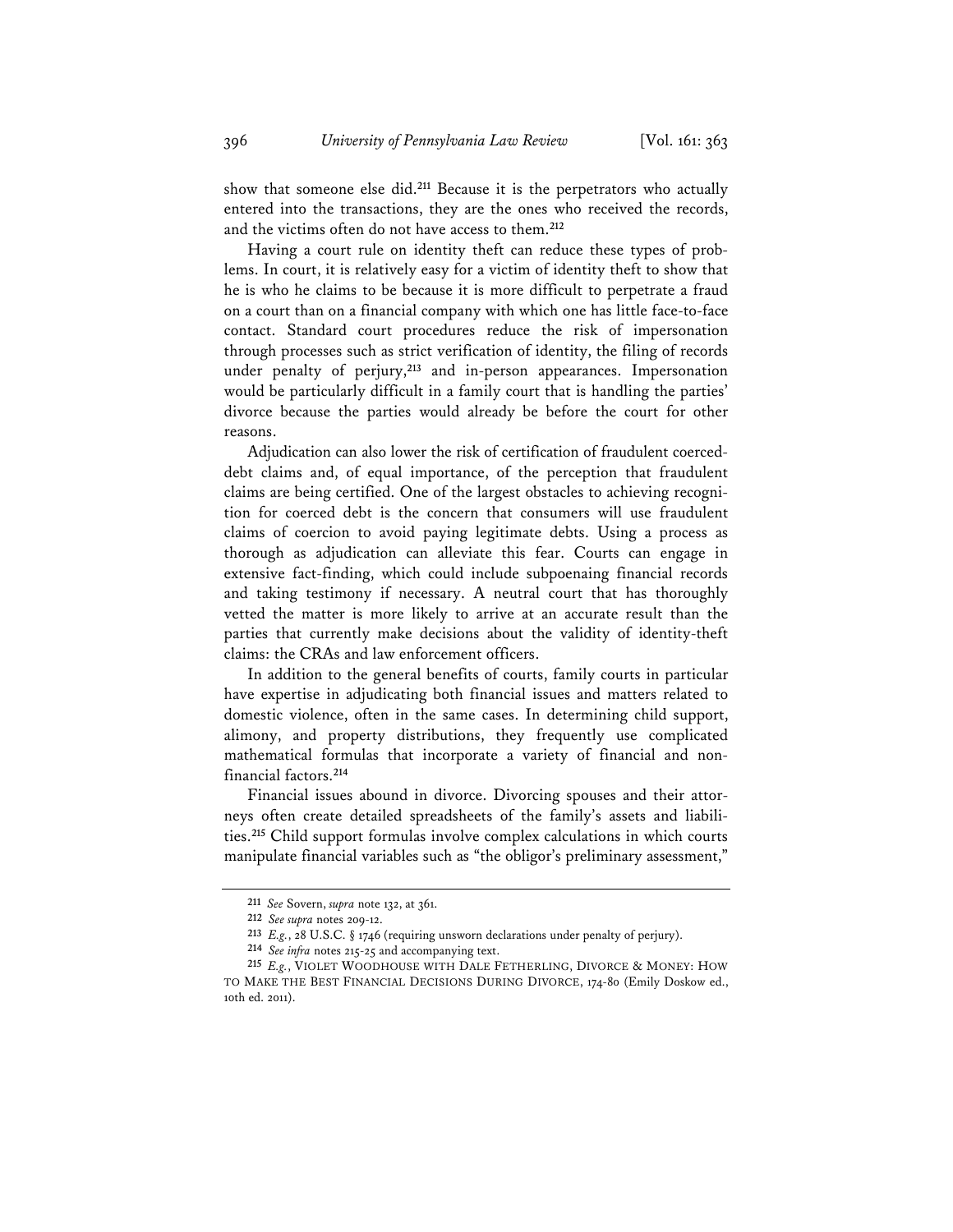"the reduction fraction," and the "harmonizing factor" used in the American Law Institute's (ALI) recommended formula.**<sup>216</sup>** The ALI rubric also includes specific factors, such as medical and daycare expenses, that are used in the means test that bankruptcy courts apply.**<sup>217</sup>** In addition, family courts also engage in the valuation of assets, one of the most challenging tasks undertaken by financial courts such as bankruptcy courts.**<sup>218</sup>** "[T]he trial really becomes a battleground over vigorously contested matters dealing with the worth of the varied marital assets."**<sup>219</sup>** Family courts must value not only traditional assets such as family homes, but also more complex assets like carry-back notes,**<sup>220</sup>** interests in businesses,**<sup>221</sup>** shareholder distributions from "S" corporations,**<sup>222</sup>** and commercial buildings.**<sup>223</sup>**

For purposes of adjudicating matters related to coerced debt, family courts also have an obvious advantage over other courts with financial expertise: they have experience adjudicating matters related to domestic violence.**<sup>224</sup>** And in at least ten states, family courts even have experience applying judgments about domestic abuse to financial determinations, usually in property divisions.**<sup>225</sup>**

PRINCIPLES OF THE LAW OF FAMILY DISSOLUTION: ANALYSIS AND RECOMMENDATIONS,  $§ 3.05(5) (2002).$ 

**217** *Compare id.* § 3.05(6)–(7) (calculating the amount of child support based on the child's educational and medical needs), *with* 11 U.S.C. § 707(b)(2)(A)–(C) (providing a means test to determine whether a debtor is eligible to file for bankruptcy under Chapter 7).

**218** *See, e.g.*, Assocs. Commercial Corp. v. Rash, 520 U.S. 953, 959 (1997) (describing the circuit split over the proper method for valuing consumer assets for "cram down" purposes in Chapter 13 bankruptcy).

**219** BARTH H. GOLDBERG, VALUATION OF DIVORCE ASSETS § 1.14 (1984).

**220** *E.g.*, *Reynolds v. Reynolds*, 109 S.W.3d 258, 273-74 (Mo. Ct. App. 2003).

**221** *E.g.*, Fenstermaker v. Fenstermaker, No. 2004-T-0097, 2005 WL 2709571, at \*1-2 (Ohio Ct. App. Oct. 21, 2005).

**222** *E.g.*, Boone v. Boone, 899 So. 2d 823, 826 (La. Ct. App. 2005).

**223** *E.g.*, *In re* Marriage of Romey, No. 02-1539, 2004 WL 57566, at \*2 (Iowa Ct. App. Jan. 14, 2004).

**224** The laws of every state provide family courts with some jurisdiction over domestic violence. ELIZABETH M. SCHNEIDER ET AL., DOMESTIC VIOLENCE AND THE LAW: THEORY AND PRACTICE 210 (2d ed. 2008).

**225** Several states consider domestic violence in dividing marital assets. *See, e.g.*, Crowe v. Crowe, 602 So. 2d 441, 443 (Ala. Civ. App. 1992) (upholding a lopsided division of property in part because "the husband physically abused the wife and . . . abused alcohol throughout most of the children's childhood [up to the] time of separation"); Comins v. Comins, 595 N.E.2d 804, 805

**<sup>216</sup>** The ALI formula reads:

To establish the basic child-support obligation, the child-support formula should determine the dollar amount of the obligor's preliminary assessment; multiply it by the reduction fraction to establish a preliminary reduction; multiply the preliminary reduction by the harmonizing factor to establish a final reduction; and then subtract the final reduction from the preliminary assessment.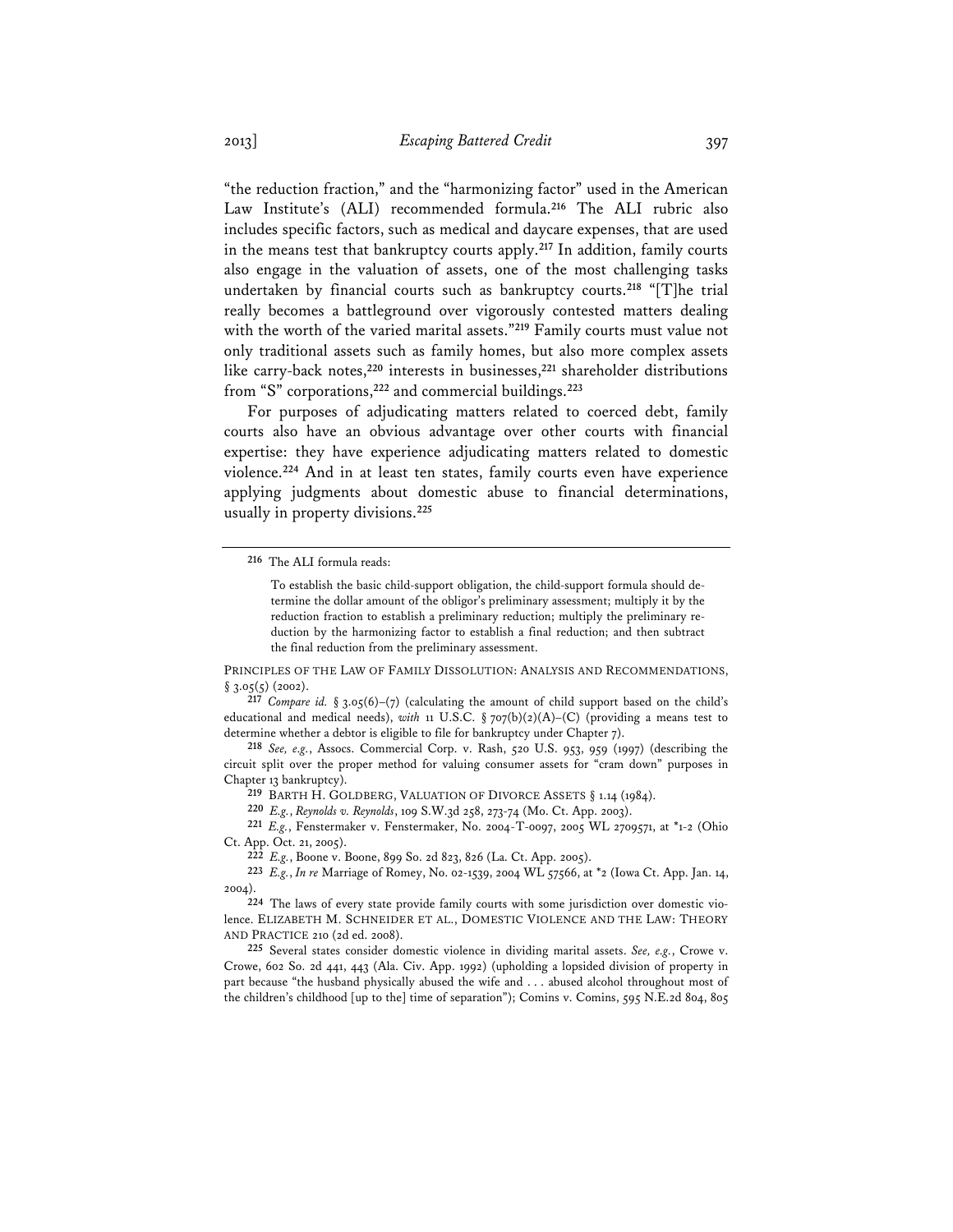A few cases from these states illustrate the ways in which family courts have made finely tuned judgments in which they balance financial factors against the severity of the abuse. For example, in one Missouri divorce case, the court awarded the wife the marital home based on the husband's twice putting a loaded gun in her mouth and awarded her a disproportionate share of the rest of the family's assets because of his other physical abuse and infidelity.**<sup>226</sup>** Another example is a case in which a Texas appeals court upheld an award of 81% of the family's estate to the wife because of the husband's physical abuse, including kicking his wife in front of one of their children.**<sup>227</sup>** Experience with cases that bridge the financial and the deeply personal makes the family courts of these states uniquely well suited to rule on coerced debt. It also suggests that even in the other states' family courts, institutional learning about these issues is possible.

Family courts would also be an efficient actor in which to invest authority to adjudicate matters of coerced debt, because they already make some of

<sup>(</sup>Mass. App. Ct. 1992) (upholding an uneven property division because of the admitted existence of abuse and the economic help the wife's family contributed to the marriage, although the physical abuse occurred thirty years before the divorce and resulted in relatively minor physical injuries); Handrahan v. Handrahan, 547 N.E.2d 1141, 1142-43 (Mass. App. Ct. 1989) (finding that the wife did not owe the husband 25% of the marital home because "the husband's drinking, which was frequent, was wont to degenerate into violence"); Dodson v. Dodson, 904 S.W.2d 3, 5, 10 (Mo. Ct. App. 1995) (awarding wife a larger share of the marital estate partially due to the husband's misconduct, which included numerous extramarital affairs and several instances of physical abuse); Moran v. Moran, 612 A.2d 26, 28, 31 (R.I. 1992) (awarding permanent alimony because husband drank heavily and physically abused his pregnant wife and children); Ohendalski v. Ohendalski, 203 S.W.3d 910, 914 (Tex. App. 2006) (upholding an award giving wife 81% of the estate in part because husband had engaged in physical abuse); Awad v. Rasmussen-Awad, No. 14- 02-01142, 2004 WL 744234, at \*7 (Tex. App. Apr. 8, 2004) (approving unequal division to wife, where she "had health problems both before and after the parties separated—some, such as anxiety and emotional problems, due all or in part to" husband's physical abuse). The District of Columbia also considers the economic effects of abuse when marital property is being distributed. *See, e.g.*, Burwell v. Burwell, 700 A.2d 219, 224-25 (D.C. 1997) (overturning a district court's decision for failure to consider the effects of the husband's abuse and manipulation in worsening the couple's economic health, despite presumption of equitable distribution in divorce). However, a minority of states will consider domestic abuse only when it is extreme. *See, e.g.*, Stover v. Stover, 696 S.W.2d 750, 751-52 (Ark. 1985) (allowing consideration of the fact that the wife had been convicted of conspiracy to kill her husband to affect property division, but cautioning that the facts of the case before them were "bizarre"); *In re* Marriage of Sommers, 792 P.2d 1005, 1010 (Kan. 1990) (declining to consider marital fault except in extreme cases, "where a party's conduct is so gross and extreme that failure to penalize therefor would, itself, be inequitable"); McDougal v. McDougal, 545 N.W.2d 357, 361 n.7 (Mich. 1996) (disallowing the element of fault in the distribution of assets because husband's behavior was not "outrageous"); Wenzel v. Wenzel, 472 N.Y.S.2d 830, 833 (Sup. Ct. 1984) (upholding an unequal distribution of assets where the husband stabbed the wife multiple times without provocation and was convicted of attempted murder).

**<sup>226</sup>** *Dodson*, 904 S.W.2d at 5, 9-10.

**<sup>227</sup>** *Ohendalski*, 203 S.W.3d at 914.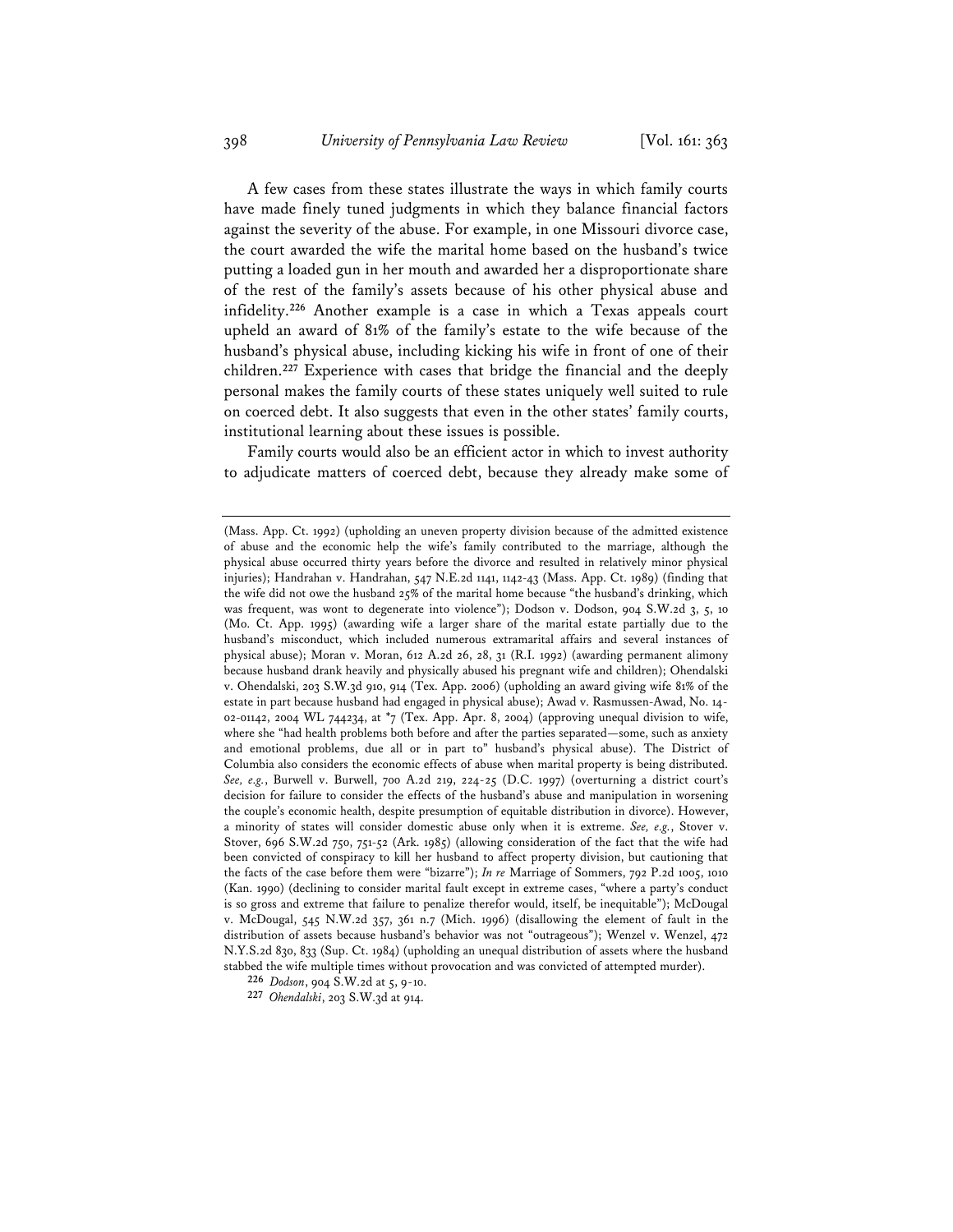the findings necessary to coerced debt determinations. In divorces in which

the distribution of property is at issue, courts already compile detailed lists of the parties' debts.**<sup>228</sup>** In cases in which there are restraining orders or in which child custody is an issue, courts already make determinations about domestic violence.**<sup>229</sup>** In states that consider domestic violence in property distributions, courts already generate the precise findings necessary to rule on whether a debt was coerced. The only differences between this type of property distribution and my proposals are that, under court direction, the criteria would be more explicit and the rulings would have the ability to affect credit reports.

One problem with the framework I just presented is that some states and localities have separate, cheaper provisions for simple divorces that do not involve property divisions,**<sup>230</sup>** so many victims of coerced debt could be obtaining their divorces without receiving a formal property division. This would disproportionately affect lower-income families because they are less likely to be able to afford the more expensive forms of divorce. However, even when the divorce does not include a property distribution, family courts may still be making factual findings about domestic violence. And even in simple divorces, the courts may have relevant expertise from adjudicating similar cases, which creates some administrative savings. Certainly, using family courts is more efficient than having CRAs hire additional decisionmakers and train them in domestic violence issues or than training law enforcement officers to understand the complex financial arrangements involved in coerced debt.

### 2. The Test for Coerced Debt

The precise contours of a test for coerced debt will undoubtedly need refining as more empirical work on the subject is conducted, but the outlines can be sketched now. There would be two major elements to the test: a pattern of domestic abuse and control as well as a finding that each debt was not generated voluntarily.

The finding of domestic violence can borrow from or incorporate existing state law. Every state already has a definition of domestic abuse in its

**<sup>228</sup>** *See supra* notes 215-25 and accompanying text.

**<sup>229</sup>** *See, e.g.*, TEX. FAM. CODE ANN. § 153.004(d) (West 2008) (establishing a rebuttable presumption that an abuser will not receive custody of or access to any children).

**<sup>230</sup>** *See, e.g.*, SELF-HELP DIVORCE INFORMATION, WAKE COUNTY CLERK CT., *available at* http://web.co.wake.nc.us/courts/documents/Divorce\_Packet.pdf (providing for a \$167 uncontested divorce in Wake County, North Carolina, in which there is no consideration of property divisions, alimony, or fault).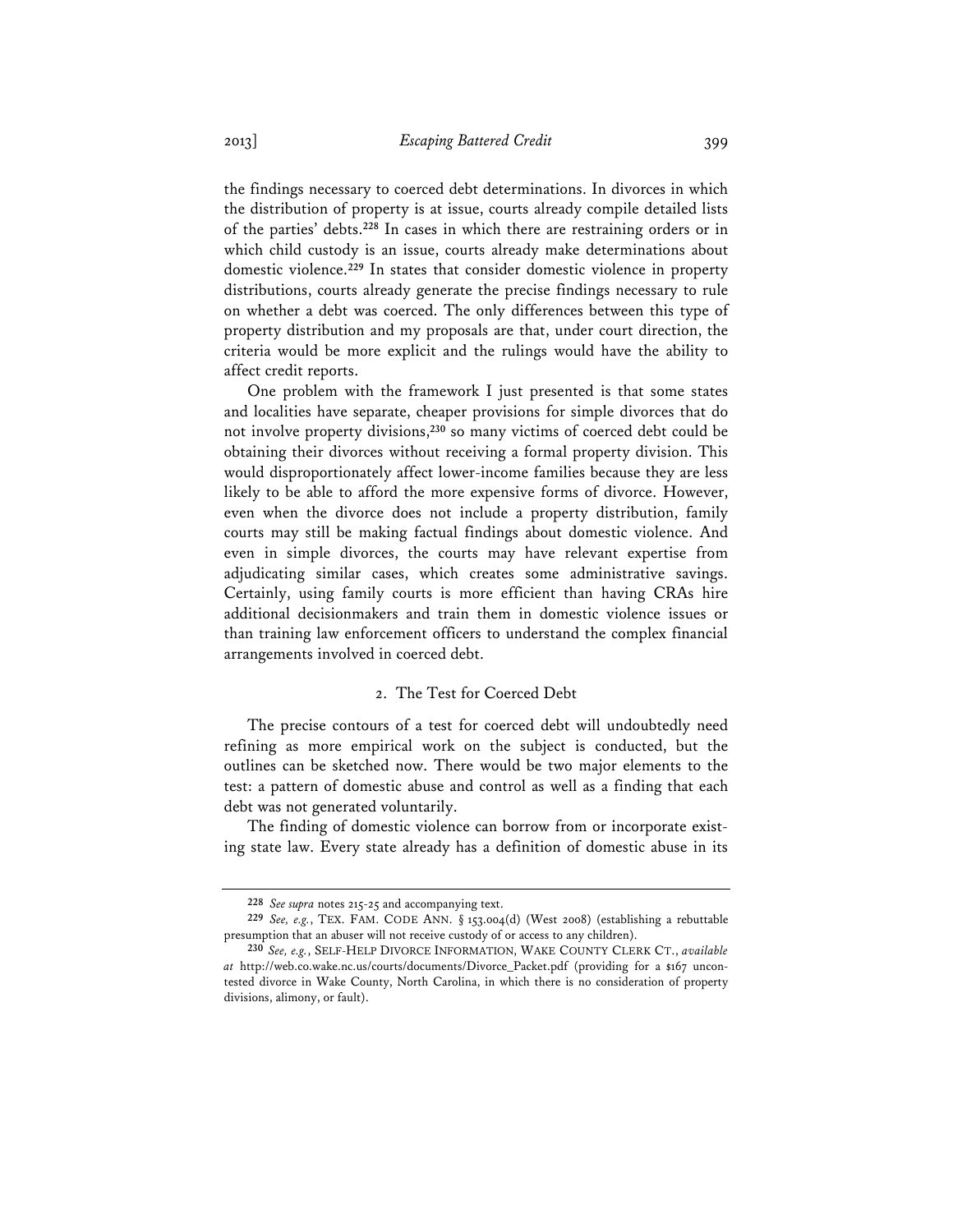code, usually for the purpose of granting protective orders and making child-custody determinations.**<sup>231</sup>** The FCRA should incorporate state definitions of domestic violence used in deciding issues whose factual underpinnings span the course of the marriage. Because pervasive control is the foundation of coerced debt,**232** it is important that the abuse be a longterm issue. The key is identifying a pattern of coercive behavior that prevented the victim from exercising free will with respect to financial matters.

For states that already incorporate domestic violence into property distribution laws, the definitions of abuse in these laws are the logical place to begin. For other states, child custody rules might be an appropriate source of law, because custody determinations are based on a long-term range of conduct.**<sup>233</sup>** Further empirical research is needed to determine whether relief should be restricted to cases in which the abuse has a physical component, including threats, or whether to use a broader definition of domestic abuse. In the meantime, existing state law on domestic violence provides a starting point that would legitimize coerced debt determinations.

The separate finding of domestic violence is necessary because it provides crucial context for the court. The underlying climate of fear and control in an abusive relationship is what enables coerced debt,**<sup>234</sup>** and a background understanding of this pattern is essential for evaluating coercion claims about specific debts. A finding of domestic violence can prevent both the false positives and false negatives that might occur if each debt were judged without reference to the overall tenor of the relationship. It helps reduce false positives by decreasing the likelihood that parties will bring claims of coerced debt in cases in which particular credit transactions might look suspicious out of context, but in which there is no history of coercion. It may also discourage nonabusive spouses from colluding in order to obtain a determination of coerced debt. A finding of domestic violence on one's

**232** Littwin, *supra* note 1, at 973.

**<sup>231</sup>** *See* 24A AM. JUR. 2D *Divorce and Separation* § 854 (2012) (listing purposes for which courts may consider abuse); see, e.g., N.D. CENT. CODE § 14-09-06.2(1)(j) (2012) (setting up a rebuttable statutory presumption against child custody for a parent who has engaged in domestic abuse); N.Y. DOM. REL. LAW § 240 (McKinney Supp. 2012) (stating that in any action concerning custody or visitation rights, "court[s] must consider the effect of [any proven] domestic violence upon the best interests of the child"); FAM. § 153.004(c), (e) (directing courts to "consider the commission of family violence in determining whether to deny, restrict, or limit the possession of a child by a parent" and not to allow unsupervised visitation with parents whose behavior exhibits a "pattern of past or present child neglect or physical or sexual abuse by that parent directed against the other parent, a spouse, or a child").

**<sup>233</sup>** *Cf.* DOM. REL. § 240 (requiring courts, when considering the effects of domestic violence on the best interests of the child, also to consider "other facts and circumstances as the court deems relevant").

**<sup>234</sup>** Littwin, *supra* note 1, at 982.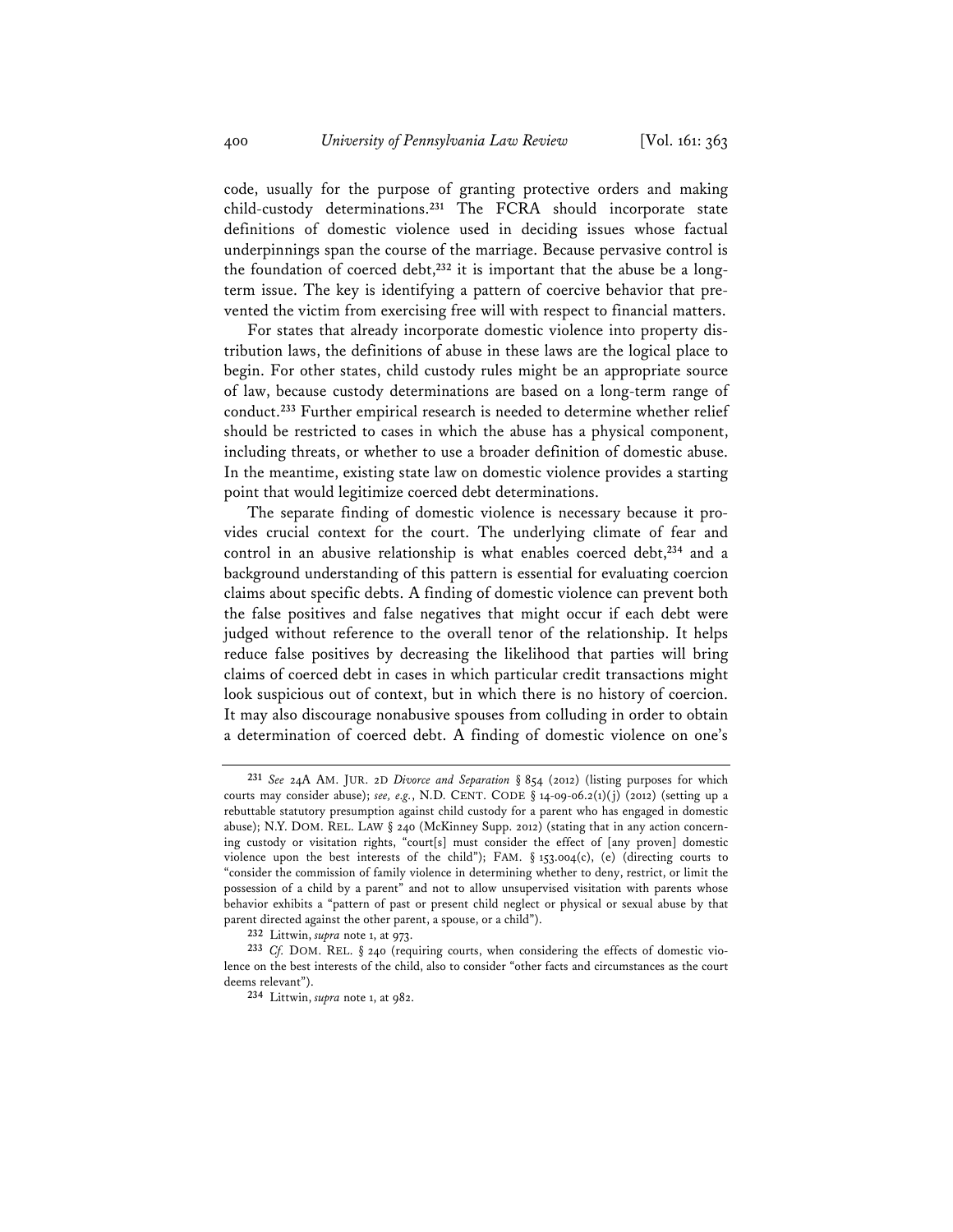legal record seems like an unacceptable price for helping one's ex-spouse block certain debts from her credit report.**<sup>235</sup>** Conversely, requiring an initial determination of domestic violence can help victims of coerced debt make their case. A finding that a given relationship is steeped in coercion can enable courts to see the menace behind transactions that might otherwise appear innocent.

The second element of the test would be a determination about whether the victim entered a given transaction voluntarily. In practice, this decision would probably require analyzing whether the victim entered the transaction through fraud or duress. Factual questions to consider might include whether the victim was aware of the transaction as it was taking place; whether it was, in fact, the abuser who completed the credit application or made the relevant purchases; whether the abuser hid information about the transaction from the victim; whether the victim, upon discovery of a fraudulent transaction, felt safe asking the abuser about it; whether the abuser threatened the victim in connection with the transaction; and whether the transaction was conducted in coercive circumstances, such as after a physical assault. Judicial findings about who benefited from any purchases would also inform this analysis. For example, a purchase of household goods would be less likely to be coerced than a purchase of items related to an abuser's extramarital affair.

It is important to include debt generated by fraud as well as duress in the definition of coerced debt because in an abusive relationship, the dynamics of coercion can be a critical factor in enabling fraud. In my preliminary study of coerced debt, advocates reported that abusers engaged in a range of behaviors that prevented victims from discovering fraudulent debt or from taking action upon discovery. These behaviors included restricting victim's access to the family's mail;**<sup>236</sup>** putting the victim on an allowance so that she had no direct interaction with the family's finances;**<sup>237</sup>**

**<sup>235</sup>** One way to further discourage collusion would be to have the coerced debt appear as a negative item on the abuser's credit report. I would be concerned, however, that this approach would move too far in the opposite direction by dramatically increasing an abuser's resistance to motions for certifying coerced debt. In addition, under my proposal, the abuser whose record was tarred would not benefit from the finding of coerced debt. This characteristic distinguishes the risk of collusion under my proposal from historical collusion between spouses seeking divorces in fault-only jurisdictions. In those cases, both spouses received the benefit of obtaining a divorce. *See, e.g.*, Lawrence M. Friedman, *A Dead Language: Divorce Law and Practice Before No-Fault*, 86 VA. L. REV. 1497, 1504 (2000) (noting that historically in fault-only jurisdictions, spouses wishing to divorce would collude to have one party file a sham lawsuit alleging statutory violations to obtain a divorce decree from the court).

**<sup>236</sup>** Littwin, *supra* note 1, at 998.

**<sup>237</sup>** *Id.* at 983-84.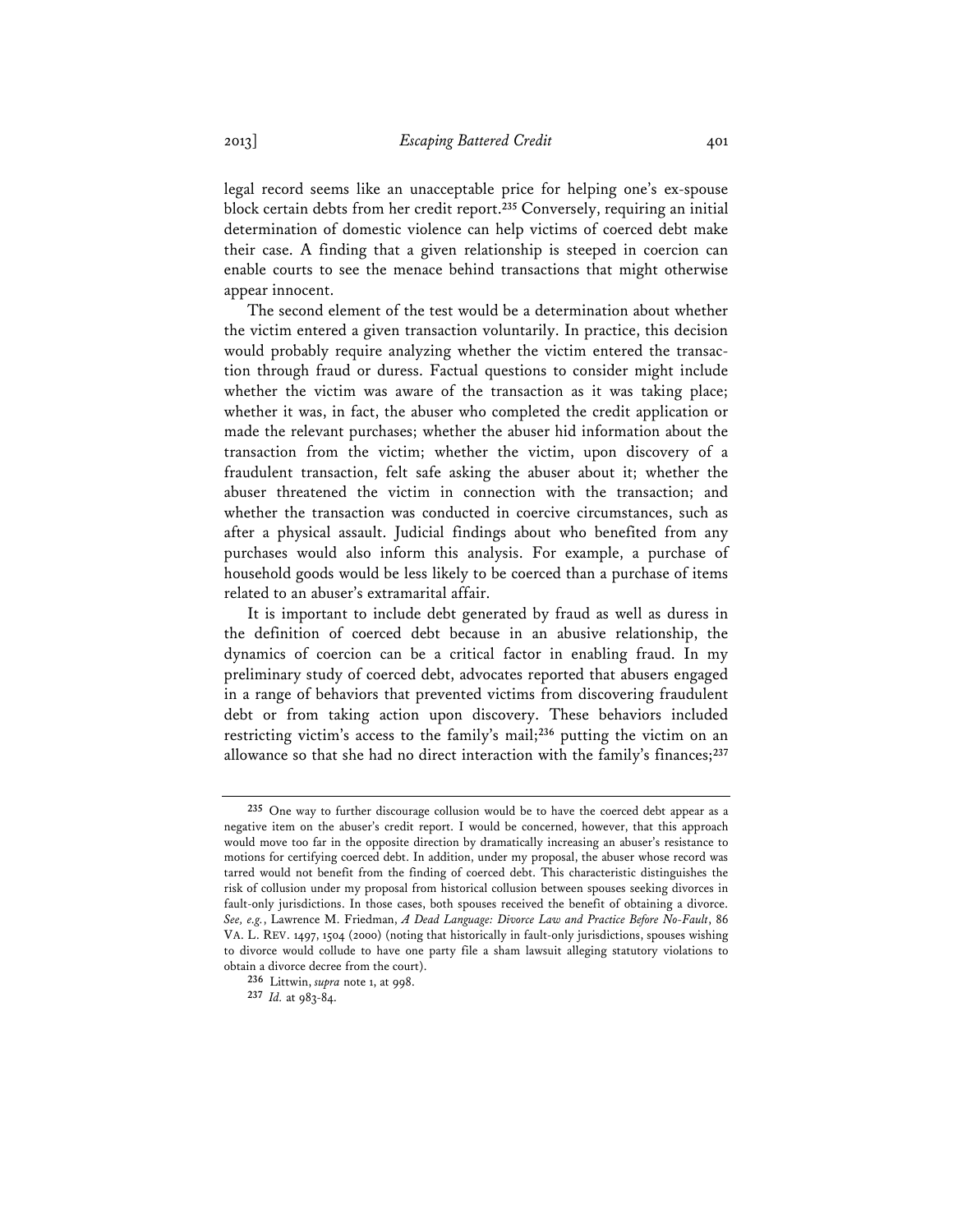forbidding the victim from asking about financial matters;**<sup>238</sup>** and having the victim sign documents with no opportunity to read them.**<sup>239</sup>** All of these actions rely on duress, but enable the abuser to engage in fraud.

The voluntariness test would apply to each debt separately. If a victim alleged duress or fraud in a number of debts, the court could make a positive finding for some and a negative finding for others. In many cases, a debt may be partially coerced. This is especially likely for credit card debt, which is usually composed of multiple transactions made over an extended period of time.**<sup>240</sup>** Dividing such debts could quickly become complicated, because when a credit card loan is in default, much of the balance is composed of fees and interest unrelated to specific transactions.**241** Unfortunately, it may not be possible for courts to label debts as partially coerced, because my proposal relies on blocking the existence of each debt on credit reports, and a debt cannot be partially blocked. The best a court could do in such circumstances would be to reduce the reported balance to the extent that the debt was coerced. Alternatively, if this process became unworkable, courts could block any debt that they determined was more than 50% coerced. In such cases, courts should look at the balance of the transactions with a special emphasis on how the credit card was obtained.

After determining that one or more debts were, in fact, coerced, the court would issue a certification of coercion that would list the relevant debts. The victim could then submit this certification to the CRAs, where it would have one of two effects described in Part III, depending on the repayment status of the debt.

#### 3. Implementation

My proposal could be implemented by amending the FCRA to provide an additional means of obtaining the blocking remedy discussed in Section II.B.**<sup>242</sup>** Alternatively, the ECOA already has one regulation that can be read to disallow the consideration of coerced debt in lending decisions,**<sup>243</sup>** and this provision could be expanded to make its protections clearer and

**<sup>238</sup>** *Id.* at 985-86.

**<sup>239</sup>** *Id.* at 990.

**<sup>240</sup>** *Cf.* Mann, *supra* note 39, at 384 (noting that transaction-based issuers of credit cards profit from customers with a high volume of transactions).

**<sup>241</sup>** *See id.* at 386 ("[T]he decision to carry a balance [on a credit card] leads immediately to interest charges on the cardholder's account, which accrue at a [high] rate. . . . Moreover, once the borrower begins to carry a balance, the likelihood of late and over-limit fees can increase substantially.").

**<sup>242</sup>** *See supra* text accompanying notes 177-205.

**<sup>243</sup>** *See supra* note 45 and accompanying text.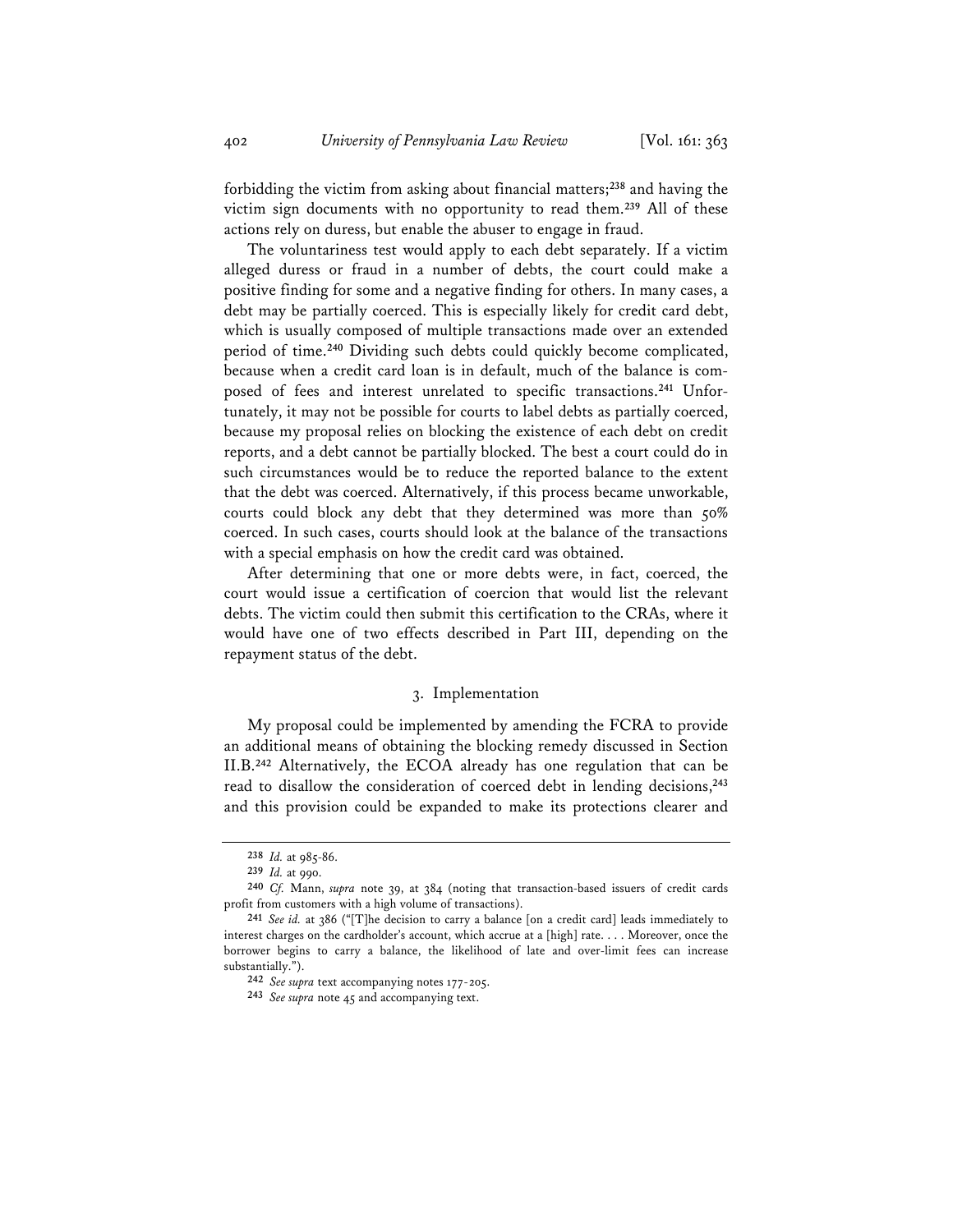more user-friendly. In both cases, the certifications of coerced debt generated by state family courts would become evidence submitted to the CRAs to block coerced debts in accordance with my proposal.

#### a. *Alternative Implementation Through the ECOA*

Instead of amending the FCRA's blocking provision, it would also be possible to implement my policy proposal through the ECOA.**<sup>244</sup>** The advantage to using the ECOA is that the changes could take place at the regulatory, rather than the statutory, level. ECOA regulatory authority has always been broad,**<sup>245</sup>** and under the Dodd-Frank Act, power to implement the statute was transferred from the Federal Reserve to the CFPB.**<sup>246</sup>** This transfer allows the CFPB to implement this part of my proposal on its own, without waiting for Congress. As discussed above, the CFPB has already strongly signaled its intent to regulate the credit reporting industry.**<sup>247</sup>**

There is already an ECOA regulation that can be read to require creditors to exclude coerced debt from their consideration of an applicant's credit history. The provision currently requires creditors to consider, "[o]n the applicant's request, any information the applicant may present that tends to indicate the credit history being considered by the creditor does not accurately reflect the applicant's creditworthiness."**<sup>248</sup>**

Research revealed only one written judicial opinion interpreting this provision, and the court's opinion in that case suggests that the provision's scope is fairly broad.**<sup>249</sup>** In that case, the consumer-plaintiff was trying to exclude from consideration some bankruptcy-related credit history that should not have been included in the creditor's assessment of her creditworthiness.**250** Interestingly, the creditor-defendant argued that the provision applied only to "problems arising in connection with joint accounts with a spouse or former spouse," because it appeared in a subsection with two regulations addressing spousal credit issues.**<sup>251</sup>** The court rejected the

**251** *Id.* at \*2.

**<sup>244</sup>** 15 U.S.C. §§ 1691–1691f (2006).

**<sup>245</sup>** *See id.* § 1691b(a) (directing the regulatory body to "prescribe regulations . . . as in the judgment of the Bureau are necessary or proper to effectuate the purposes of this subchapter [Equal Credit Opportunity], to prevent circumvention or evasion thereof, or to facilitate or substantiate compliance therewith").

**<sup>246</sup>** *Id.* § 1691b.

**<sup>247</sup>** *See* CFPB Proposed Rule, *supra* note 176.

**<sup>248</sup>** 12 C.F.R. § 202.6(b)(6)(ii) (2012).

**<sup>249</sup>** *See* Jones v. Keycorp Bank, No. 07-12383, 2008 WL 324126, at \*2 (E.D. Mich. Feb. 6, 2008) (holding that the regulation was meant to allow applicants to correct any information in a faulty credit report, not only misinformation for joint accounts).

**<sup>250</sup>** *Id.* at \*1.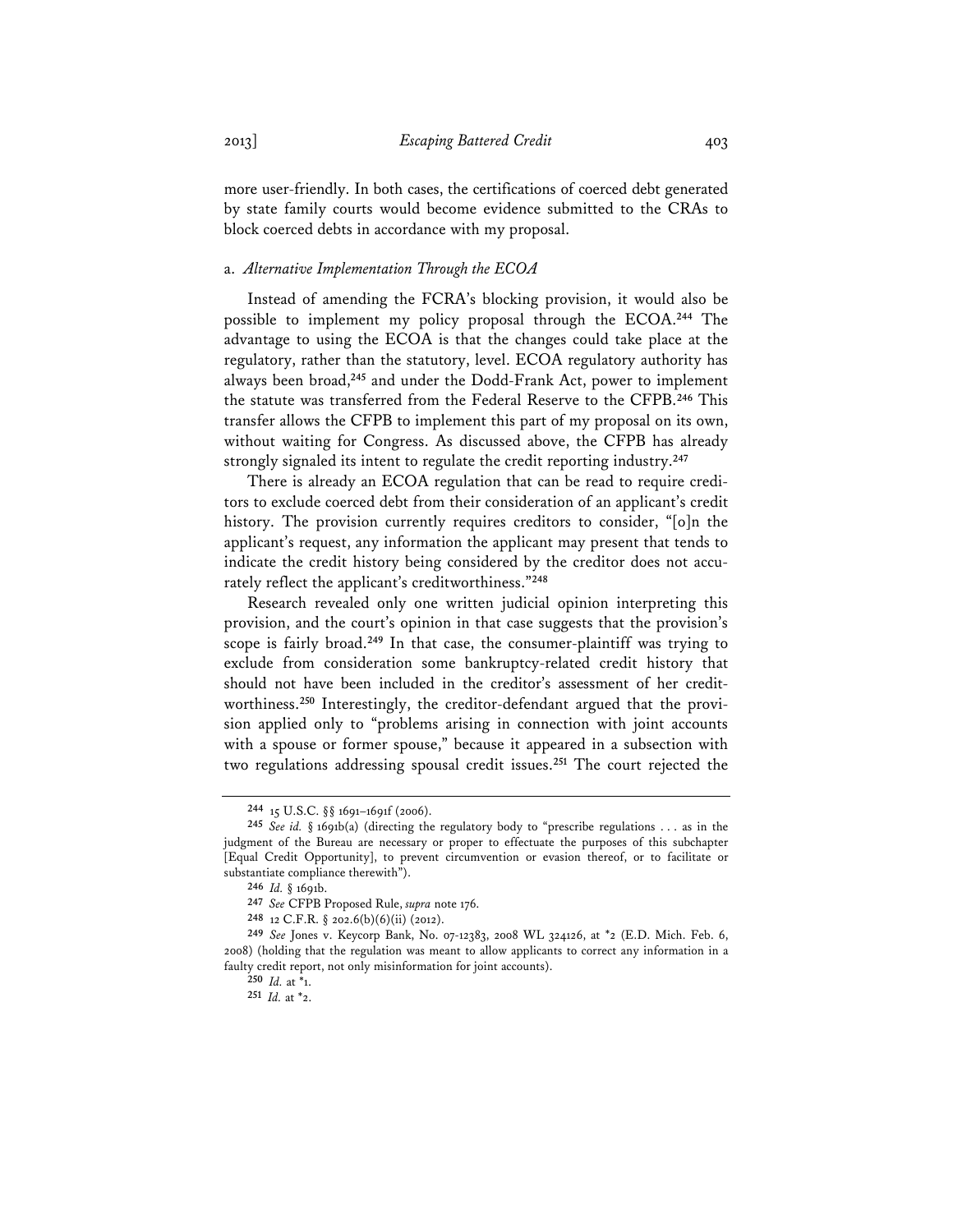creditor's argument, citing the plain language of the provision.**<sup>252</sup>** The creditor's argument that the regulation covered only spousal debts suggests that applying it to these debts would be relatively uncontroversial.

This regulation would, however, be significantly more effective for coerced-debt cases if it were to explicitly cover coerced debt. Much like my proposed blocking mechanism under the FCRA, the regulation could be changed to state that a certification of coerced debt by a family court requires the exclusion of that debt from credit-granting decisions. The regulation could then provide guidelines for family courts, and the CFPB could promulgate forms to be used in the certification process.

The regulation could also be strengthened by deleting the phrase "on the applicant's request."**<sup>253</sup>** Because the ECOA covers creditors rather than CRAs, only rules that apply in all circumstances become incorporated into CRA practice. For example, the CRAs currently do not report race or marital status,**<sup>254</sup>** because the ECOA bans creditors from ever considering these factors.**<sup>255</sup>** If the regulation prohibited creditors from considering coerced debt in all cases—rather than only when consumers protested its inclusion—the CRA reports would exclude this information. This would thus enable consumers to contact the CRAs about coerced debt instead of having to approach each potential creditor individually.

The ECOA regulations are due for an update. The statute and its regulations contain anachronisms, such as one provision addressing the status of consumers who do not have telephones in their homes**<sup>256</sup>** and another on the effects of usury laws.**<sup>257</sup>** More importantly, the ECOA does not take into account the changing nature of credit discrimination, of which the advent of coerced debt is one part. The ECOA was passed in 1974**<sup>258</sup>** to prevent

**255** 15 U.S.C. § 1691(a) (2006).

**256** *See* 12 C.F.R. § 202.6(b)(4) ("A creditor shall not take into account whether there is a telephone listing in the name of an applicant for consumer credit but may take into account whether there is a telephone in the applicant's residence.").

**257** *See* 15 U.S.C. § 1691d(d) ("When each party to a marriage separately and voluntarily applies for and obtains separate credit accounts with the same creditor, those accounts shall not be aggregated or otherwise combined for purposes of determining permissible finance charges or permissible loan ceilings under the laws of any State or of the United States.").

**258** Pub. L. No. 93-495, 88 Stat. 1500 (1974).

**<sup>252</sup>** *Id.* The court ultimately granted the creditor's motion to dismiss on other unrelated grounds. *Id.* at \*3.

**<sup>253</sup>** 12 C.F.R. § 202.6(b)(6)(ii).

**<sup>254</sup>** *See, e.g.*, *Information Factored in Score*, EQUIFAX (May 31, 2012, 3:03 PM), https://help. equifax.com/app/answers/detail/a\_id/138/~/information-factored-in-score (listing "race, color, religion, national origin, sex, or marital status" as factors not considered in calculating a credit score).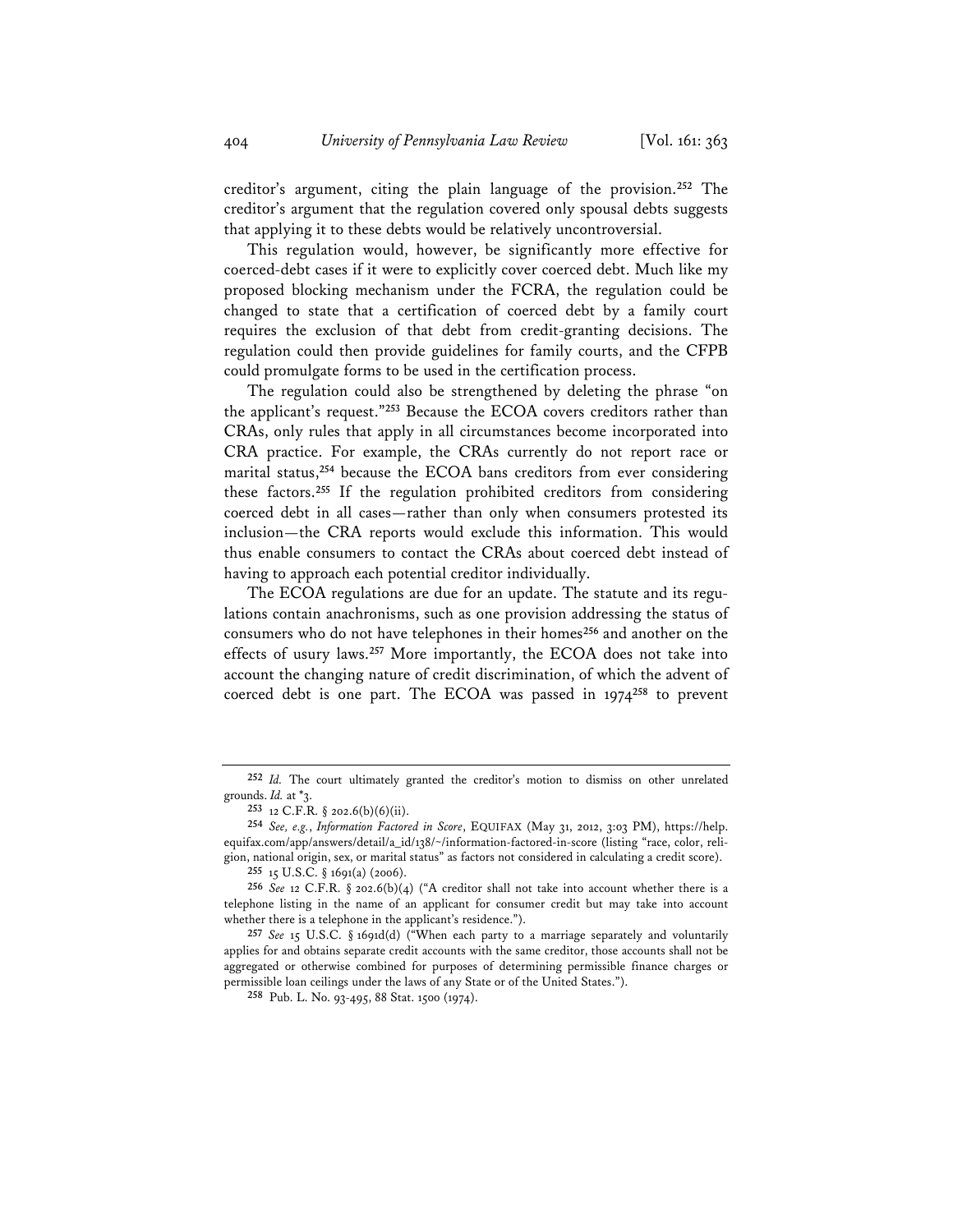lenders from discriminating against women.**<sup>259</sup>** The 1970s were a time of consumer credit scarcity,**<sup>260</sup>** and before the ECOA, many women had been unable to obtain credit in their own names.**<sup>261</sup>** Accordingly, the ECOA focused on issues like ending discriminatory denials of credit and helping women build their credit histories.

The case for updating the ECOA's regulations becomes even clearer upon closer examination of the provision that immediately precedes the one discussed above. Under this regulation, creditors are required to include spousal authorized user transactions in their credit determinations.**<sup>262</sup>** This means that when Spouse *A* is an authorized user on Spouse *B*'s credit account, any transactions associated with the account become part of Spouse *A*'s credit report, even though Spouse *B* is the only person liable for any resulting debt.**<sup>263</sup>** This provision applies only to spousal credit accounts. It was designed as a prophylactic measure to bolster the credit reports of married women.**<sup>264</sup>**

But since the 1970s, consumer lending has undergone a massive transformation.**<sup>265</sup>** Credit is widely available,**<sup>266</sup>** and excluding negative credit transactions from one's credit report has become as important as incorporating positive transactions. It is difficult to imagine today's lenders engaging in the type of per se gender discrimination that took place before the ECOA. Any different treatment that remains is likely to be an effect of

**265** *See supra* note 260.

**<sup>259</sup>** *See, e.g.*, Anderson v. United Fin. Co., 666 F.2d 1274, 1277 (9th Cir. 1982) ("The purpose of the ECOA is to eradicate credit discrimination waged against women, especially married women whom creditors traditionally refused to consider for individual credit."). The ECOA was amended in 1976 to include race, ethnicity, age, and other prohibited classifications. Equal Credit Opportunity Act Amendments of 1976, Pub. L. No. 94-239, 90 Stat. 251.

**<sup>260</sup>** For a history of the rapid expansion of consumer lending in the late twentieth century, see David A. Moss and Gibbs A. Johnson, *The Rise of Consumer Bankruptcy: Evolution, Revolution, or Both?*, 73 AM. BANKR. L.J. 311, 327-46 (1999).

**<sup>261</sup>** *See, e.g.*, *Anderson*, 666 F.2d at 1277.

**<sup>262</sup>** 12 C.F.R. § 202.6(b)(6)(i) (2012).

**<sup>263</sup>** *See, e.g.*, Johnson v. MBNA Am. Bank, 357 F.3d 426, 431 (4th Cir. 2004) (requiring creditors to conduct a reasonable investigation into whether the ex-husband's credit account was factored into the wife's credit report); Alabran v. Capital One Bank, No. 04-935, 2005 WL 3338663, at \*8 (E.D. Va. Dec. 8, 2005) (holding that although plaintiff was an authorized user on the spouse's account, he was not responsible for the debt of the account).

**<sup>264</sup>** *See, e.g.*, GREGORY M. TRAVALIO, ANDERSON'S OHIO CONSUMER LAW MANUAL § 12.10 (MB rev. ed. 2012) (explaining in brief the history of this section of the ECOA regulations).

**<sup>266</sup>** *See, e.g.*, John Kiernan, *Card Hub's 6 Credit Predictions for 2012*, CARD HUB (Dec. 5, 2011), http://www.cardhub.com/edu/credit-predictions ("As we all know, available credit withered during the Great Recession but has since bounced back.").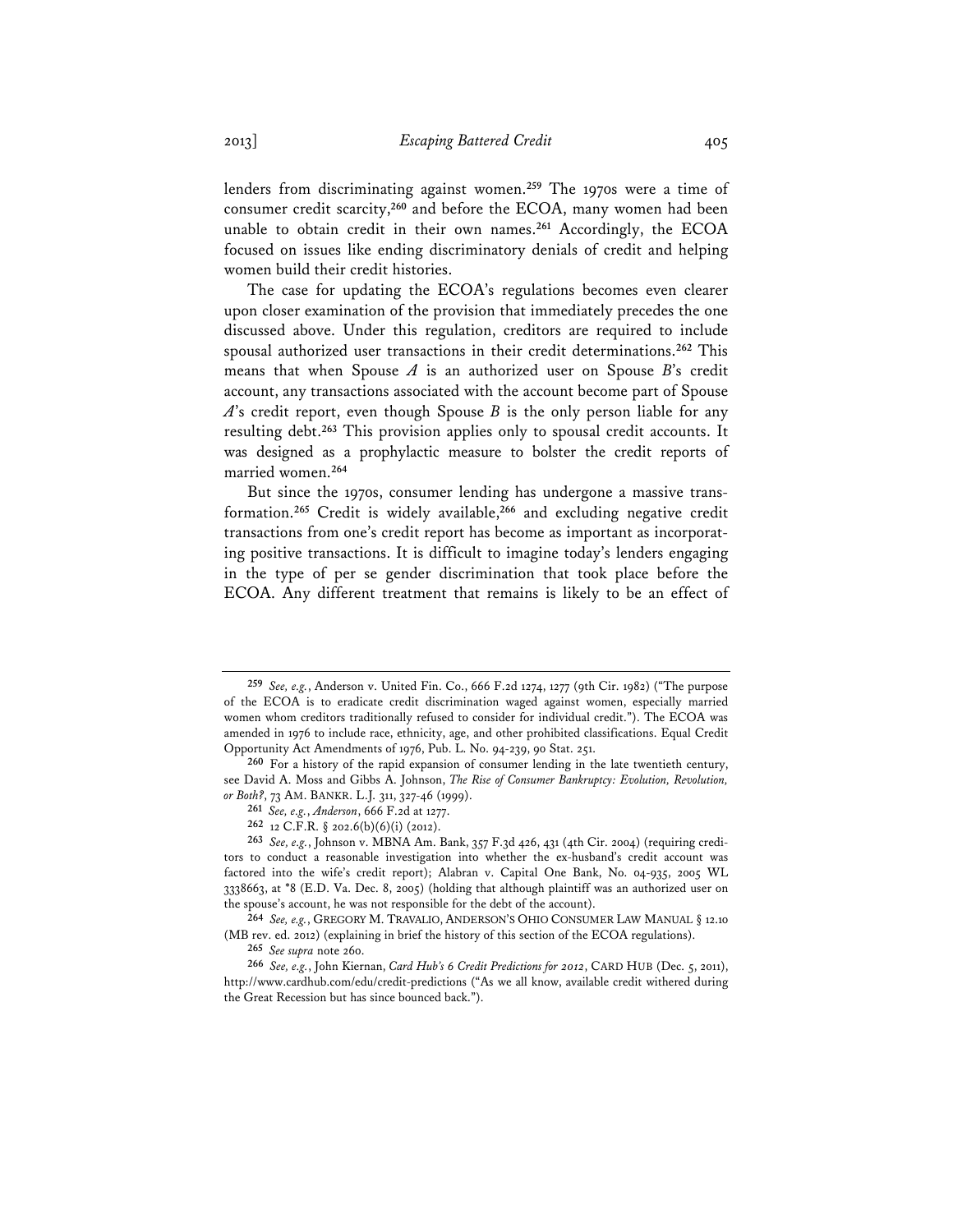negative credit-scoring events that disproportionately affect women, and coerced debt may be such an event.**<sup>267</sup>**

Today, the authorized user provision may be exacerbating the effects of coerced debt. In a time when credit may be too easy to obtain—especially in someone else's name—the regulation may be inclusive to a fault, because it mandates the credit reporting of an account over which the authorized user has no control. In an authorized use account, only the debtor receives and pays billing statements. If the debtor spouse is uncooperative, it is difficult for the authorized user spouse to obtain information about account balances and to make payments. When coerced debt is involved, the authorized user situation can quickly become untenable. Even if the victim knows or finds out about the account, she will be unable to close the account and may have difficulty making payments, because she will not be the debtor. She may be able to have her name removed as an authorized user, but some of the professionals I interviewed for the coerced debt study said that even this could be difficult.**<sup>268</sup>**

An update of the ECOA regulations is needed to bring them into alignment with the realities of today's credit market. The authorized user regulation should be amended to make the exclusion of authorized use data the default, although it could provide an exception for consumers who can show that certain authorized use information is relevant. In addition, the provision that allows for the exclusion of certain negative credit data should be amended to apply broadly and to include coerced debt.

#### b. *State Court Enforcement*

My proposal may raise federalism concerns in that it involves the federal government directing state governments to take certain actions. However, it likely falls on the permissible side of the anticommandeering line drawn by the Supreme Court in *Printz v. United States***<sup>269</sup>** and *New York v. United States*, **<sup>270</sup>** because it applies to state judicial officers rather than to executive or legislative officers. In *Printz* and *New York*, the Court held that the federal government cannot compel the actions of the states' executive and legislative branches, respectively. The *Printz* Court specifically distinguished

**<sup>267</sup>** *See, e.g.*, Littwin, *supra* note 1, at 978-81 (arguing that the phenomenon underlying coerced debt—coercive control—is gendered).

**<sup>268</sup>** Telephone Interview with Laura Russell, Supervising Att'y, Legal Aid Soc'y (Sep. 15, 2011).

**<sup>269</sup>** *See* 521 U.S. 898, 907-09 (1997) (explaining the difference, in constitutional terms, between commandeering state judges and commandeering state executive or legislative officers).

**<sup>270</sup>** *See* 505 U.S. 144, 178-79 (1992) (explaining that federal "direction" of state judges is "mandated" by the Supremacy Clause).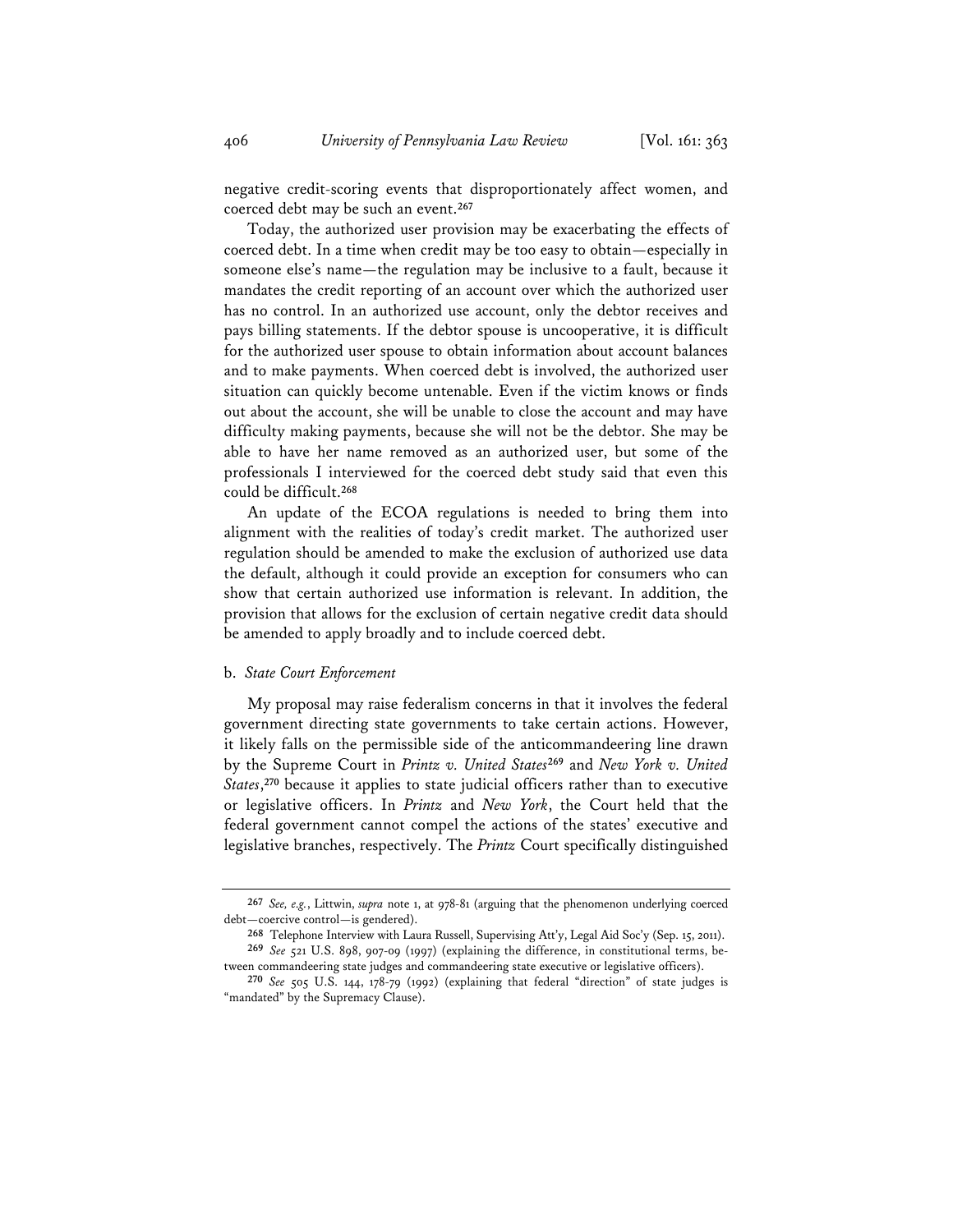state executive officers from state judicial officers, finding that the existence of historical evidence that the early federal government compelled state judicial officers to enforce federal law did not mean that state executive officers could be similarly bound.**<sup>271</sup>**

Nonetheless, my proposal might be considered more intrusive than the pricing statute at issue in *Testa v. Katt*, the case on which the *Printz* Court relied for the principle that state courts must enforce federal law.**<sup>272</sup>** *Testa* addressed the relatively simple situation of a federal statute that could be enforced in either state or federal court.**<sup>273</sup>** In contrast, my reform would be implemented as part of a proceeding that is entirely a creature of state law. It thus might be perceived as an attempt to augment state family codes. This would be especially true if the reform incorporated state law definitions of domestic abuse. On the other hand, my proposal would not change the rights or duties of any parties to a divorce; its only effect would be on credit reporting, which is governed by federal law.

Alternatively, even if the federal government could not require state courts to implement my policy, it could still enable them to do so, either on the courts' own initiative or as directed by supplemental state statutes or judicial rules. The federal statute or regulation could use conditional language stating that *if* a state family court makes a finding of coerced debt, that finding would be binding on the CRAs.

Federal law could be supplemented with efforts to amend state statutes or judicial rules and to lobby state judicial organizations that disseminate best practices information to courts. Another way to increase state court use of the certification option would be to target the domestic violence trainings that many states require for their judiciaries.**<sup>274</sup>** In some states, divorcing

**<sup>271</sup>** *See Printz*, 521 U.S. at 907 ("These early laws establish, at most, that the Constitution was originally understood to permit imposition of an obligation on state *judges* to enforce federal prescriptions, insofar as those prescriptions related to matters appropriate for the judicial power. That assumption was perhaps implicit in one of the provisions of the Constitution, and was explicit in another. . . . It is understandable why courts should have been viewed distinctively in this regard; unlike legislatures and executives, they applied the law of other sovereigns all the time.").

**<sup>272</sup>** *See id.* at 928-29 ("*Testa* stands for the proposition that state courts cannot refuse to apply federal law . . . .").

**<sup>273</sup>** *See* 330 U.S. 386, 387 (1947) ("[The statute] provides that federal district courts shall have jurisdiction of such suits 'concurrently with State and Territorial courts.'").

**<sup>274</sup>** *See, e.g.*, ROBERT A. FALL, NAT'L CTR. ON DOMESTIC AND SEXUAL VIOLENCE, DO-MESTIC VIOLENCE JUDICIAL EDUCATION—COMPONENTS OF AN EFFECTIVE PROGRAM 1- 2, *available at* http://www.ncdsv.org/images/Components%20of%20an%20Effective%20Prgrm%20 for%20DV%20Judicial%20Education.pdf (describing New Jersey's judicial education program on domestic violence).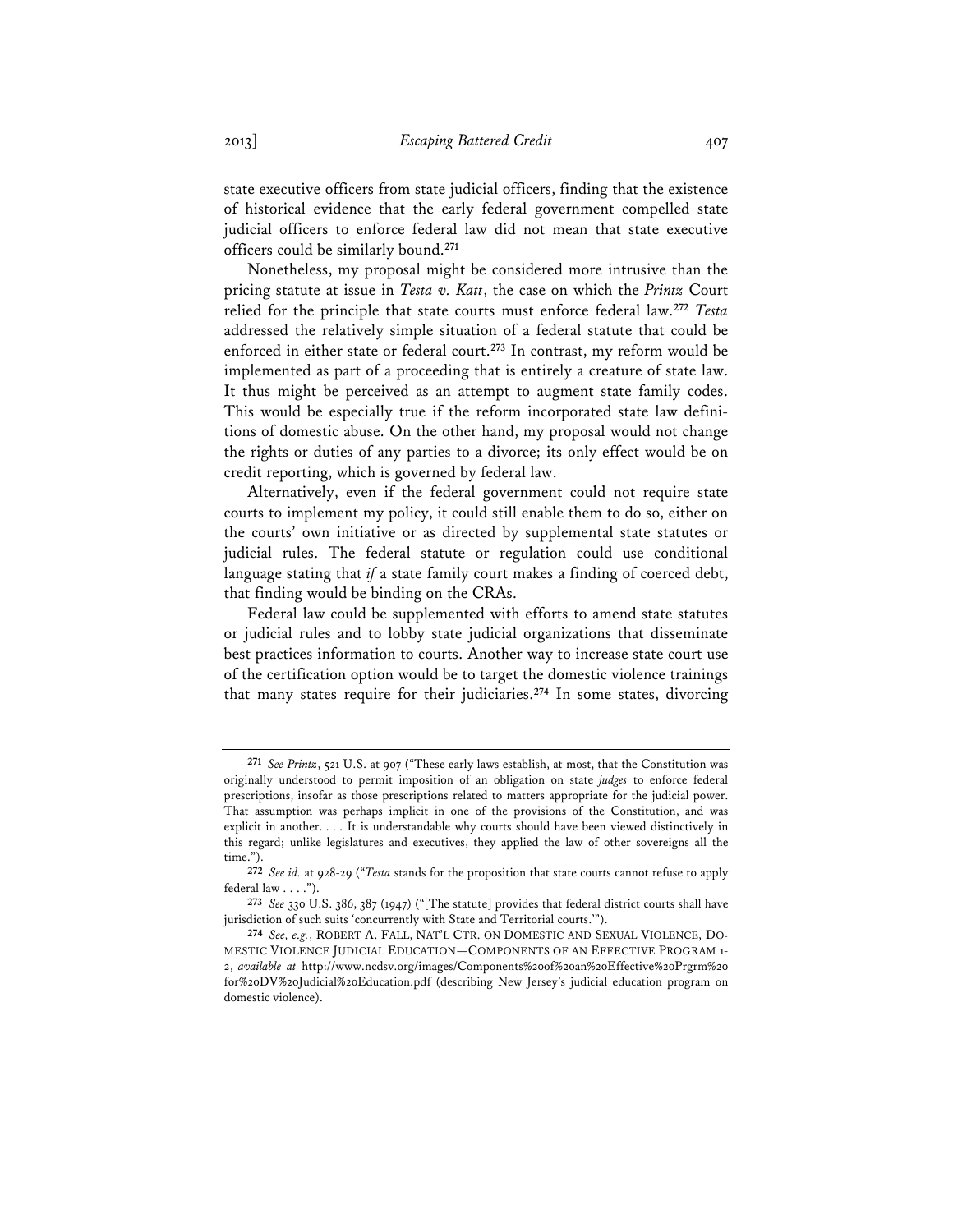parties are already required to submit financial disclosure forms; these could be modified to encompass coerced debt.**<sup>275</sup>**

In either the mandatory or the optional scenario, the CFPB, which now has jurisdiction over the FCRA and the ECOA, could promulgate a form for family courts to use. Family court practice already relies heavily on forms and language from standardized templates,**<sup>276</sup>** so it would not be burdensome for divorcing parties to submit such forms to the court or for courts to sign off on them. The use of forms has the additional advantage that they could be incorporated into the books and web sites used by family court mediators and pro se parties,**277** thus enabling coerced debt certification to take place even in divorces with no judicial hearings or legal representation.

# III. BLOCKING COERCED DEBT

This Part addresses the legal effects of the coerced debt certification proposed in Part II. Because my proposal alters only the reporting of coerced debt, not the consumer's liability for it, I have separated my reforms into two sub-proposals: one for debt that is already no longer legally binding and one for debt that is still outstanding. Creditors have different reasons for valuing information about these two types of debt. Data on past debt are useful only for their predictive power, while data about outstanding debt also provide creditors with information about a consumer's current and future available funds. The "predictive interest" can be preserved when blocking coerced debt from a credit report, but the "current liabilities" interest cannot.

There is a crucial difference between the FCRA's identity-theft blocking mechanism and my proposal: the treatment of liability. The FCRA is supplemented by other federal statutes that alter legal responsibility for fraudulent debt. While a consumer is seeking to block a fraudulent debt under the FCRA, she may also be seeking to discharge her liability for it under another federal statute. The Truth in Lending Act (TILA) and the Electronic Fund Transfer Act (EFTA) limit the amount for which consumers

**<sup>275</sup>** *E.g.*, FORM FL-155, CAL. CTS. (2004), *available at* http://www.courts.ca.gov/documents/ fl155.pdf.

**<sup>276</sup>** *See, e.g.*, *TX Family Law Premium LexisNexis Forms*, LEXISNEXIS, http://w3.nexis.com/ sources/scripts/info.pl?FRAMES=Data&301121&GCC=true (last visited Nov. 16, 2012) ("With more than 1,600 family law forms online, TX Family Law Premium LexisNexis Forms contains a comprehensive collection of forms for family law practice in Texas . . . .").

**<sup>277</sup>** *E.g.*, JOHN VENTURA & MARY REED, DIVORCE FOR DUMMIES (3d ed. 2009).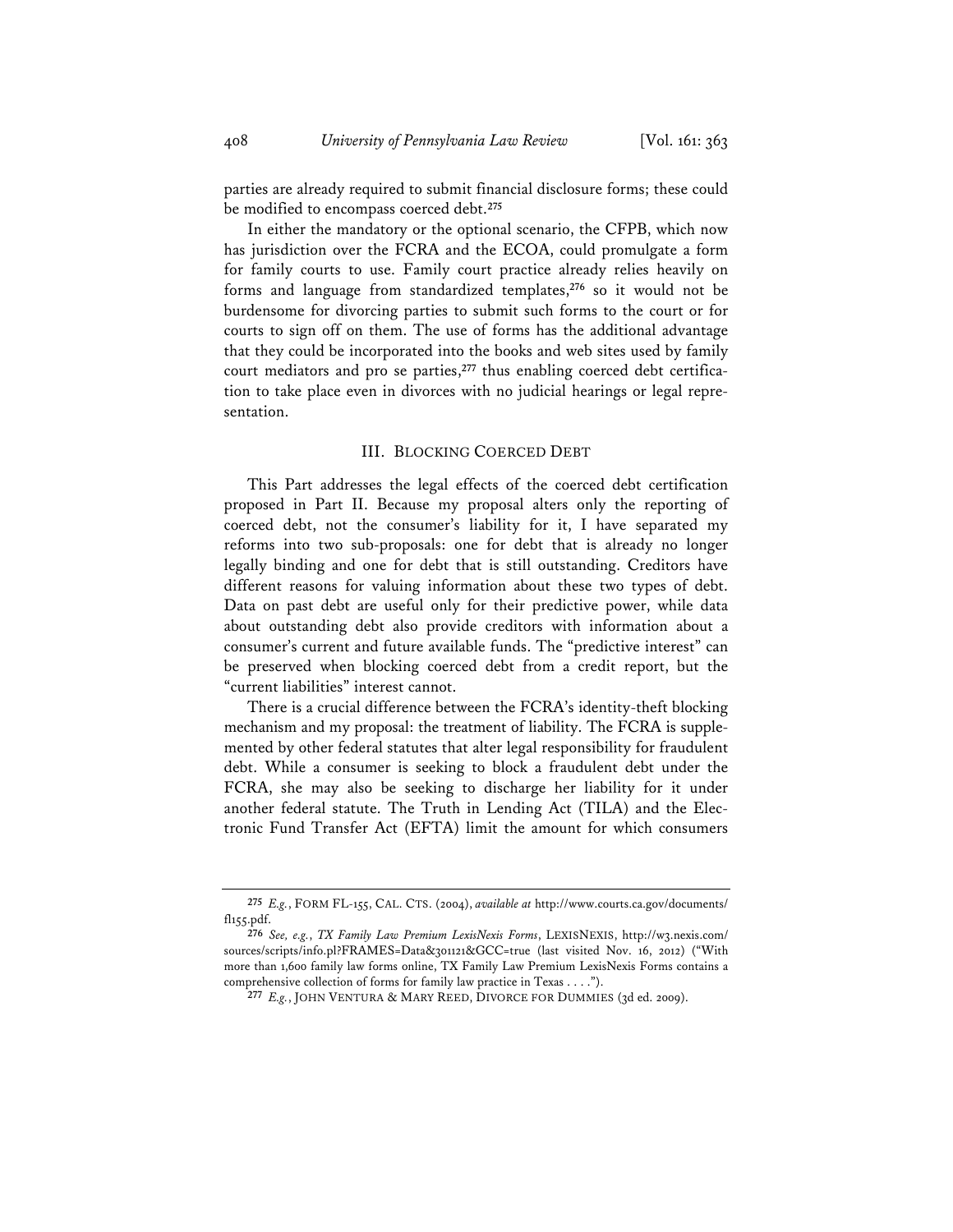can be held liable for fraudulent use of their credit and debit cards.**<sup>278</sup>** Policymakers appear to expect consumers to simultaneously seek protection under the FCRA and these unauthorized use provisions. For example, the FTC provides a single identity theft affidavit that solicits information consumers need to meet the requirements for both statutory regimes.**<sup>279</sup>**

This overlap means that a debt blocked under the FCRA is also likely to be invalidated under the TILA or the EFTA, which is important for future potential creditors of consumers. Otherwise, a consumer's legal liability could exceed the liabilities listed on her credit report, which would compromise the current liabilities interest of potential creditors. Even under the current system, there is some risk of this problem. A consumer might not pursue or attain the unauthorized use remedies in addition to the FCRA block. But the risk is significantly greater when there is no liability relief provision available. Thus, I propose a complete coerced debt block on past liabilities but a narrower block for debts a consumer still owes.

#### A. *The Predictive Power of Past Debt*

The first effect of submitting a certification of coerced debt to the CRAs would be to block from the consumer's credit report all coerced debts she no longer owed. These debts present a relatively easy case. Blocking them does not mislead creditors about the extent of a consumer's current indebtedness, and the coerced nature of the debts means that their initial accumulation does not accurately reflect a consumer's risk profile.

Records of past obligations are important for their predictive power. The idea is that consumers maintain consistent approaches to debt payment such that payment history will be relevant to future payment behavior.**<sup>280</sup>** These data enable creditors to answer questions about consumer behavioral tendencies—such as promptness and willingness to make payments under a

**<sup>278</sup>** *See* Truth in Lending Act, 15 U.S.C. § 1643(a) (2006) (limiting consumer liability for unauthorized credit card charges to fifty dollars); Electronic Fund Transfer Act, 15 U.S.C. § 1693g(a) (2006) (limiting consumer liability for unauthorized debit card charges to fifty dollars or the money used before the financial institution had constructive notice, whichever is less).

**<sup>279</sup>** *See* FTC, IDENTITY THEFT VICTIM'S COMPLAINT AND AFFIDAVIT, *available at* http://www.ftc.gov/bcp/edu/resources/forms/affidavit.pdf ("A voluntary form for filing a report with law enforcement, and disputes with credit reporting agencies and creditors about identify theft-related problems."). The affidavit contains three "declarations," which consumers can confirm or disaffirm. *Id.* One of the declarations (whether the consumer is willing to work with law enforcement) targets an FCRA requirement in 15 U.S.C. § 1681c-2(a)(2). A second (whether the consumer authorized the transactions) targets various provisions of the FCRA and TILA. The third (whether the consumer derived any benefit from the transaction) addresses a TILA unauthorized use provision in 15 U.S.C. § 1602(o).

**<sup>280</sup>** *See supra* note 25 and accompanying text.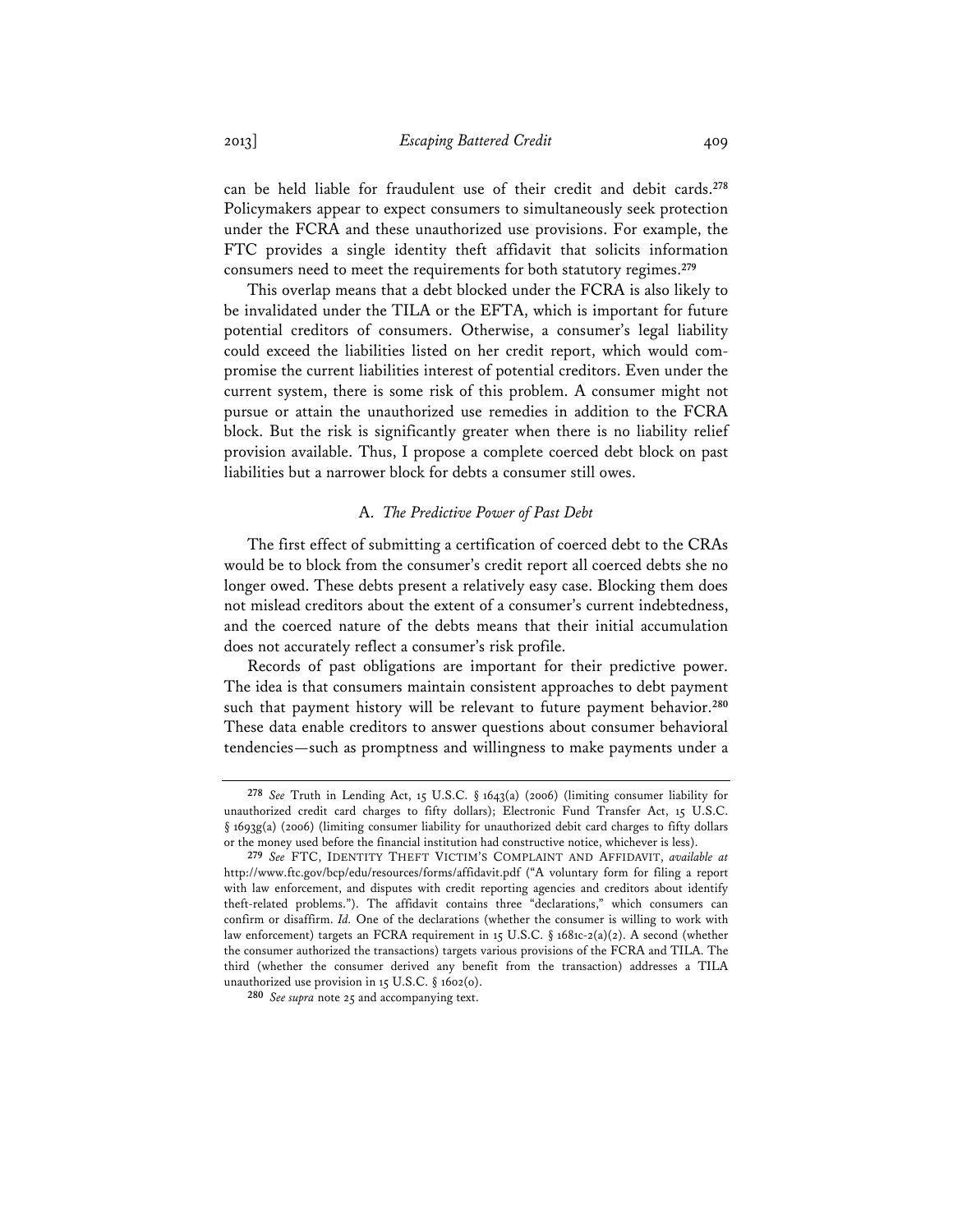variety of financial circumstances—that would be otherwise difficult to determine. But when a debt is incurred involuntarily, a consumer's payment history is less likely to be representative. This is especially true when the consumer was not even aware of the debt's existence.

# 1. Treatment of Past Debt Under My Proposal

In many cases, by the time a victim learns of a coerced debt, it may have been paid off already or rendered uncollectable for other reasons, such as bankruptcy or the expiration of the statute of limitations. But if such a debt were ever delinquent, it would still have a significant negative impact on the victim's credit rating. Although the CRAs do not release the precise details of their credit scoring algorithms,**281** FICO, which claims to promulgate the most commonly used formula,**<sup>282</sup>** publishes a list of the factors it considers. Under the FICO model, payment history is the most important variable, counting for 35% of a score.**<sup>283</sup>** Payment history is even weighted more heavily than a consumer's current amount owed, which comprises 30% of the score.**<sup>284</sup>** So blocking past coerced debt could significantly improve victims' credit scores.

Excluding coerced debt that is no longer outstanding should not have a major negative effect on future creditors, because the purpose of including past debt on a credit report is predictive.**285** The usefulness of one's payment history is predicated on the belief that consumers' track records are predictive of their future payment behavior.**<sup>286</sup>** But in the case of a victim of coerced debt who has divorced her abuser, this inference may no longer be justified. A court of law will have determined that the victim did not voluntarily create the debt, so its existence should have less predictive value. The payment history on coerced debts may very well reflect the abuser's willingness and ability to make prompt payments, not the victim's.

The exact relationship between past coerced debt and victims' future payment tendencies is an empirical question that will require further research,**<sup>287</sup>** but it is still useful to think through some of the plausible

**<sup>281</sup>** *See supra* text accompanying note 27.

**<sup>282</sup>** *See How Credit Scoring Helps Me*, MYFICO, http://www.myfico.com/crediteducation/ scoringhelps.aspx (last visited Nov. 16, 2012) ("Credit scores—especially FICO® scores, the most widely used credit bureau scores—have made big improvements in the credit process.").

**<sup>283</sup>** *What's in my FICO Score*, *supra* note 28.

**<sup>284</sup>** *Id.*

**<sup>285</sup>** Thus, any cost-of-credit concerns about my proposal are likely to have limited applicability.

**<sup>286</sup>** *See supra* note 25 and accompanying text.

**<sup>287</sup>** Answering this question would require a large, controlled study comparing the credit histories of past victims of coerced debt with those of the general population. The feasibility of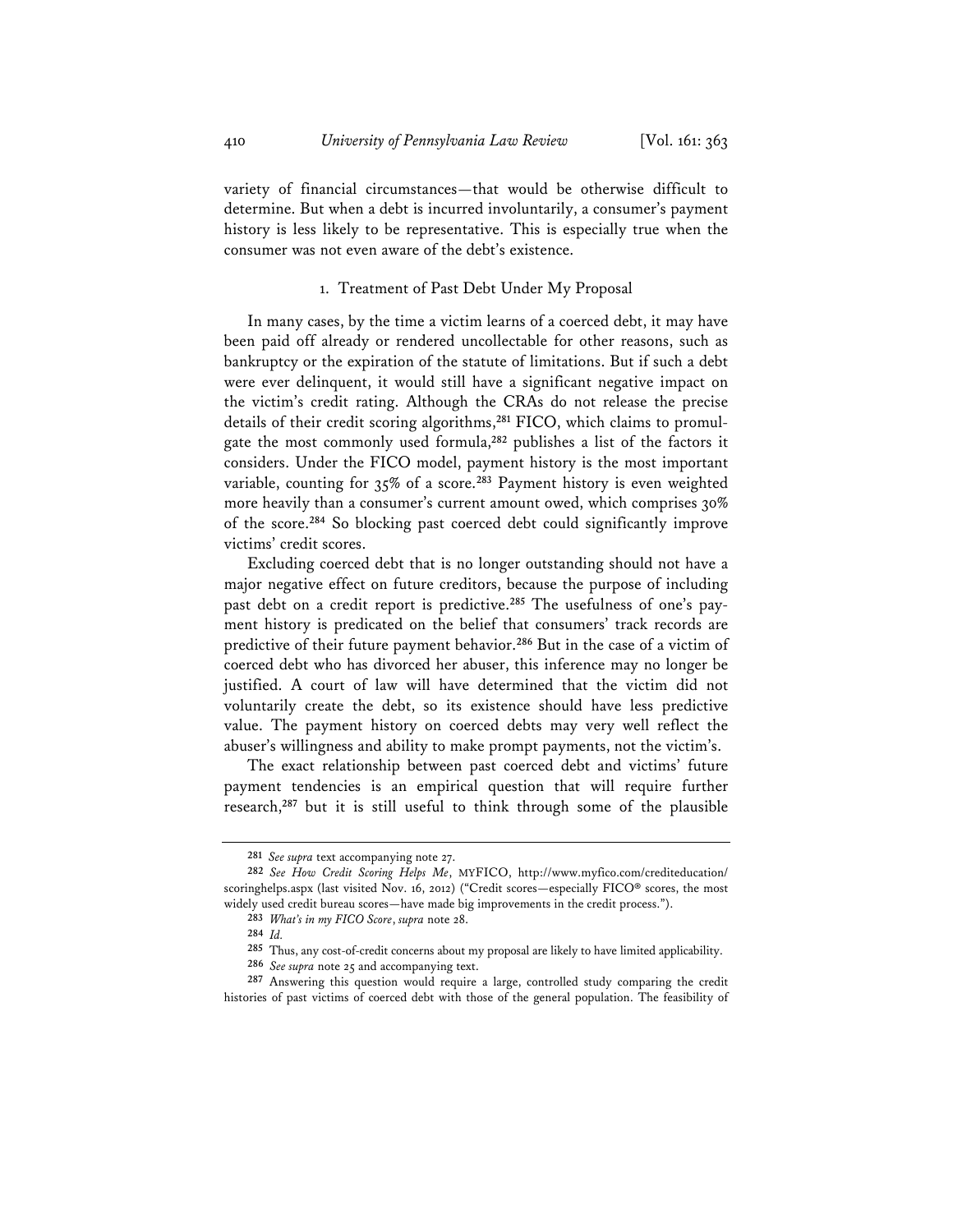scenarios now. In situations in which the victim was not aware of the coerced debt, the payment history (or lack thereof) will be entirely attributable to the abuser. In circumstances in which the victim knew of the debt but incurred it under duress, her ability to make payments could easily be compromised and thus not reflect her payment tendencies under noncoercive conditions. Even when the victim is able to make payments without interference, one can imagine that she might prioritize "her" debts over those generated by the abuser.

The above points examine the predictive potential of past coerced debt on the payment of future voluntary debt, but my proposal also implicates questions about the effect of past coerced debt on the likelihood of future coerced debt, generated either by the current abuser or a future abusive partner. In the case of the current abuser, the primary argument would be that victims of domestic violence may return to the abuser multiple times before leaving for good.**288** This would give the abuser additional opportunities to incur coerced debt in the victim's name. However, in order to access the coerced debt–blocking remedy, a victim must be in the process of divorcing her abuser, a step that is indicative of a permanent break in the relationship. There are never any guarantees that a given relationship abusive or not—is fully terminated, but divorce is a generally accepted end point. In addition, a divorce may represent a victim's best chance of establishing herself as an independent financial unit.**<sup>289</sup>** Though there may be plausible concerns that even a former abusive partner could generate coerced debt, for example, by applying pressure via stalking or by using

such a study is undermined by the fact that consumers can obtain only their current credit reports, not past credit reports. Time-series credit report data would be essential to tracking consumer payment histories over time. In general, too little is known about the extent of credit scores' predictive power because the CRAs refuse to release their scoring formulas. It seems reasonable to speculate that the predictive power of credit scores is generally high because CRAs have strong incentives to meet creditors' needs, and creditors want predictive scores. But it is difficult for policymakers to evaluate proposals to include or exclude different types of information—such as coerced debt—from credit reports when researchers outside the CRA industry cannot measure the predictive value of various types of data.

**<sup>288</sup>** For example, there is a widely referenced statistic that DV victims attempt to leave abusive relationships an average of seven times before succeeding. *See, e.g.*, CASCADE CTRS., INC., DOMESTIC VIOLENCE 2, *available at* http://www.wellness.uci.edu/domesticviolence.pdf; Julie Baumgardner, *Domestic Violence*, FIRST THINGS FIRST, http://firstthings.org/domestic-violence (last visited Nov. 16, 2012); *Information on Domestic Violence*, DOMESTIC ABUSE SHELTER OF THE FLA. KEYS, http://www.domesticabuseshelter.org/InfoDomesticViolence.htm (last visited Nov. 16, 2012). I was not, however, able to identify any scholarly research either supporting or refuting this claim.

**<sup>289</sup>** However, much more work is needed on this topic. *See generally* Michael A. Anderson et al., *"Why Doesn't She Just Leave?": A Descriptive Study of Victim Reported Impediments to Her Safety*, 18 J. FAM. VIOLENCE 151, 155 (2003).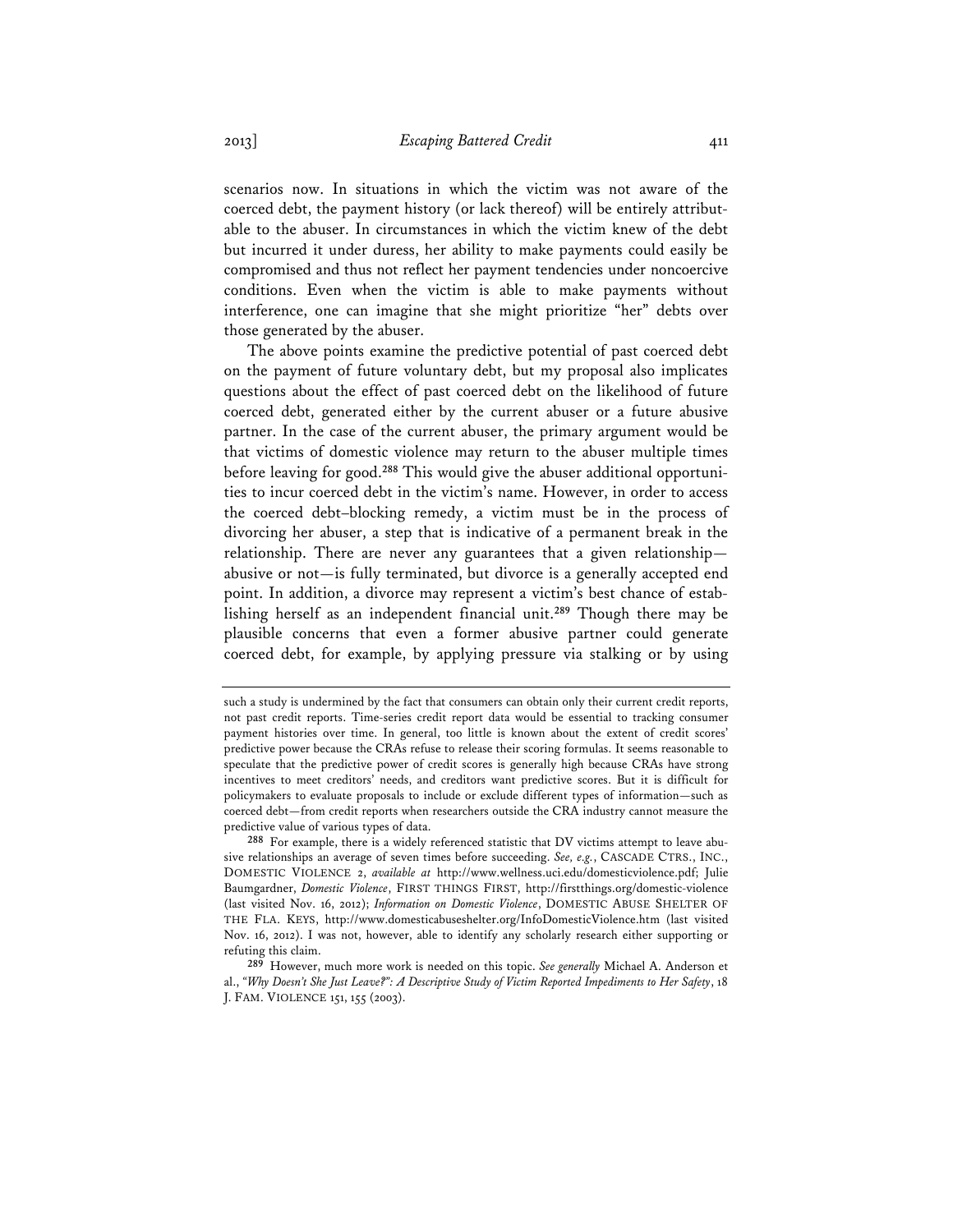personal identification information acquired during marriage, the policy considerations discussed below still militate in favor of blocking coerced debt.

With respect to concerns about potential future abusive partners, the vast majority of DV survivors are not repeat victims. The most recent, major national survey of domestic violence found that, among female respondents who had experienced domestic violence, 70.8% had had only one abusive partner over the course of their lifetimes.**<sup>290</sup>** Thus, fewer than 30% of DV survivors are victimized by future partners. In comparison, the same study found that 35.6% of females in the general U.S. population had experienced domestic violence at some point during their lives.**291** Therefore, past domestic violence does not appear to be correlated with future domestic violence by new partners, and because my definition of coerced debt depends on a finding of domestic violence, past victims of coerced debt are equally unlikely to be future victims of coerced debt at the hands of a new partner.

Finally, even if there are some situations in which past coerced debt predicts future coerced debt, that does not necessarily mean that creditors should have access to this information. Federal law already prohibits credit discrimination on the basis of several classifications that would probably improve the predictive power of credit-scoring formulas, and DV status is a particularly important classification to protect. The ECOA prohibits many forms of credit discrimination. It was originally passed in 1974 to address an issue related to the topic of this Article, lending discrimination on the basis of gender and marital status.**<sup>292</sup>** The statute and its regulations have since been broadened to cover additional classifications such as race, religion, and age.**<sup>293</sup>**

Many of these characteristics are statistically significant in predicting creditworthiness. The regulations promulgated by the Federal Reserve state that even statistically sound formulas cannot be used if they negatively impact certain groups. For example, creditors may not include age as a variable if a credit-scoring formula has a negative impact on elderly consumers, but may use it if senior citizens are affected positively.**<sup>294</sup>** The

**<sup>290</sup>** MICHELE C. BLACK ET AL, NAT'L CTR. FOR INJURY PREVENTION & CONTROL, CTRS. FOR DISEASE CONTROL & PREVENTION, THE NATIONAL INTIMATE PARTNER AND SEXUAL VIOLENCE SURVEY: 2010 SUMMARY REPORT 48 (2011), *available at* http://www.cdc. gov/violenceprevention/pdf/nisvs\_executive\_summary-a.pdf.

**<sup>291</sup>** *Id.* at 39.

**<sup>292</sup>** *See supra* notes 258-64 and accompanying text.

**<sup>293</sup>** *See supra* note 259.

**<sup>294</sup>** *See* 12 C.F.R. § 202.6(b)(2)(ii) (2012) ("[A] creditor may use an applicant's age as a predictive variable provided that the age of an elderly applicant is not assigned a negative factor or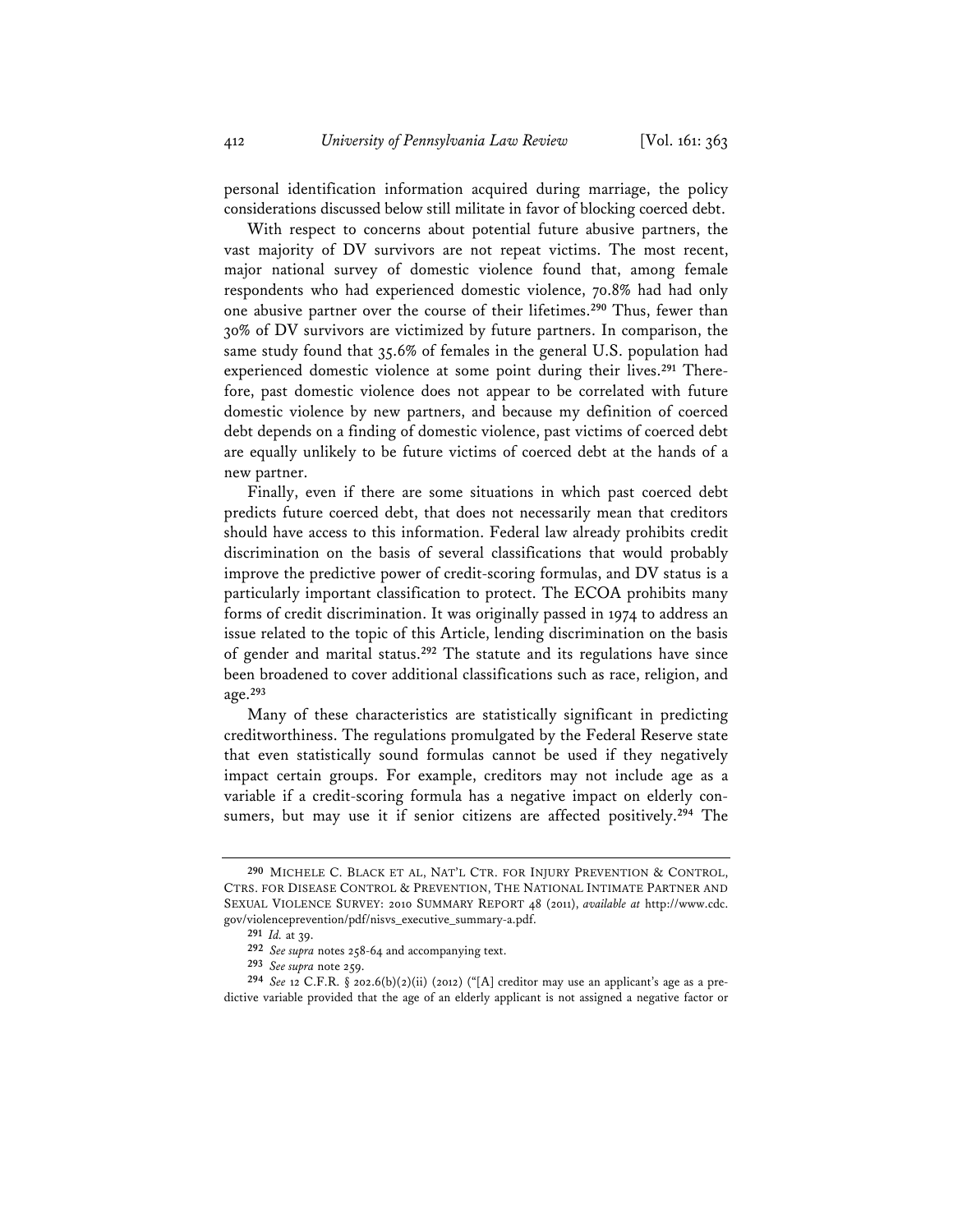regulations also specifically prohibit using aggregate statistics about child bearing in evaluating creditworthiness.**<sup>295</sup>** The modern reader may be startled to learn that questions regarding birth control were common on pre-ECOA loan applications,**<sup>296</sup>** but from a statistical perspective, this practice may have been surprisingly sound. Empirical bankruptcy research since that time has suggested that there may be a correlation between supporting children and financial distress.**<sup>297</sup>**

Even the very classification that motivated the original passage of the ECOA is not exempt. A contemporary study analyzed data from several creditors' applicant pools and found that including marital status in creditscoring models did improve their accuracy.**<sup>298</sup>** Use of this classification was restricted nonetheless. On this issue, regulators have had to walk a particularly fine line in weighing antidiscrimination goals against lenders' data needs. On the one hand, one major purpose of the law was to change the creditor practice of differentiating among women of different marital statuses.**<sup>299</sup>** On the other hand, state marriage law does impact creditors' collection rights, and the ECOA preserves access to certain marital information.**<sup>300</sup>**

In general, this is an area of law that requires careful balancing of the benefits of more accurate credit scoring with the harms caused by mathematically penalizing certain groups whose access to credit policymakers want to ensure. These two interests conflict frequently, and in many cases, policymakers have chosen discrimination prevention. If there is in fact a relationship between past coerced debt and credit risk, victims of domestic violence

**298** James F. Smith, *The Equal Credit Opportunity Act of 1974: A Cost/Benefit Analysis*, 32 J. FIN. 609, 618 (1977).

value."); *id.* § 202.6(b)(2)(iv) ("In any system of evaluating creditworthiness, a creditor may consider the age of an elderly applicant when such age is used to favor the elderly applicant in extending credit.").

**<sup>295</sup>** *Id.* § 202.6(b)(3).

**<sup>296</sup>** *See* Susan Smith Blakely, *Credit Opportunity for Women: The ECOA and Its Effects*, 1981 WIS. L. REV. 655, 659-60 (discussing a Senate report naming creditors' requests for information about birth control use as one of thirteen common types of credit discrimination based on sex and marital status).

**<sup>297</sup>** *See* Elizabeth Warren, *Bankrupt Children*, 86 MINN. L. REV. 1003, 1013 (2002) (finding that "[t]he presence of children in a household—with nothing more—increases the likelihood that the household will be in bankruptcy by three-fold").

**<sup>299</sup>** The National Commission on Consumer Finance made findings about the barriers that single and married women faced in obtaining credit that were influential in the ECOA's passage. *See id.* at 609 ("The public record on the issue of the availability of credit to women, which led to the Act, goes back to hearings held by the National Commission on Consumer Finance on May 22-23, 1972.").

**<sup>300</sup>** For example, creditors may ask about an applicant's spouse or former spouse when the applicant lives in a community-property state. 12 C.F.R.  $\S$  202.5(c)(2)(iv).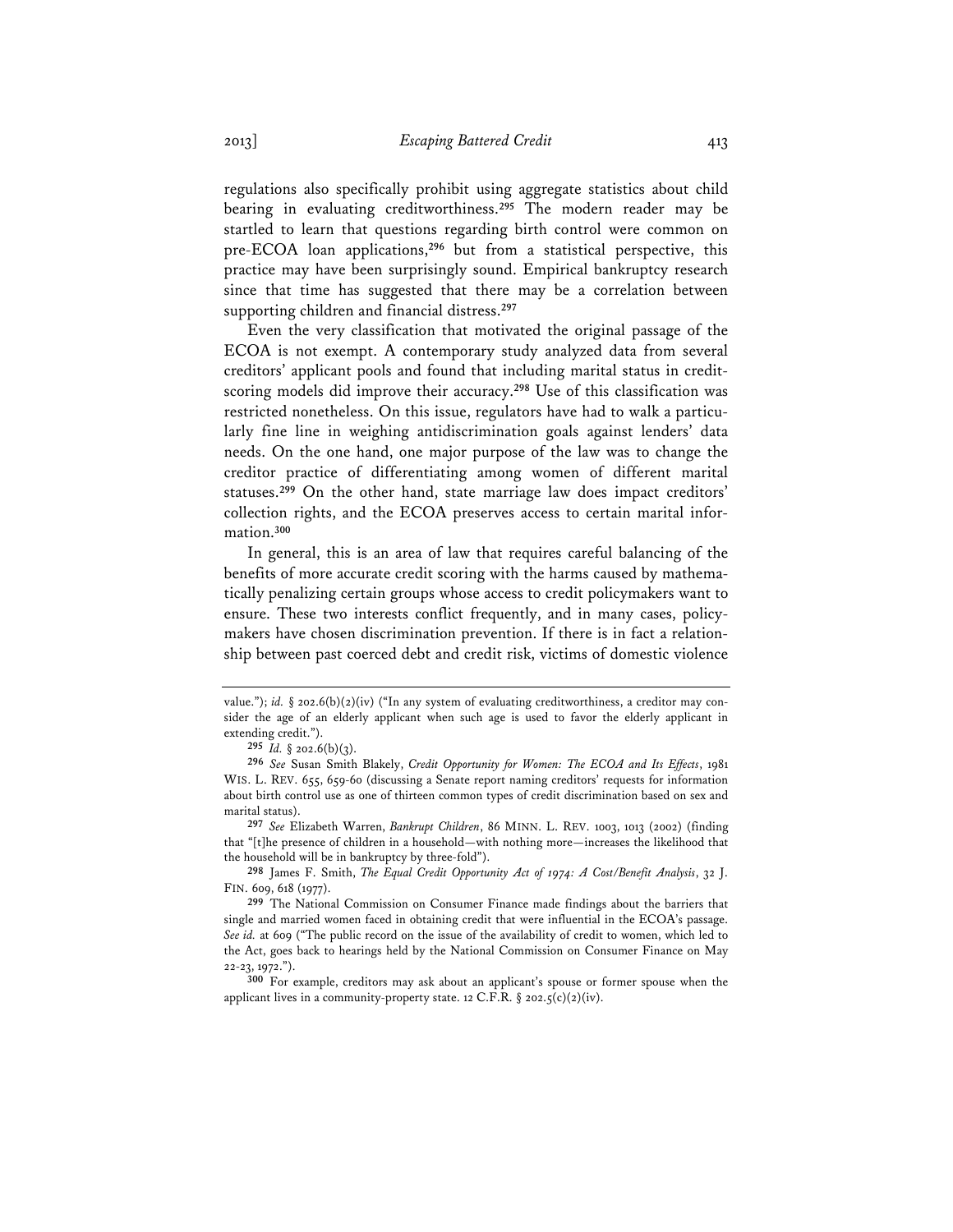would have a particularly strong claim to this kind of discrimination protection. The moment of leaving an abusive relationship is critical; it determines whether victims and their children can establish independent households apart from the abuser. Access to the mainstream of American financial life, through credit, employment, and housing, is crucial to their success.

#### 2. Determining What Debt Is Past

An important component of a system that separates past and present debt is the process for determining whether a debt is still collectable. Despite their poor performance in maintaining consumer credit files generally, the CRAs are the logical entities to make this classification. They have the best access to the relevant information, and indeed already provide much of it on current credit reports. The main statutory amendments needed on this point would be those designed to ensure that the CRAs labeled debts correctly.

There are three main ways in which a consumer ceases to be liable for a debt: payment in full, bankruptcy, or other legal defenses to collection. CRAs already report full payment and account closures on credit reports.**<sup>301</sup>** It would be administratively simple for CRAs to block any certified coerced debt that would have otherwise been listed as paid.

As for bankruptcies, the CRAs have procedures for being notified of them.**<sup>302</sup>** It should also be simple for CRAs to determine which debts were discharged by a bankruptcy, to block those debts when they were coerced, and to list the bankruptcy on the consumer's report instead. However, the CRAs do not have a good track record here. They frequently report debts discharged by bankruptcy as currently outstanding.**<sup>303</sup>**

Debts that are uncollectable for other reasons present the most difficult case. This category consists of debts such as those for which the statute of limitations has run or which a court has found invalid. When a court of law has ruled on a debt, the CRAs should receive notification through their existing procedures for downloading public records, although there is some anecdotal evidence that even this type of court record is sometimes not

**<sup>301</sup>** CRAs are required to report a consumer's voluntary closure of an account. 15 U.S.C. § 1681c(e) (2006).

**<sup>302</sup>** *See* WU & DE ARMOND, *supra* note 96, § 4.3.2.5.1 (discussing CRA procedures for obtaining public records).

**<sup>303</sup>** *See, e.g.*, *In re* Sommersdorf, 139 B.R. 700, 701 (Bankr. S.D. Ohio 1991) ("Such a notation on a credit report is, in fact, just the type of creditor shenanigans intended to be prohibited by the automatic stay.").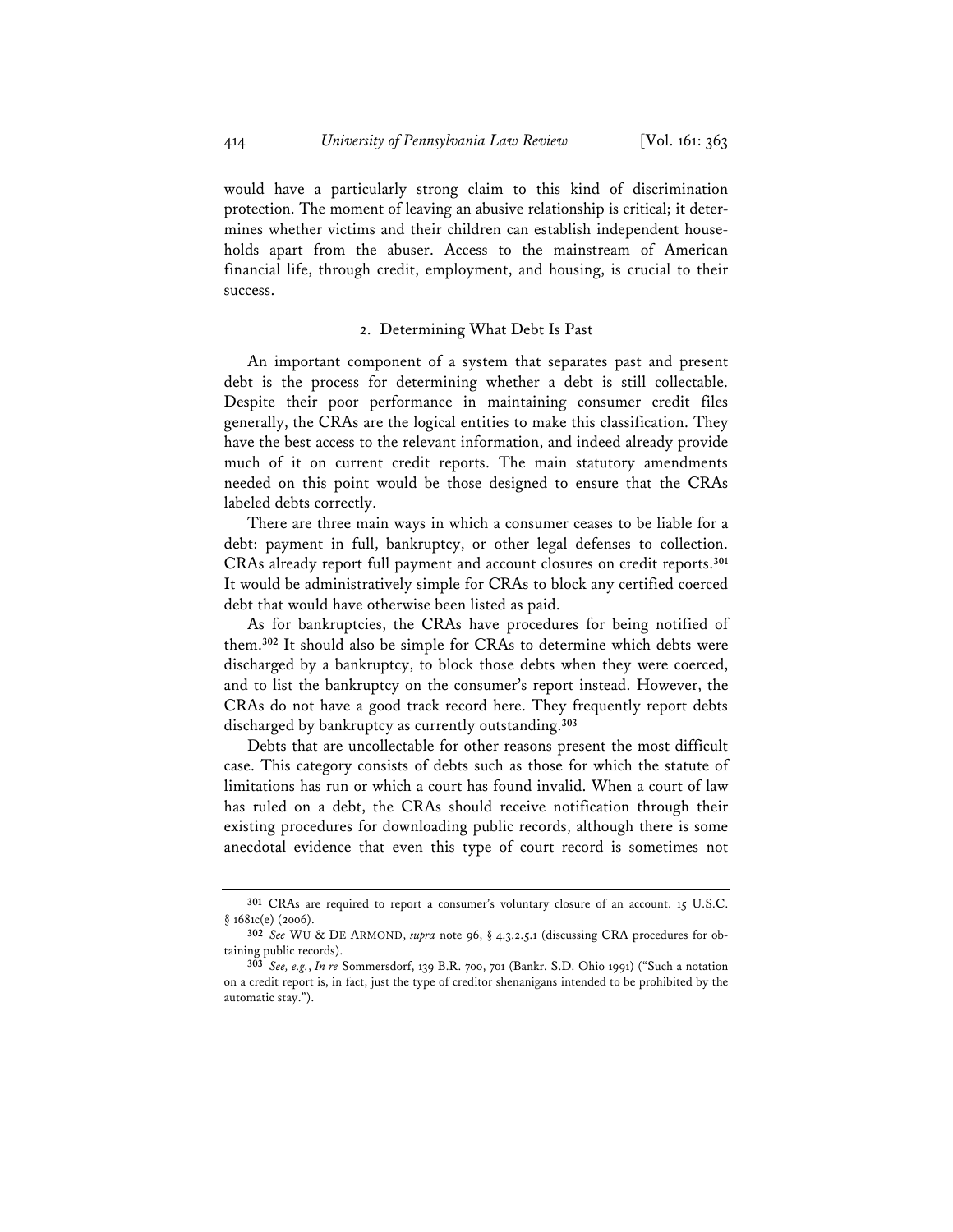enough to trump a furnisher's continued reporting of a debt.**<sup>304</sup>** The statute of limitations scenario is trickier, because the CRAs currently have no system for tracking these expirations. The CRAs are in fact allowed to report all debts for a period of seven years,**<sup>305</sup>** and the law makes no exception for limitations running.**<sup>306</sup>** This makes sense, because expired debts are still useful as evidence of payment history even after they cease to be relevant to the question of current indebtedness. Requiring the CRAs to track this information might be burdensome because limitations periods vary widely from state to state.**<sup>307</sup>**

To facilitate the proper handling of these issues, it might be necessary for the CFPB to promulgate a form through which consumers could communicate the legal status of their coerced debts. This could be part of the document that certified the debts as coerced. After the family court had listed all the debts that it determined were coerced, the consumer would mark which ones were no longer legally binding. The CRAs would be required to accept the consumer's classifications unless they specifically determined otherwise. Setting the consumer's categorization as the default would prevent the CRAs from making haphazard decisions without examining the evidence, but would enable them to correct the record in cases in which the consumer designations were inaccurate.

#### B. *Outstanding Debt*

Blocking outstanding coerced debt on victims' credit reports presents a more complex case. Because I do not propose altering liability for coerced debt, any blocking of outstanding debt would result in credit reports that were inaccurate as to the consumer's outstanding obligations. Information about current debt is important because it tells the potential creditor whether the consumer is likely to have funds available to pay the proposed debt. A consumer who already owes large sums may not be able to pay back the potential creditor, no matter how strong a debtor she otherwise would be. In addition, knowledge of current liabilities enables a creditor to predict

**<sup>304</sup>** *See* Wu, *supra* note 17, at 174-75 (discussing the credit bureaus' failure to forward documents to furnishers, which can lead to incorrect outcomes).

**<sup>305</sup>** 15 U.S.C. § 1681c(a)(4).

**<sup>306</sup>** *Compare id.* § 1681c(a)(2) (allowing credit reporting agencies to include information about "civil suits, civil judgments, and records of arrest" until the governing statute of limitations has expired, if this period is longer than seven years), *with id.* § 1681c(a)(4) (making no such exception for the statute of limitations).

**<sup>307</sup>** *See, e.g.*, MINN. STAT. § 541.05 (2012) (requiring an action to be commenced within six years); N.C. GEN. STAT. § 1-52 (2011) (three years); R.I. GEN. LAWS ANN. § 6A-2-725 (West 2012) (fifteen years).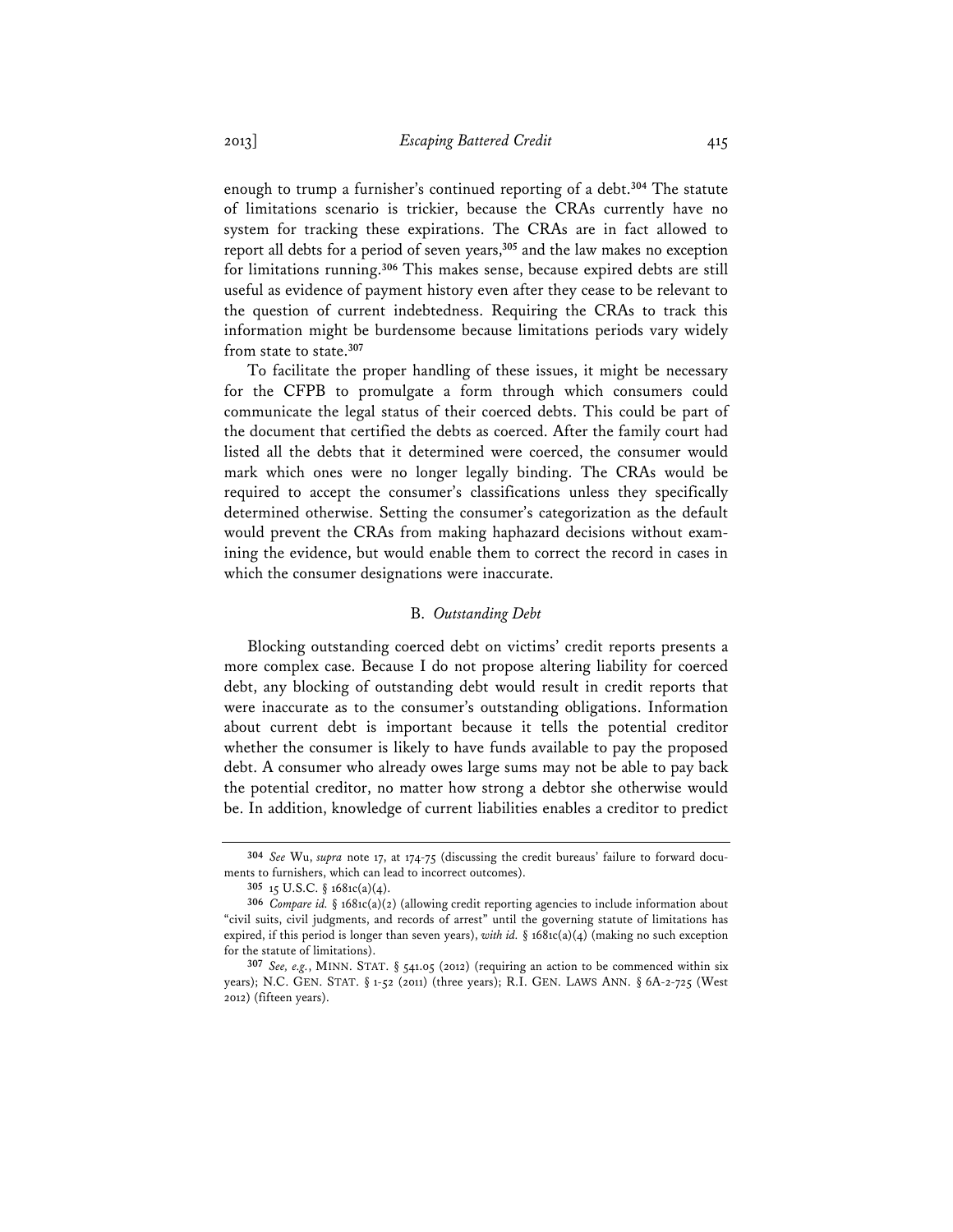how many other creditors would be vying for a debtor's assets and income in the event of default.

Thus, I am narrowly tailoring this proposal to cover the credit report users whose services victims of coerced debt most urgently need: employers, landlords, and basic utility companies. These users have different needs and expectations regarding credit reporting, which, on balance, are outweighed by the needs of victims leaving abusive relationships to establish independent households. This Section will discuss, first, the statutory changes necessary to effect this reform, and second, a policy analysis that balances the interests and needs of employers, landlords, and utilities with those of victims of coerced debt.

# 1. Statutory Changes

The statutory implementation of this change would be straightforward. The FCRA defines what types of parties may access consumer credit reports in a section entitled "Permissible purposes of consumer reports."**<sup>308</sup>** This provision includes one subsection that covers lenders,**<sup>309</sup>** another that covers employers,**<sup>310</sup>** and a catch-all subsection that covers landlords and utilities.**<sup>311</sup>** The FCRA could provide a separate subsection for landlords and utilities, as it already does for employers. The subsection might state that all three types of entities have more limited rights vis-à-vis those consumers who have submitted a certification for the blocking of coerced debt. The statute would also likely need to state that credit reports blocked in accordance with that section would still be considered "accurate" under other parts of the statute.**<sup>312</sup>**

The CRAs have the technical ability to provide credit reports containing different information to different types of creditors. They are already required by law to do so in another situation: when relatively large amounts of money are at stake. Normally, there is a designated period during which

**312** *See* 15 U.S.C. § 1681e(b) ("Whenever a consumer reporting agency prepares a consumer report it shall follow reasonable procedures to assure maximum possible accuracy of the information concerning the individual about whom the report relates.").

**<sup>308</sup>** 15 U.S.C. § 1681b.

**<sup>309</sup>** *Id.* § 1681b(a)(3)(A).

**<sup>310</sup>** *Id.* § 1681b(a)(3)(B).

**<sup>311</sup>** *Id.* § 1681b(a)(3)(F)(i). Some courts have also considered landlords to be covered as creditors under 15 U.S.C. § 1681b(a)(3)(A). *See, e.g.*, Ferguson v. Park City Mobile Homes, No. 89- 1909, 1989 WL 111916, at \*3 (N.D. Ill. Sept. 18, 1989) (concluding that a lease was a "credit transaction within the meaning of the FCRA"); Cotto v. Jenney, 721 F. Supp. 5, 6 (D. Mass. 1989) (finding that the FCRA applied to a report that a landlord's association prepared on the plaintiff).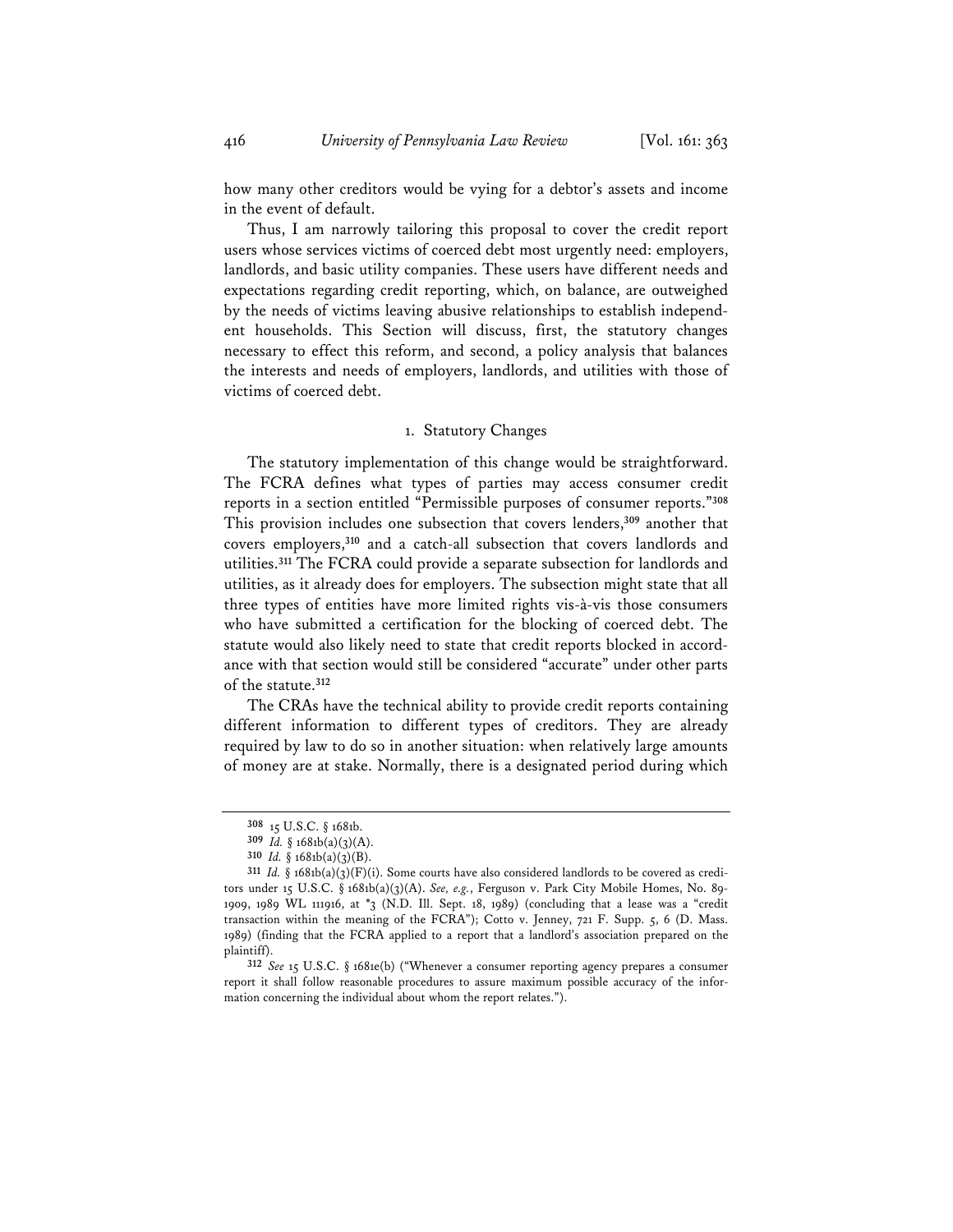certain items may remain on a consumer's credit report. For example, records of accounts placed for collections expire after seven years,**<sup>313</sup>** while the record of a bankruptcy expires after ten.**<sup>314</sup>** However, if the user is a potential creditor or insurer considering a transaction reasonably expected to involve at least \$150,000, or a potential employer hiring for a position with a salary of at least \$75,000, these expiration periods do not apply.**<sup>315</sup>** In addition, as discussed in Part II, the CRAs already provide two different sets of reports to consumers and potential creditors.

2. Policy Considerations for Employers, Landlords, and Utilities

The use of credit reports by employers, landlords, and basic utility companies is the most urgent issue facing victims of coerced debt. Leaving an abusive relationship is a make-or-break situation. Someone who may have been forcibly kept out of the workforce**<sup>316</sup>** or kept financially illiterate**<sup>317</sup>** is faced with the formidable challenge of starting a self-sufficient household.**<sup>318</sup>** If she fails at this task, she and her children may end up back with the abuser.**<sup>319</sup>** Thus, the moment when someone attempts to leave an abusive relationship is the critical time for society at large to affect the rate of domestic violence. Making it possible for victims to obtain jobs and housing at that moment may very well reduce domestic violence.

Good credit has become an increasingly important component of basic economic citizenship, as more employers, landlords, and basic utility companies have incorporated credit reports into their standard practices. Employer use of credit reports has risen dramatically in the past several years—60% of employers conducted credit background checks on at least some job applicants in 2010.**320** Services that provide credit checks specifically to landlords**<sup>321</sup>** and utilities**<sup>322</sup>** have also proliferated. Each of these three

**321** *See, e.g.*, Tara Siegel Bernard, *A Credit Score That Tracks You More Closely*, N.Y. TIMES, Dec. 3, 2011, at B1 (describing a new company that offers rental payment history in credit checks);

**<sup>313</sup>** *Id.* § 1681c(a)(4).

**<sup>314</sup>** *Id.* § 1681c(a)(1).

<sup>315</sup> *Id.*  $§ 1681c(b)(1)-(3)$ .

**<sup>316</sup>** *See* Littwin, *supra* note 1, at 953 n.3 (citing reports and articles on the negative effect domestic violence has on victims' employment).

**<sup>317</sup>** *See id.* at 981-86 (discussing the abuser's financial control as the foundation of coerced debt).

**<sup>318</sup>** *See id.* at 1000 (stating that domestic violence can "interfere with [the victim's] ability to obtain jobs and housing and thus to become economically self-sufficient").

**<sup>319</sup>** *See id.* ("[A]n inability to establish a financially viable household apart from the abuser . . . increases the risk that survivors who have left will return.").

**<sup>320</sup>** SOC'Y FOR HUMAN RES. MGMT., RESEARCH SPOTLIGHT: CREDIT BACKGROUND CHECKS 1 (2010), *available at* http://www.shrm.org/Research/SurveyFindings/Articles/Documents/ CCFlier\_FINAL.pdf.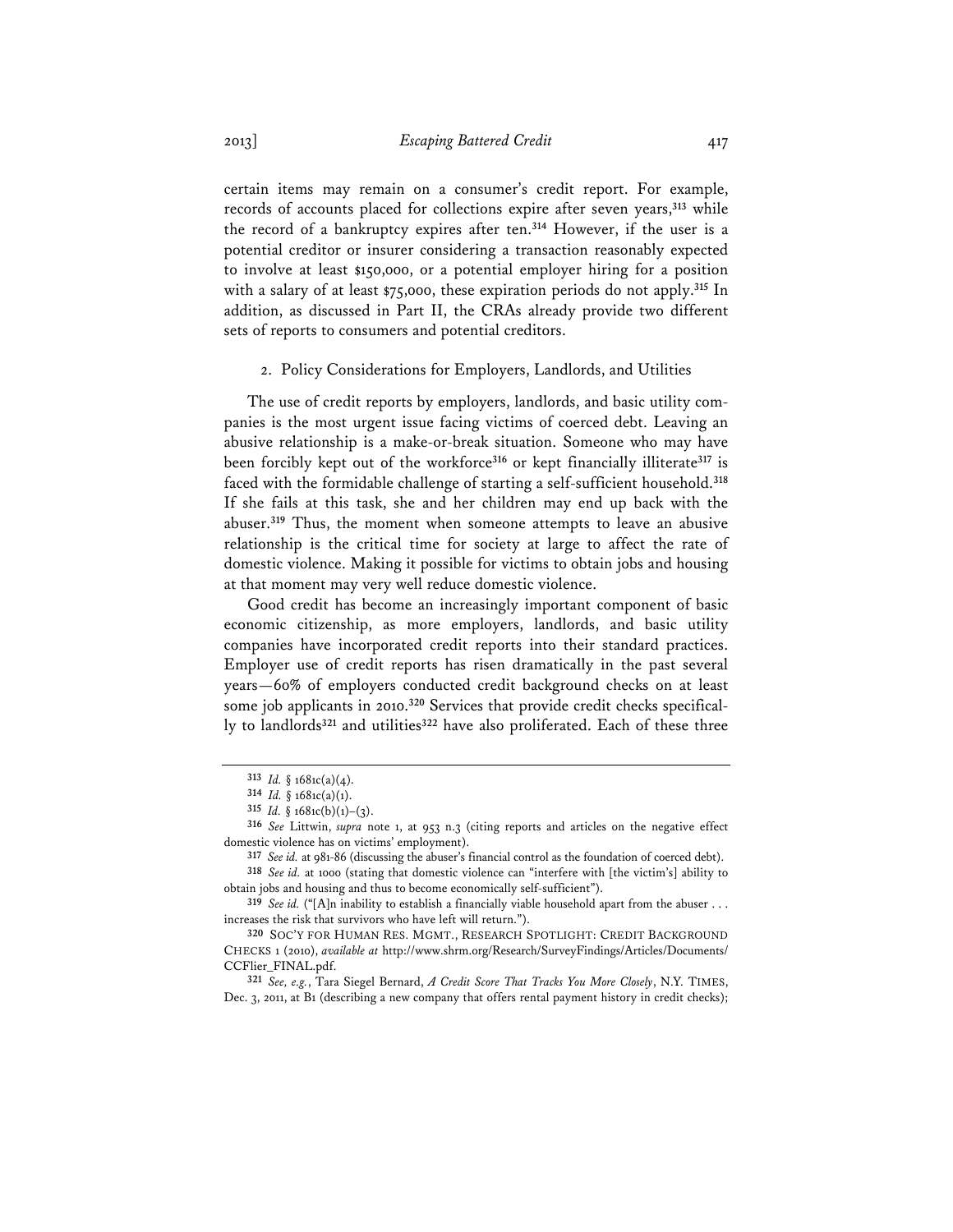types of institutions has different needs for credit data and different expectations regarding regulation. I address them in turn.

#### a. *Employers*

Employers are the most straightforward case of the three. They are not creditors of their employees,**<sup>323</sup>** which makes their interest in credit data more limited than that of other entities. Employers' access to credit reports is already controversial, even without adding coerced debt into the mix. And employers are already covered separately from creditors under the FCRA, which imposes additional restrictions on them.**<sup>324</sup>**

There is an active debate over whether employers should have access to credit reports at all.**<sup>325</sup>** Eight states have banned employers from running credit checks in at least some situations,**<sup>326</sup>** and several more have had bills

**323** Employers are actually debtors of their employees. *See supra* note 33 and accompanying text.

**324** The most important FCRA provision requires that employers obtain written releases from employees before ordering credit checks. 15 U.S.C.  $\S$  1681b(b)(2)(A)(ii) (2006). Employers must certify to the CRA that they have obtained this permission. *Id.*  $\S$  1681b(b)(1)(A). They are also required to give employees notice both before and after taking adverse action. *Id.*   $\S$ § 1681b(3)(A) & 1681m(a).

**325** *See, e.g.*, Jeremy M. Simon, *TransUnion Asked to Stop Selling Credit Reports to Employers*, CREDITCARDS.COM (Oct. 28, 2011), http://www.creditcards.com/credit-card-news/transunion-creditreport-employment-hiring-decision-1270.php (discussing an online petition asking TransUnion to end its sale of credit reports to employers); *see also Use of Credit Information Beyond Lending: Issues and Reform Proposals: Hearing Before the Subcomm. on Fin. Insts. and Consumer Credit of the H. Comm. on Fin. Servs.*, 111th Cong. app. 187-88 (2010) [hereinafter *Use of Credit Information*] (testimony of Chi Chi Wu, Staff Att'y, Nat'l Consumer Law Ctr.) (discussing the problems with allowing employers access to credit information); Kelly Gallagher, Note, *Rethinking the Fair Credit Reporting Act: When Requesting Credit Reports for "Employment Purposes" Goes Too Far*, 91 IOWA L. REV. 1593, 1617 (2006) (proposing that Congress limit employers' ability to use personal credit information in hiring decisions).

**326** *Use of Credit Information in Employment 2012 Legislation*, NAT'L CONF. OF ST. LEGISLA-TURES (Sept. 21, 2012), http://www.ncsl.org/issues-research/banking/use-of-credit-info-in-employ -2012-legis.aspx; *see also, e.g.*, 820 ILL. COMP. STAT. ANN. 70/10 (West 2011); OR. REV. STAT. § 659A.320 (2011); WASH. REV. CODE § 19.182.020 (2007).

*Landlord Credit Check–FAQs*, AAA CREDIT SCREENING SERVICES, http://www.aaacredit.net/ landlord-credit-check.html (last visited Nov. 16, 2012) (offering credit and background screening particularly to landlords); *Welcome*, DONOTRENTTO.COM, http://www.donotrentto.com (last visited Nov. 16, 2012) (allowing landlords to determine the suitability of potential renters); *Quality Tenant Screening Center*, LANDLORD.COM, http://www.landlord.com/qts\_faqs.htm (last visited Nov. 16, 2012) (offering screening services to help landlords fill their vacancies).

**<sup>322</sup>** *See, e.g.*, *About Us*, NAT'L CONSUMER TELECOM & UTIL. EXCHANGE, http://www. nctue.com/about-us (last visited Nov. 16, 2012) (describing itself as a "credit data exchange service" for the telecommunications and utility industries).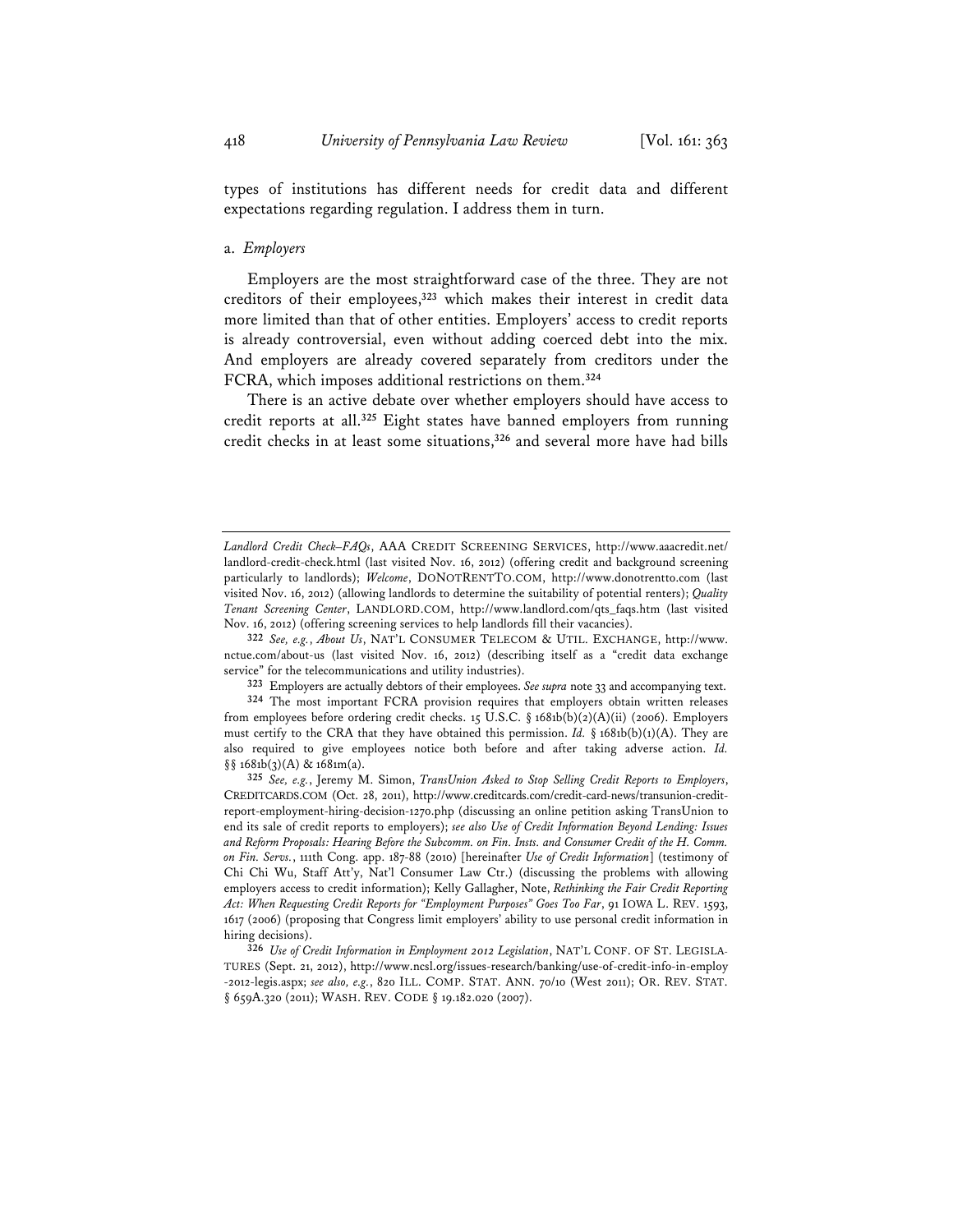under consideration in recent years.**<sup>327</sup>** Much of this legislative activity has been in reaction to the economic downturn that began in 2008. Policymakers are concerned that consumers forced out of work by the recession will become unemployable because their credit reports will reflect their inability to pay their bills while unemployed.**<sup>328</sup>** As a union policy report put it, American consumers are "behind on their bills because they don't have a job, but they can't get a job because they're behind on their bills."**<sup>329</sup>** Widespread use of credit reports in employment decisions could lead to a class of consumers who are permanently unemployable. In addition, there is a civil rights issue. People of color are disproportionately likely to have low credit scores,**<sup>330</sup>** so civil rights officials worry that employer use of credit scores has a disparate impact on these populations, or could even be used as a pretext for discriminatory hiring decisions.**<sup>331</sup>**

To the extent that employers do have a legitimate interest in potential employee credit histories, it is almost entirely predictive. They have a

**331** *See* Acohido, *supra* note 328 (reporting allegations that "employers are unfairly using credit histories to weed out the down and out, especially people of color"); Dianna B. Johnston, Assistant Legal Counsel, EEOC, *Informal Discussion Letter re Title VII: Employer Use of Credit Checks*, Mar. 9, 2010, *available at* http://www.eeoc.gov/eeoc/foia/letters/2010/titlevii-employercreditck.html (noting that, because Title VII prohibits practices that disproportionately screen out racial minorities, if use of credit information does so, it would be illegal); *Pre-Employment Inquiries and Credit Rating or Economic Status*, EEOC, http://www.eeoc.gov/laws/practices/inquiries\_ credit.cfm (last visited Nov. 16, 2012) (stating that such inquiries "generally should be avoided" because of their disparate impact on women and minorities).

**<sup>327</sup>** *See Use of Credit Information*, *supra* note 325, at app. 188 (testimony of Chi Chi Wu) (noting that eighteen states and the District of Columbia have bills pending that would limit employers' access to credit information)*.*

**<sup>328</sup>** *See* Byron Acohido, *Credit Checks Used in Hiring*, USA TODAY, Apr. 8, 2011, at B1 (stating that the legislative activity in this area is in response to the recession).

**<sup>329</sup>** UNITE HERE, EMPLOYMENT CREDIT CHECKS: A CATCH-22 FOR AMERICAN WORKERS 1, *available at* http://www.creditcatch22.org/CreditCatch-22Report.pdf.

**<sup>330</sup>** *See, e.g.*, *Use of Credit Information*, *supra* note 325, at app. 189-90 (testimony of Chi Chi Wu) (noting racial disparities); BD. OF GOVERNORS OF THE FED. RESERVE SYS., REPORT TO THE CONGRESS ON CREDIT SCORING AND ITS EFFECTS ON THE AVAILABILITY AND AFFORDABILITY OF CREDIT 80-81 (2007), *available at* http://www.federalreserve.gov/ boarddocs/RptCongress/creditscore/creditscore.pdf (tracking the variations in scores among ethnic groups); MATT FELLOWES, BROOKINGS INST., CREDIT SCORES, REPORTS, AND GETTING AHEAD IN AMERICA 9 (2006) *available at* http://www.brookings.edu/~/media/research/files/ reports/2006/5/childrenfamilies%20fellowes/20060501\_creditscores ("Counties with relatively high proportions of racial and ethnic minorities are more likely to have lower average credit scores."); Robert B. Avery et al., *Credit Report Accuracy and Access to Credit*, 2004 FED. RES. BULL. 297, 321, *available at* http://www.federalreserve.gov/pubs/bulletin/2004/summer04\_credit.pdf (finding an increased incidence of errors in minority credit reports); Raphael W. Bostic et al., *Hitting the Wall: Credit As an Impediment to Homeownership* 13 (Joint Ctr. for Hous. Studies, Harvard Univ., Working Paper No. 482, 2004), *available at* http://realestate.wharton.upenn.edu/research/ papers/full/482.pdf (finding that ethnic minorities had lower estimated credit scores).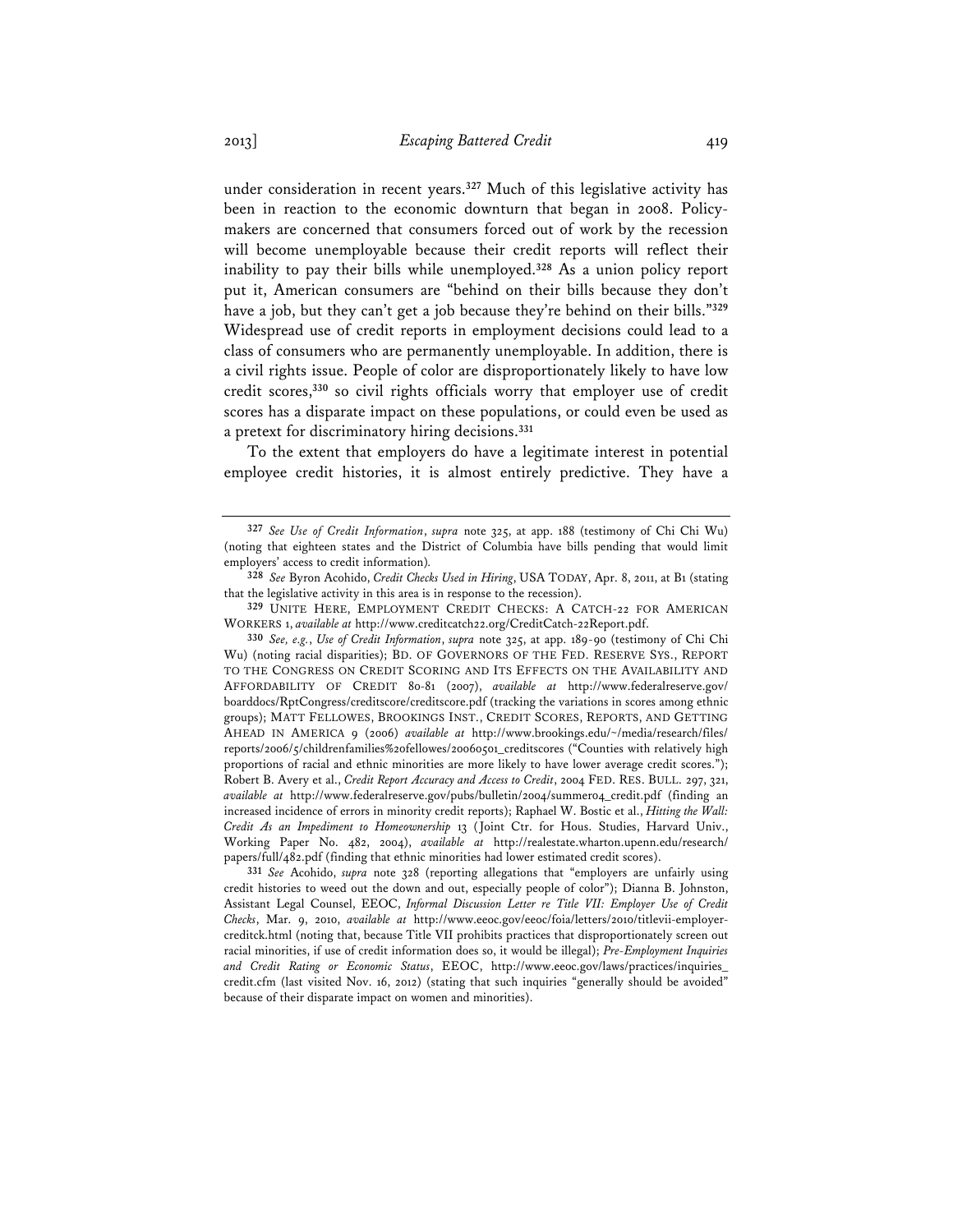limited current liabilities interest, because their employees do not owe them money. This means that data about outstanding debt provide employees with little value beyond what they can learn from past debt, so the impact of restricting their access to information about outstanding coerced debt would be minimal.

Among the reasons why employers seek employee credit data, the only one that would be affected by my proposal is the belief that employees with high levels of unpaid debt are more likely to steal from their employers. This idea, however, rests on assumptions that are not supported by the scant empirical research in this area. In a recent survey by the Society for Human Resource Management (SHRM), 45% of polled human resources representatives said that the reason they performed credit checks was to "reduce/prevent theft[,] embezzlement[, and] other criminal activity."**<sup>332</sup>** The logic is that an "employee who is heavily burdened by debt could be more likely to embezzle or steal"**<sup>333</sup>** in order to make up the shortfall on her personal balance sheet. This reason would apply to victims of coerced debt because, even though they were not the ones who incurred a blocked debt, they would still be liable for paying it. If one were motivated to steal to pay one's liabilities, it would not matter how the debts were created.

The problem with this theory is that there is no research supporting it.**<sup>334</sup>** There appear to have been only two studies ever conducted on the matter, and neither found a link between debt and theft. The first was a 1983 study, which found that "employees who reported having personal economic problems were no more theft-prone that those who did not."**<sup>335</sup>** The other, conducted in 2003, found "no benefit from using credit history to

**<sup>332</sup>** SOC'Y FOR HUMAN RES. MGMT., BACKGROUND CHECKING—THE USE OF CRED-IT BACKGROUND CHECKS IN HIRING DECISIONS 10 (2012), *available at* http://www.shrm.org/ Research/SurveyFindings/Articles/Pages/CriminalBackgroundCheck.aspx (click on "click here").

**<sup>333</sup>** David Lorango, *Why Do New Employers Need Your Credit Score?*, EHOW, http://www. ehow.com/facts\_5748998\_do-employers-need-credit-score\_.html (last visited Nov. 16, 2012).

**<sup>334</sup>** A 2006 law review note did a similar search and obtained the same results that I did: a plethora of popular-press and trade articles advising employers to run credit checks to prevent employee theft but no empirical support for this recommendation. *See* Gallagher, *supra* note 325, at 1595 n.3 ("Despite articles in business and trade journals stating that 'there is obviously a reason' to perform a credit check on bookkeepers and other individuals handling cash, . . . none that I have found reference any data suggesting any correlation between credit score and job performance or likelihood to steal from an employer."); *see also Use of Credit Information*, *supra* note 325, at app. 191 (testimony of Chi Chi Wu) ("There is no evidence showing that people with weak credit are more likely to be bad employees or to steal from their bosses.").

**<sup>335</sup>** Richard C. Hollinger, *Why Do Our Employees Steal?*, *in* RETAIL CRIME, SECURITY, AND LOSS PREVENTION: AN ENCYCLOPEDIC REFERENCE 608, 608 (Charles A. Sennewald & John H. Christman eds., 2008). Social scientists have developed a model of employee theft, and "motivation" is only one of three contributing factors. The other two are "opportunity" and "deterrence." Of the three, deterrence is the most important. *Id.*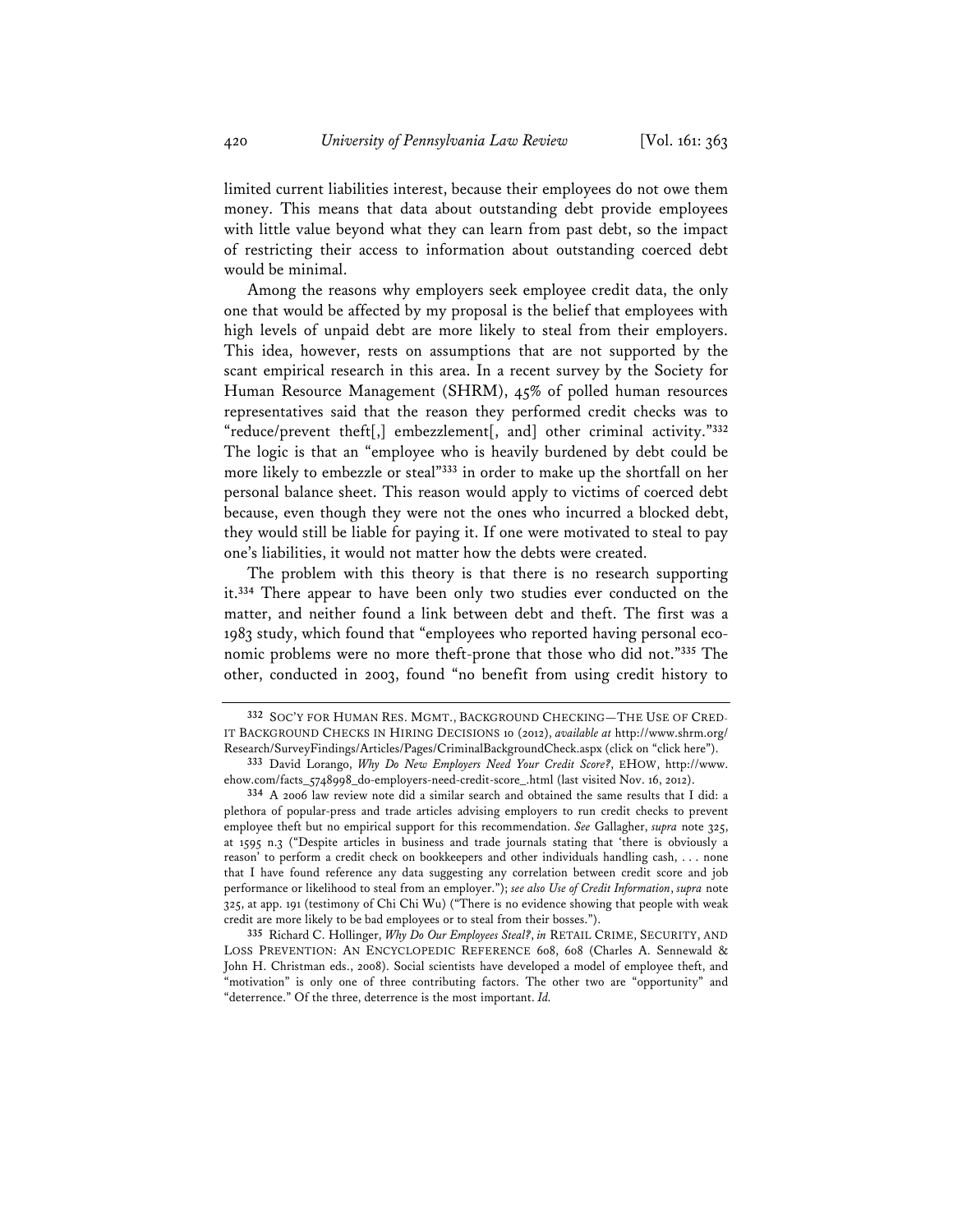predict employee performance or turnover."**<sup>336</sup>** Even a CRA spokesperson recently conceded in legislative testimony that there was not any evidence for this link.**<sup>337</sup>**

There is also a more general version of this theory, but it is not implicated by my policy proposal. Approximately 12% of the hiring managers in the SHRM poll said that they used credit reports to evaluate "overall trustworthiness."**<sup>338</sup>** The theory is that if a person is responsible in one sector of her life, she will be responsible in another. Or it can be framed more specifically for finance-oriented jobs—the category for which employers are most likely to run credit checks**<sup>339</sup>**—and stated as the proposition that a person who has successfully managed his own finances is more likely to have success managing a business's.**<sup>340</sup>** But as many commentators have pointed out in the general debate over employer access to credit data, factors beyond an individual's control can lower her credit rating.**<sup>341</sup>** This reasoning applies even more strongly to coerced debt, which will have been certified by a court as not belonging to the person on whose credit report it appears.

Employers also use credit checks to avoid potential liability for torts such as negligent hiring**<sup>342</sup>** and to check for misrepresentation of employee credentials,**<sup>343</sup>** but my proposal would not harm employers on either of these grounds. An employer likely would not be held liable for information to

**<sup>336</sup>** Laura Koppes Bryan & Jerry K. Palmer, *Do Job Applicant Credit Histories Predict Performance Appraisal Ratings or Termination Decisions?*, 15 PSYCHOLOGIST-MANAGER J. 106, 123 (2012).

**<sup>337</sup>** Liz Weston, *Could You Be Fired for Bad Credit?*, MSN MONEY (Sept. 24, 2010 9:00 AM), http://money.msn.com/Credit-Rating/could-you-be-fired-for-bad-credit-weston.aspx (quoting the testimony of Eric Rosenberg, state government liaison for TransUnion, to Oregon legislators, "At this point we don't have any research to show any statistical correlation between what's in somebody's credit report and their job performance or their likelihood to commit fraud.").

**<sup>338</sup>** SOC'Y FOR HUMAN RES. MGMT., *supra* note 332, at 10.

**<sup>339</sup>** *Id.* at 16.

**<sup>340</sup>** As one industrial psychologist put it, "If you cannot organize your finances, how are you going to responsibly organize yourself for a company?" Diane E. Lewis, *Qualification: Must Have a Good Credit History*, BOS. GLOBE, Sept. 5, 2006, at E1.

**<sup>341</sup>** *See, e.g.*, *Use of Credit Information*, *supra* note 325, at app. 191 (testimony of Chi Chi Wu) (noting that "many people end up with a negative credit rating for reasons they can't control").

**<sup>342</sup>** In the 2012 SHRM poll, 22% of human resource managers listed reducing liability for negligent hiring as the primary reason for using credit checks. SOC'Y FOR HUMAN RES. MGMT., *supra* note 332, at 10; *see also* Gallagher, *supra* note 325, at 1599 (listing liability concerns as one motivating factor in employers' decisions to obtain credit reports for potential employees).

**<sup>343</sup>** *See* John E. Matejkovic & Margaret E. Matejkovic, *Whom To Hire: Rampant Misrepresentations of Credentials Mandate the Prudent Employer Make Informed Hiring Decisions*, 39 CREIGHTON L. REV. 827, 828 (2006) (characterizing employees' misrepresentation of credentials as an "epidemic").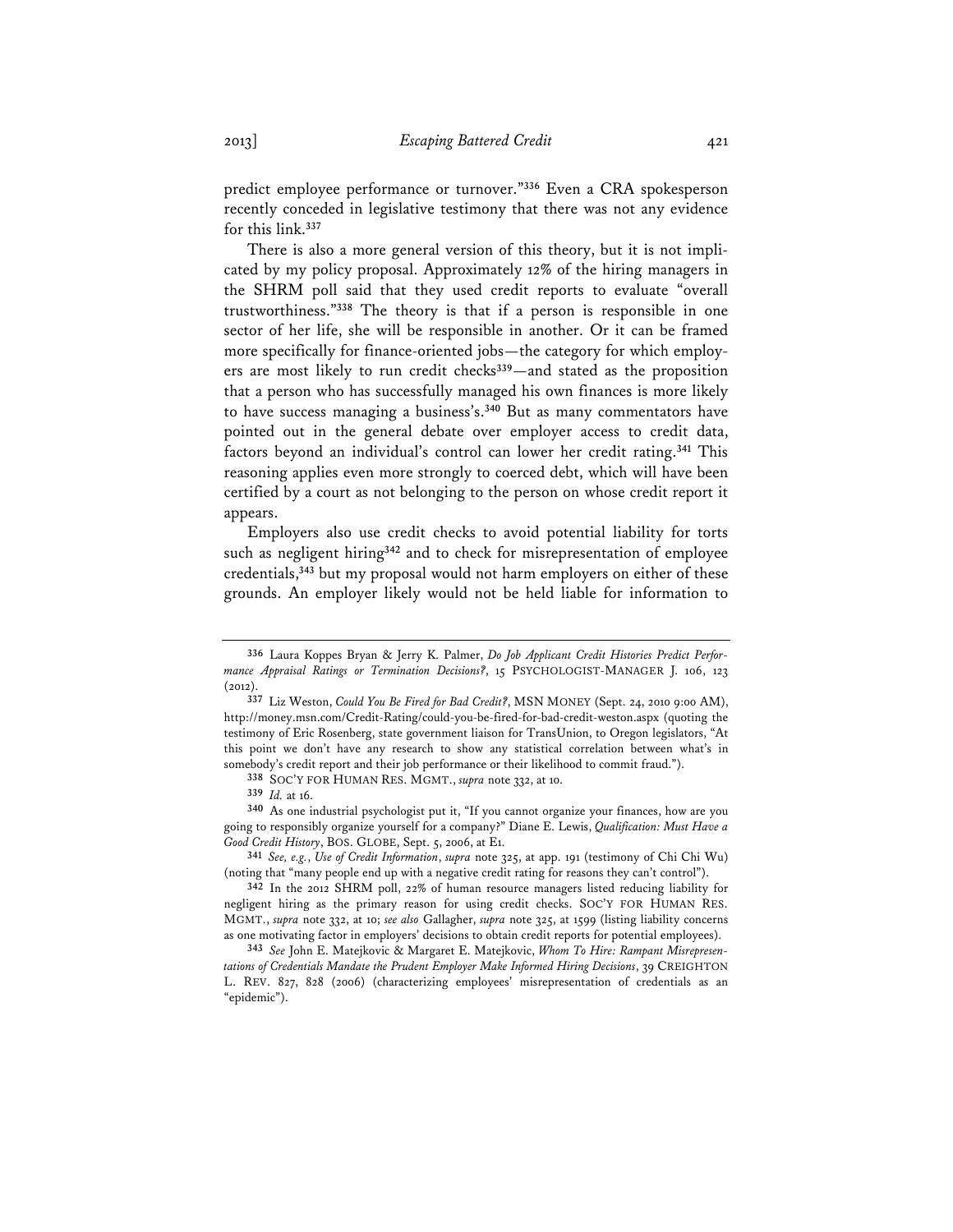which it was denied access on an employee's credit report, and blocking coerced debt would not interfere with employers' verification of items on job applicant resumes.

Interestingly, the one current liabilities interest that employers may have in knowing about employees' current coerced debt is not among the reasons that employers give for ordering employee credit reports.**<sup>344</sup>** The issue is the potential effect of collection attempts and financial stress on the job performance of heavily indebted employees. When a debt is in default, creditors can and do call the debtor at work to increase their leverage and thereby increase their odds of repayment.**<sup>345</sup>** In addition, defaulting debtors may have their cars repossessed**<sup>346</sup>** or find themselves unable to concentrate on their work.**<sup>347</sup>** These factors can therefore have negative effects on debtors' employers.

However, just as in the credit context,**<sup>348</sup>** there are already many other factors that could negatively affect a person's job performance about which employers are prohibited from inquiring. For example, employers are denied access to information about health diagnoses,**<sup>349</sup>** mental health issues,**<sup>350</sup>** and child-bearing intentions,**<sup>351</sup>** despite these conditions' potential effects on future job performance. These policies were enacted because our society prioritizes a level playing field in the job market over certain employer interests. Policymakers have determined that society as a whole benefits from a work force that does not discriminate against, for example, diabetics, people who have suffered from depression, and women of child-

**348** *See supra* subsection III.A.1.

**350** *Id.*

**<sup>344</sup>** *See* SOC'Y FOR HUMAN RES. MGMT., *supra* note 332, at 10 (not listing financial stress).

**<sup>345</sup>** The Fair Debt Collection Practices Act prohibits "debt collectors" from calling debtors at work, but "debt collectors" is defined to include only third-party collections, not collections by the creditor itself. *See* 15 U.S.C. § 1692a(6) (2006) (defining "debt collector" to include only an entity that "collects ... debts owed or due or asserted to be owed or due another"); *id.* § 1692c(a)(3) (prohibiting a "debt collector" from contacting a consumer at his or her workplace if the debt collector has reason to know that the employer prohibits such communication).

**<sup>346</sup>** *See* U.C.C. § 9-609 (2012) (allowing secured creditors to repossess their collateral as long as the repossession does not involve a breach of the peace).

**<sup>347</sup>** *See, e.g.*, Deborah Thorne, *Women's Work, Women's Worry? Debt Management in Financially Distressed Families*, *in* BROKE: HOW DEBT BANKRUPTS THE MIDDLE CLASS 136, 151 (Katherine Porter ed., 2012) (linking financial hardship to increased stress, insomnia, and depression).

**<sup>349</sup>** *See* 42 U.S.C. § 12112(d)(2)(A) (Supp. 2008) ("[A] covered entity shall not conduct a medical examination or make inquiries of a job applicant as to whether such applicant is an individual with a disability or as to the nature or severity of such disability.").

**<sup>351</sup>** *See* Pregnancy Discrimination Act of 1978, 42 U.S.C. § 2000e(k) (2006) (amending Title VII of the Civil Rights Act to state that the prohibition of discrimination "because of sex" or "on the basis of sex" "include[s], but [is] not limited to, because of or on the basis of pregnancy, childbirth, or related medical conditions").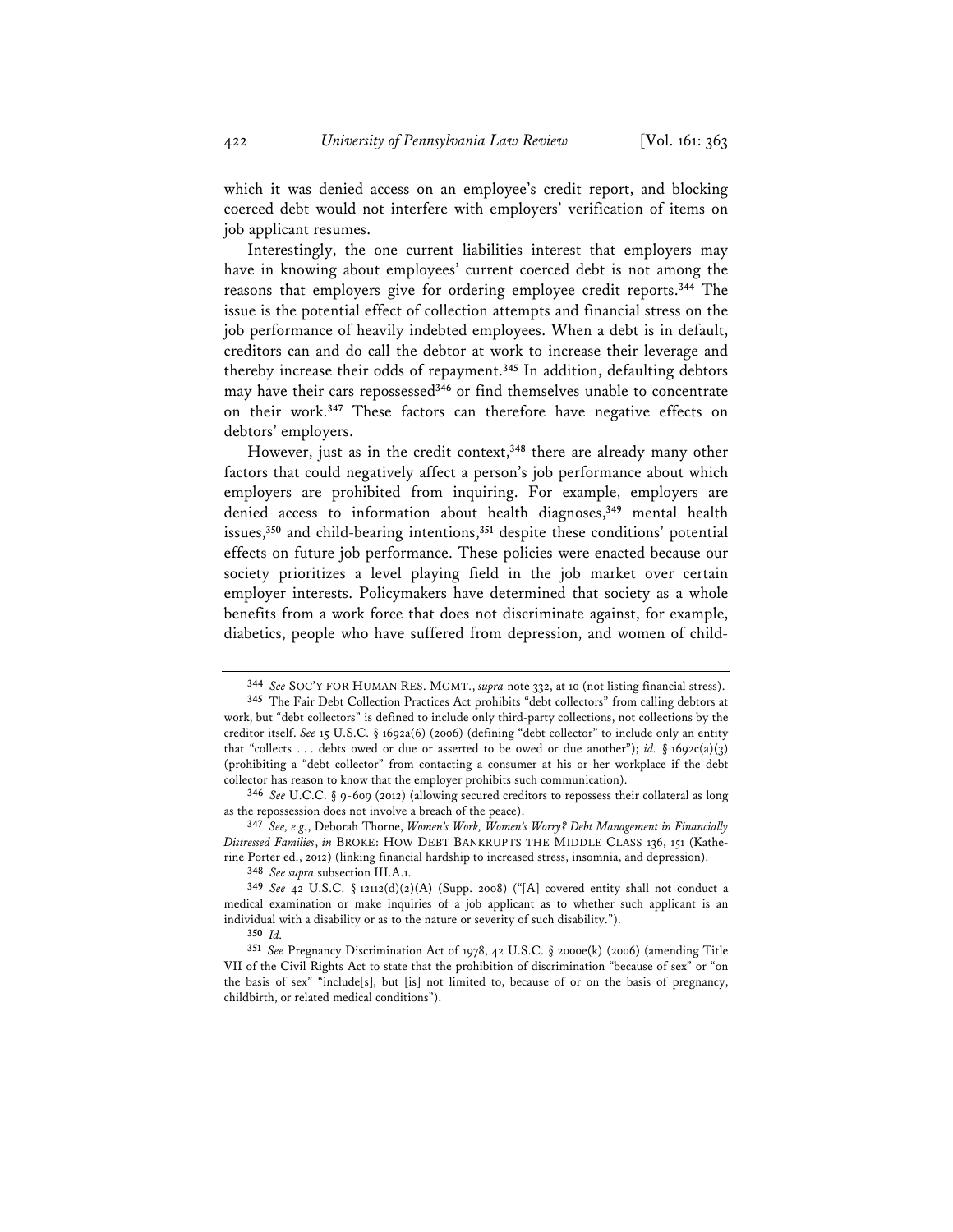bearing age. Victims of coerced debt need this same protection. Otherwise, barriers to entering the work force could make it prohibitively difficult for them to become sufficiently financially independent to remain free of abusive relationships.

## b. *Utilities*

Unlike employers, utility providers and landlords are creditors; their customers and tenants owe them money. These entities therefore have a strong interest in viewing their applicants' credit reports because other outstanding debts could affect their ability to pay. If an applicant is paying down a large coerced debt, the money she uses for these payments will not be available for her utility bills or rent. Thus, an outstanding coerced debt that is blocked from the consumer's credit report could have a negative impact on her utility company or landlord. Nevertheless, because of the essential nature of the services they provide, these entities already have reduced rights and expectations when compared with financial-sector creditors, and on balance, it is reasonable to ask them to bear the risk of remaining ignorant of applicants' coerced debts.

In addition to providing fundamental services, basic utilities, such as gas and electric companies, are natural monopolies.**<sup>352</sup>** These two factors combine to make the public utility industry among the most highly regulated in the United States. The heavy governance of utility providers is so normalized that commentators discussing financial institutions frequently contrast them with utilities to show why regulation should not apply in the financial sector.**<sup>353</sup>**

Utility companies' ability to adjust for the riskiness of individual customers is already correspondingly compromised. They are, for the most

**<sup>352</sup>** Public utility monopolies survive because "[t]he high fixed costs of building a plant are such that no second company can enter the market at a cost below that which the incumbent can charge for its services, even if allowed to do so as a matter of law." Richard A. Epstein, *Durbin's Folly: The Erratic Course of Debit Card Markets?*, COMPETITION POL'Y INT'L, Autumn 2011, at 58, 66.

**<sup>353</sup>** *See, e.g.*, Steven W. Bender, *Rate Regulation at the Crossroads of Usury and Unconscionability: The Case for Regulating Abusive Commercial and Consumer Interest Rates Under the Unconscionability Standard*, 31 HOUS. L. REV. 721, 789 n.343 (1994) (rejecting for lenders one approach to setting usury rates, that of "setting a ceiling consistent with industry risks and costs, as a public utilities commission would do"); Epstein, *supra* note 352, at 67 ("[T]here are . . . major differences between the debit interchange market and standard public utility regulation . . . . [R]ate regulation here is imposed on what is a virtual competitive industry, where any pocket of monopoly power is tiny relative to the systemic long-term territorial monopoly of the standard public utility."); *see also* Jarret C. Oeltjen, *Usury: Utilitarian or Useless?*, 3 FLA. ST. U. L. REV. 167, 222 (1975) ("To attempt to regulate credit as a public utility would be a major error . . . ." (internal citations omitted) (quoting Milton Friedman, *Defense of Usury*, NEWSWEEK, Apr. 6, 1970, at 79)).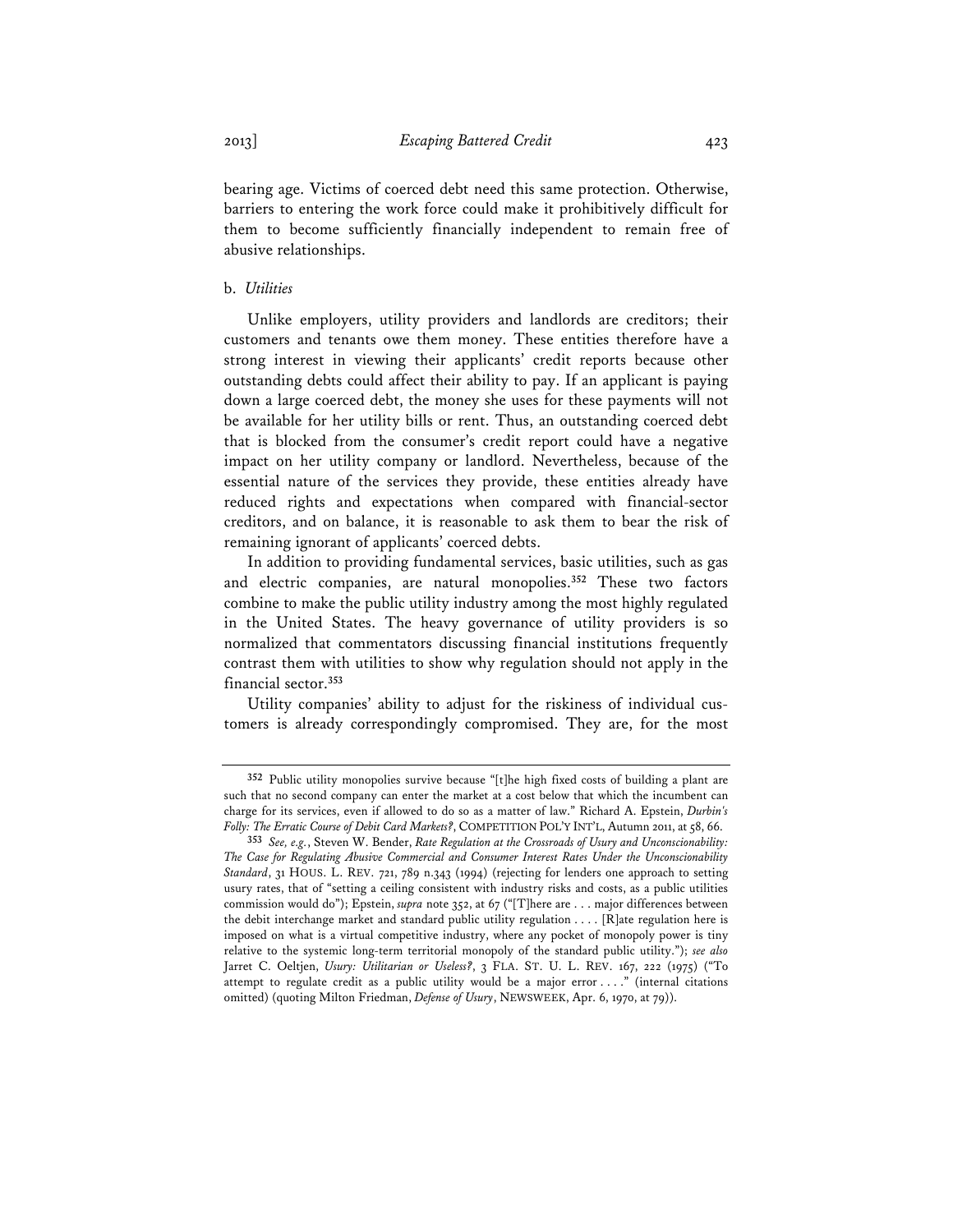part, not allowed to select their customers**<sup>354</sup>** or to price discriminate.**<sup>355</sup>** They must follow frequently elaborate procedures before terminating existing customers,**<sup>356</sup>** and in many states, they must regularly notify their customers of their rights to fight disconnection.**<sup>357</sup>** Thus, utility providers already engage in massive cross-subsidization—from the financially stable customers to the poor, from the urban to the rural,**<sup>358</sup>** and even from the winter customers to the summer.**<sup>359</sup>** Adding victims of coerced debt to the mix would not disrupt this business model.

Utilities would, however, experience some harm from the blocking of outstanding coerced debt. One of the few tools utilities may use to manage customer risk is demanding upfront deposits,**<sup>360</sup>** and it is in the process of determining deposit requirements that utility companies run credit checks.**<sup>361</sup>** In my preliminary study of coerced debt, the DV advocates I interviewed pointed to high deposits as an important barrier to their clients'

**<sup>354</sup>** Public utilities have a "duty to serve," which "means that utilities must provide service to any member of the public living within the utility's service area who has applied for service and is willing to pay for the service and comply with the utility's rules and regulations." NAT'L CONSUMER LAW CTR., DEALING WITH UTILITY COMPANIES 1 (2010), *available at* http://www. nclc.org/images/pdf/older\_consumers/consumer\_facts/cf\_dealing\_with\_utility\_companies.pdf.

**<sup>355</sup>** For this reason, Elizabeth Warren and Jay Westbrook refer to them as "maladjusting" or "quasi-involuntary" creditors in their study of the ability of different types of creditors to riskadjust under proposals for private, corporate bankruptcy regimes. Elizabeth Warren & Jay Lawrence Westbrook, *Contracting Out of Bankruptcy: An Empirical Intervention*, 118 HARV. L. REV. 1197, 1216, 1230 (2005).

**<sup>356</sup>** *See* NAT'L CONSUMER LAW CTR., *supra* note 354, at 2 (outlining the many steps a utility must take before terminating service).

**<sup>357</sup>** JOHN HOWAT & JULIA DEVANTHARY, NAT'L CONSUMER LAW CTR., PUBLIC SER-VICE COMMISSION CONSUMER PROTECTION RULES AND REGULATIONS 5 (2006), *available at* http://www.nclc.org/images/pdf/energy\_utility\_telecom/additional\_resources/resource\_guide .pdf ("Some states require companies to regularly provide information to consumers regarding payment assistance and the right to file a consumer complaint or dispute billing amounts.").

**<sup>358</sup>** *See id.* ("Th[e] obligation to serve prevents utility companies from choosing to serve only the most profitable customers and geographic areas.").

**<sup>359</sup>** In Massachusetts, for example, "utilities are prohibited from terminating service between November 15 and April 15 in households were [sic] there is financial hardship." *Id.* at 7.

**<sup>360</sup>** *See, e.g.*, Warren & Westbrook, *supra* note 355, at 1230 ("Most public utilities make some effort to protect themselves from risk of loss by requiring deposits prior to initiating service and by threatening to cut off service if the debtor becomes delinquent.").

**<sup>361</sup>** The NCLC conducted a study with regulatory officials from ten states to learn about their utilities' written rules and informal practices. One finding was that "[t]he common theme that state [public utility companies] reported was that utilities tend to use payment history with past providers as a basis for evaluating whether to impose a security deposit." HOWAT & DEVANTHARY, *supra* note 357, at 11; *see also* Robert W. Seifert, *Home Sick: How Medical Debt Undermines Housing Security*, 51 ST. LOUIS U. L.J. 325, 343 (2007) ("In some cases, people with low credit scores have been required to pay higher utility deposits.").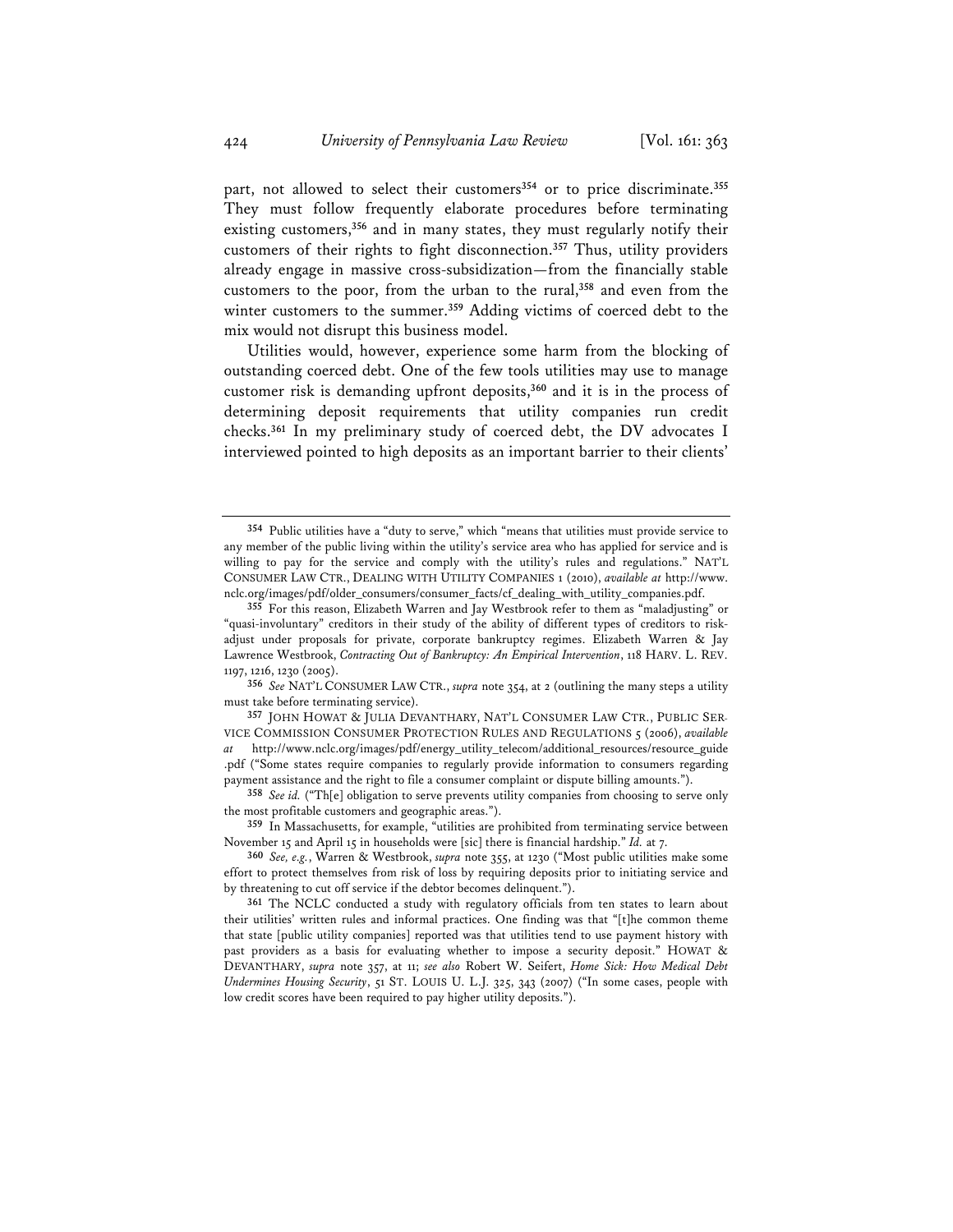2013] *Escaping Battered Credit* 425

economic self-sufficiency.**<sup>362</sup>** But even in determining deposit requirements, utilities' freedom is not absolute. In several states, they have discretion to determine whether to require a deposit, but not to determine the amount.**<sup>363</sup>** Because utility deposit-setting practices are already so constrained, removing one piece of information from utilities' purview would not make a major difference in deposit requests. If blocking coerced debt were to become costly for utilities, they could use that as an argument for small rate increases and spread the loss across the entire body of utility customers.

### c. *Landlords*

Landlords present the most difficult case of the three actors because, like utilities, they are creditors, but unlike utilities, they cannot compensate for potential losses through the power of monopoly status. Landlords do, however, control access to an essential resource without which survivors of domestic violence cannot establish independence. This issue has been recognized by the national and state laws that prohibit property managers from discriminating on the basis of domestic violence history.

The main reason to apply a full credit-reporting block to landlords is to prevent victims of coerced debt from becoming part of the class of "unhouseables."**<sup>364</sup>** This refers to an emerging category of people who cannot obtain rental housing because of a disqualifying event, such as an eviction, criminal record, or period of homelessness.**<sup>365</sup>** If they do find housing, they often have to pay application fees to several landlords before obtaining it.**<sup>366</sup>** Since this problem has become more prevalent as background screening has

**<sup>362</sup>** *See* Littwin, *supra* note 1, at 1001 (describing an interview with a lawyer whose client was required to pay a \$1500 deposit to turn on utilities in her apartment).

**<sup>363</sup>** *See* HOWAT & DEVANTHARY, *supra* note 357, at 11 ("Unlike the unencumbered decisions made about whether to demand security deposits, states in the sample reported rather narrow parameters for determining the amount that a 'risky' customer must pay. The upper limits on deposits did not exceed twice the highest bill at the address and hovered more often around twice the average bill.").

**<sup>364</sup>** This term appears to have been coined by Eric Dunn and Marina Grabchuk. Eric Dunn & Marina Grabchuk, *Background Checks and Social Effects: Contemporary Residential Tenant-Screening Problems in Washington State*, 9 SEATTLE J. SOC. JUST. 319, 337 (2010).

**<sup>365</sup>** *See id*.

**<sup>366</sup>** *See* Jonathan Grant, *Tenant Screening: A Housing Barrier for the 21st Century*, SOLID GROUND BLOG (Jan. 21, 2010), http://solidgroundblog.wordpress.com/2010/01/21/tenant-screen ing-a-housing-barrier-for-the-21st-century ("Currently residents in Washington State are hit with repeated fees in background checks for housing applications, often paying hundreds of dol $lars \ldots$ ").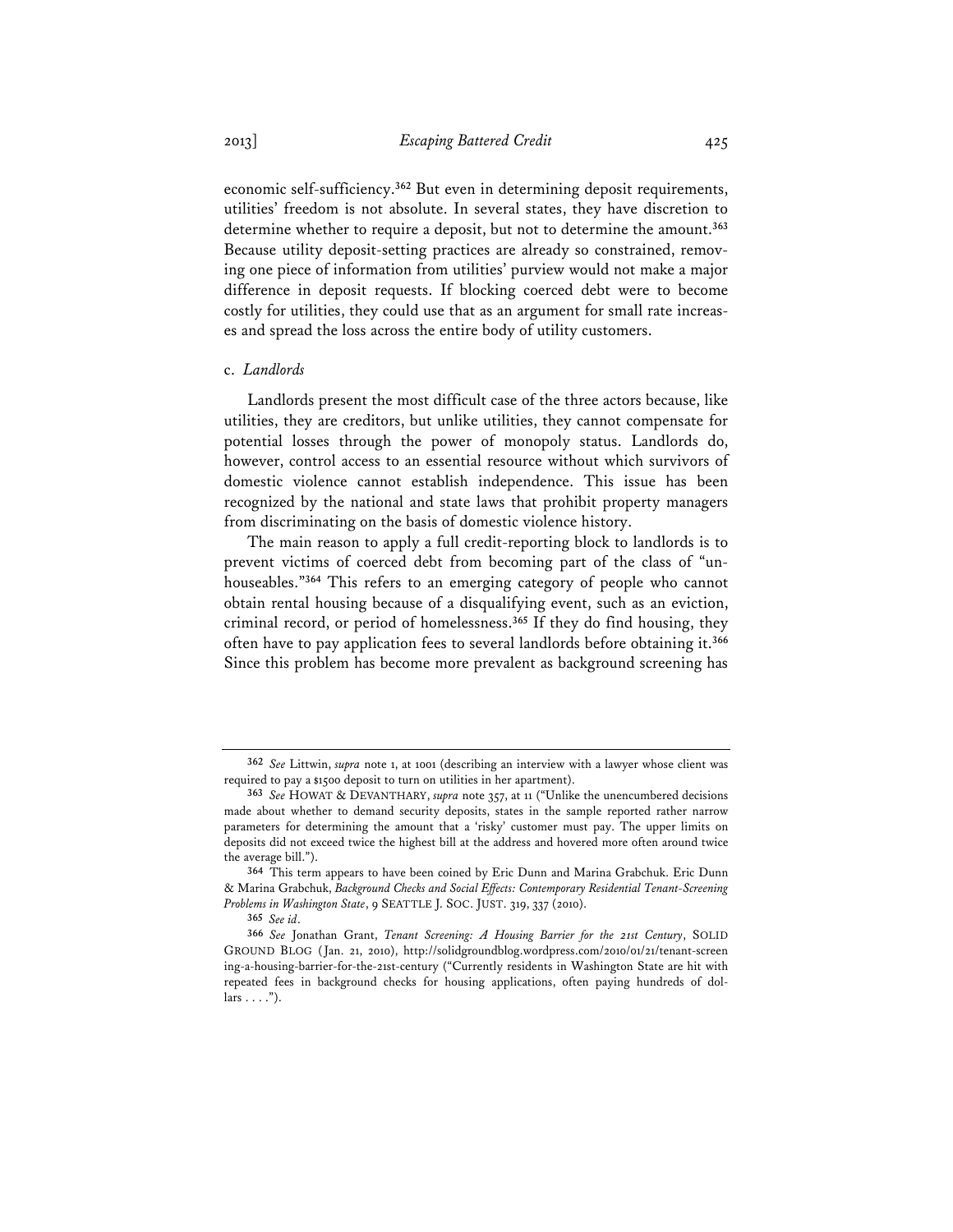become increasingly accessible,**<sup>367</sup>** it is important to remove victims of coerced debt from this category.

The legal system has already recognized the crucial role of providing access to housing for DV victims and survivors by preventing landlords from discriminating against them in many circumstances. My proposal simply fills an important gap in this protection. Recently, lawyers have argued that housing discrimination against DV survivors violates the Fair Housing Act's (FHA) ban on gender discrimination.**<sup>368</sup>** This use of the FHA is still relatively novel, and there is currently only one federal case on point.**<sup>369</sup>** Additionally, since 2005, the Violence Against Women Act (VAWA) has provided unambiguous antidiscrimination protection for DV victims and survivors living in federally subsidized housing.**<sup>370</sup>** Moreover, six states and the District of Columbia have enacted provisions that explicitly prevent discrimination against victims of domestic violence in all types of housing.**<sup>371</sup>** An overlapping group of twelve states and the District of Columbia have also enacted provisions that allow DV victims to break their leases without penalty in order to escape abuse.**<sup>372</sup>** These statutes may

**369** *See* Bouley v. Young-Sabourin, 394 F. Supp. 2d 675, 678 (D. Vt. 2005) (allowing a case to proceed to a jury on grounds of alleged discrimination on the basis of religion and gender when the landlord evicted a tenant following an incident of domestic violence).

**370** This part of VAWA covers all Section 8 units and most public housing projects. HUD Programs: Violence Against Women Act Conforming Amendments, 73 Fed. Reg. 72,336 (Nov. 28, 2008) (to be codified in scattered sections of 24 C.F.R).

**371** *See, e.g.*, COLO. REV. STAT. § 13-40-107.5(5)(c)(I) (2011); IOWA CODE §§ 562A.27A, 562B.25A (2012); N.M. STAT. ANN. § 47-8-33 (2012); R.I. GEN. LAWS § 34-37-1, *et. seq.* (2012); WASH. REV. CODE § 59.18.130 (2010); WIS. STAT. ANN. § 106.50 (West 2012). *See also* NAT'L COALITION AGAINST DOMESTIC VIOLENCE, DOMESTIC VIOLENCE AND HOUSING 2, *available at* http://www.ncadv.org/files/Housing\_.pdf (collecting state law provisions that protect DV survivors' access to housing).

**372** *E.g.*, CAL. CIV. CODE § 1946.7 (West 2012); OR. REV. STAT. § 90.453 (2011); WASH. REV. CODE ANN. § 59.18.352 (West 2012); *see also* SANDRA PARK, FAIR HOUSING FOR DOMESTIC VIOLENCE SURVIVORS 22 (2008), *available at* http://www.nlchp.org/content/pubs/ ACLU\_Park\_Webinar\_Gender\_Discrimination.pdf (listing the laws of Arizona, California, Colorado, Delaware, District of Columbia, Illinois, Indiana, North Carolina, New York, Oregon, Texas, Washington, and Wisconsin as jurisdictions that allow early lease terminations by DV victims).

**<sup>367</sup>** "[T]echnological advances gave rise to the tenant screening industry, revolutionizing the largely manual business of gathering public and financial records into one that is now primarily automated." HOUSING LINK, TENANT SCREENING AGENCIES IN THE TWIN CITIES: AN OVERVIEW OF TENANT SCREENING PRACTICES AND THEIR IMPACT ON RENTERS 9 (2004), *available at* http://www.housinglink.org/Files/Tenant\_Screening.pdf.

**<sup>368</sup>** 42 U.S.C. § 3604(b) (2006) ("[I]t shall be unlawful . . . [t]o discriminate against any person in the terms, conditions, or privileges of sale or rental of a dwelling, or in the provision of services or facilities in connection therewith, because of race, color, religion, sex, familial status, or national origin.").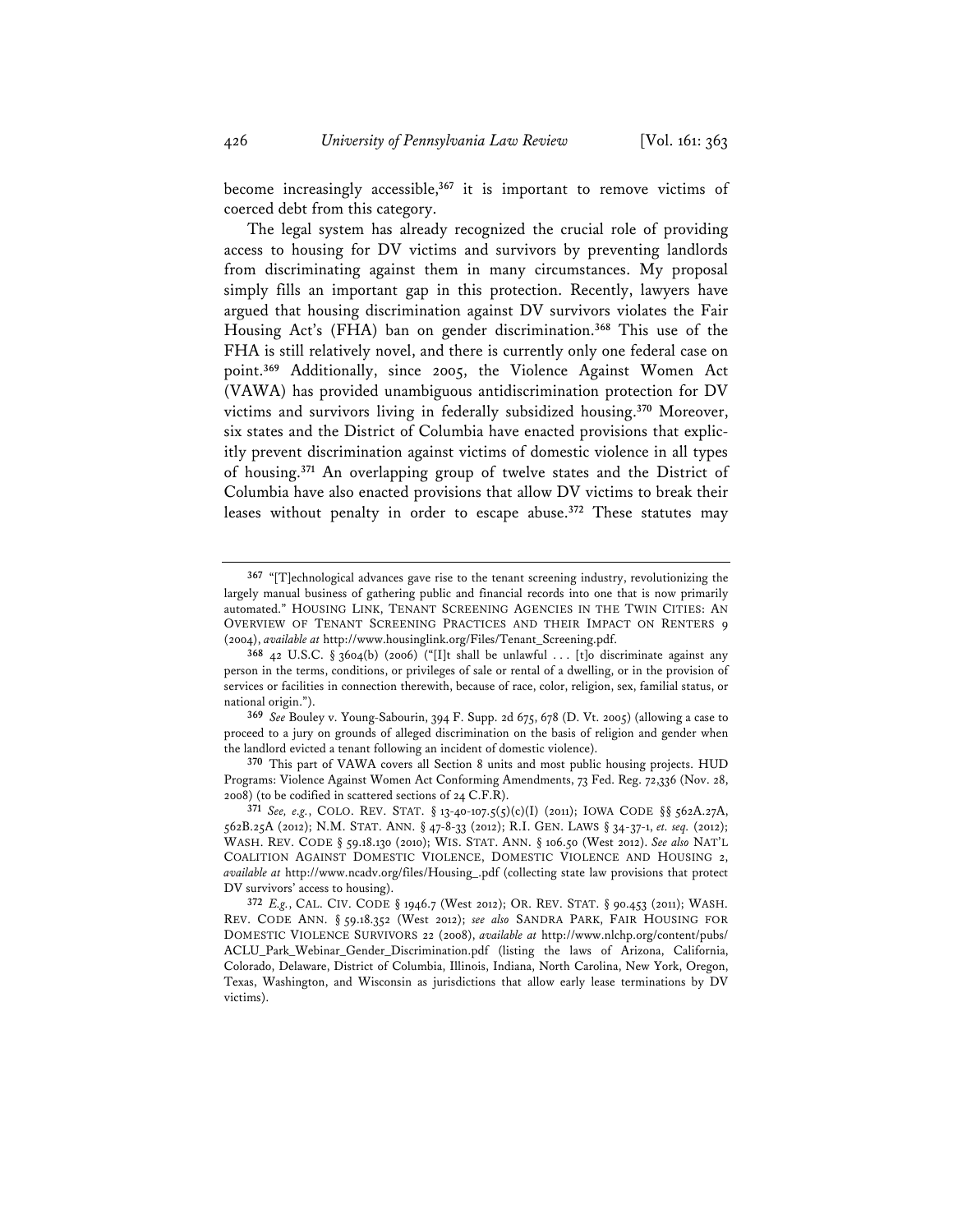indeed cause landlords some economic harm,**<sup>373</sup>** but policymakers have determined that DV victims' need for housing and safety outweighs that risk. The same policy considerations apply to victims of coerced debt.

It is important, however, to put this potential harm to landlords in perspective. Consumers tend to prioritize their rental payments,**<sup>374</sup>** and they are particularly likely to prioritize rent over credit card debt.**<sup>375</sup>** Therefore, landlords are likely to fare well in payment competitions with financialsector creditors, many of whom will be collecting on past debt rather than offering future credit by the time a consumer is in the position of having to choose. For current tenants, landlords are always offering future benefits in the form of continued residence on the property.

Property managers also typically require one- to three-months' rent upfront,**<sup>376</sup>** which has the effect of forcing tenants to immediately internalize their rental costs. If a consumer could not afford the rent—for example because she was making payments on a coerced debt that was blocked on her credit report—she would likely not be able to afford the large initial payments required to sign a lease. Accordingly, there is a relatively limited set of circumstances in which a landlord would initially rent to a victim of coerced debt and then later be harmed by her inability to pay. This would occur only when the consumer was not paying a coerced debt at the time she began the lease but became required to pay it—for example by a lawsuit or garnishment—during the course of the tenancy. Nevertheless, there could be an exception for small landlords who cannot spread potential losses among a large number of tenants, perhaps modeled on the exception in the FHA.**<sup>377</sup>**

**<sup>373</sup>** For example, former abusive partners of survivors who have obtained housing under the antidiscrimination laws may stalk victims and cause property damage or disturb neighbors. The early lease termination provisions may cause landlords some economic harm when they cannot easily replace the former tenant.

**<sup>374</sup>** *See, e.g.*, Littwin, *supra* note 37, at 478 (describing how low-income women in a small study prioritized their rent payments above other expenses).

**<sup>375</sup>** *Id.* 

**<sup>376</sup>** Moreover, these amounts are usually predetermined rather than calculated in response to a rental applicant's credit history. *See, e.g.*, *How Much Security Deposit Can a Landlord Charge? What Can It Be Used for?*, NOLO (Oct. 7, 2012), http://www.nolo.com/legal-encyclopedia/leases-rentalagreements-faq-29104-4.html (noting that landlords may ask for one or two month's rent just for the security deposit).

**<sup>377</sup>** The FHA exception applies to "any single-family house sold or rented by an owner: *Provided*, That such private individual owner does not own more than three such single-family houses at any one time" and "rooms or units in dwellings containing living quarters occupied or intended to be occupied by no more than four families living independently of each other, if the owner actually maintains and occupies one of such living quarters as his residence." 42 U.S.C.  $§$  3603(b)(1)–(2) (2006).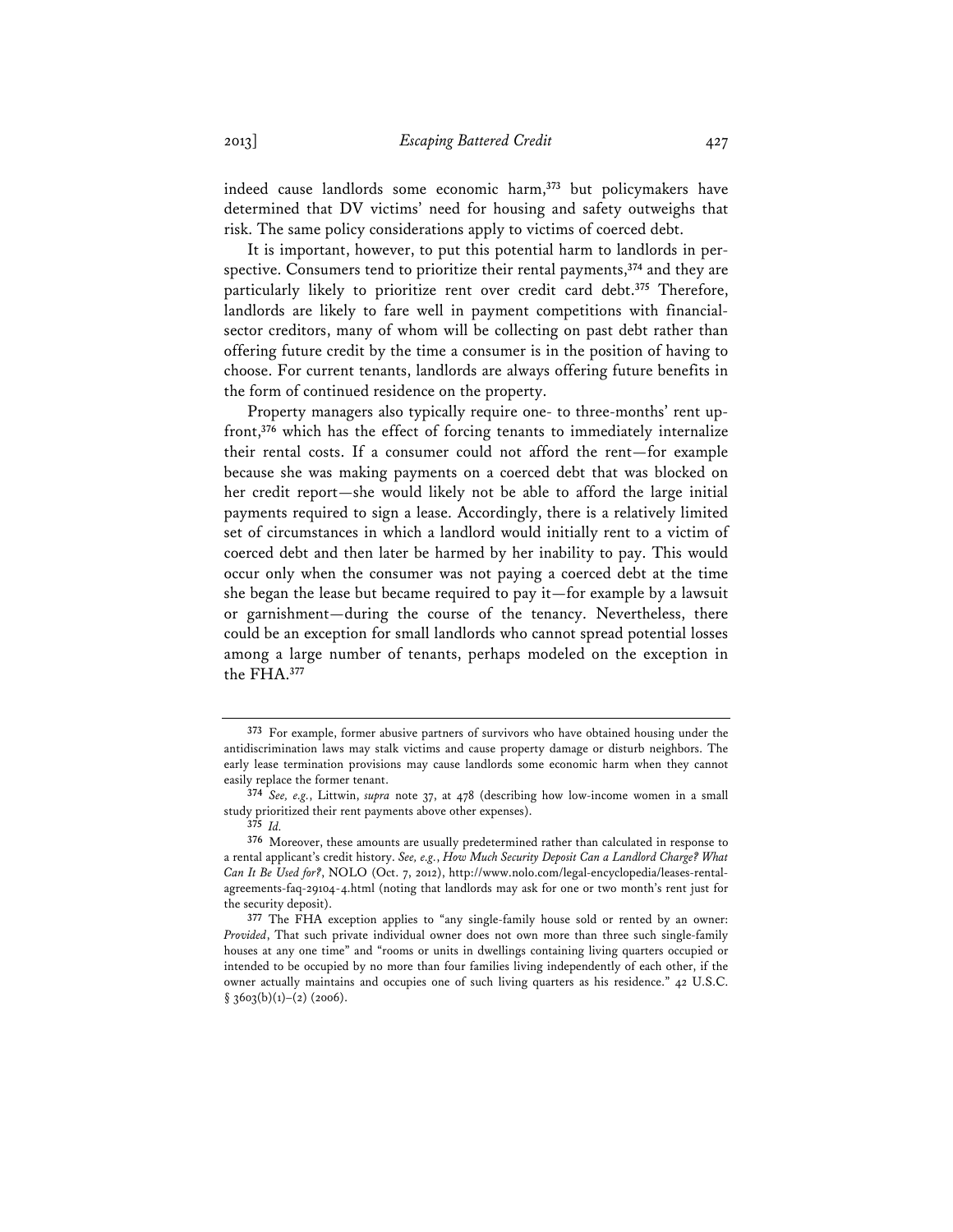In addition to potential nonpayment of rent, there are other harms that landlords may experience as a result of renting to victims of coerced debt. As victims of domestic violence, they may be subject to stalking and harassment, which may result in damage to property or disturb other tenants. However, these concerns apply to all victims of domestic violence, not just to victims of coerced debt, and the decision about whether to allow landlords access to information about rental applicants' DV histories should be made on its own merits. Otherwise, some victims of domestic violence (those with coerced debt) will have less access to housing than others (those without coerced debt) for reasons unrelated to the concerns that landlords may have about them as tenants. My view is that the equities balance in favor of DV victims. Constraining victims' access to housing—which in cities with tight housing markets may mean eliminating their access to housing—creates barriers for victims attempting to establish independent households, which in turn, increases the difficulty of leaving abusive relationships. But here, too, I would not object to an exception for small landlords who may not be able to bear these risks.

Finally, the administrative implementation of this proposal would not be difficult for property managers. Rather than ordering credit reports directly, most landlords use specialized tenant-screening services,**<sup>378</sup>** which provide additional information and recommendations. As specialists, these services are very familiar with credit reporting law and could easily adjust.

In sum, employers, utility companies, and landlords have characteristics that distinguish them from financial-sector creditors and make the removal of current liabilities information from their purview less problematic than it would be for lenders. On the other side of the equation, the jobs and services they provide are essential for victims of coerced debt who are attempting to start new households apart from the abuse.

#### **CONCLUSION**

When one considers how important credit reports have become, the state of the current system for compiling them and overseeing their accuracy is shocking. The CRAs use loose matching algorithms that virtually ensure errors and enable fraud, and they have no meaningful process for correcting the inaccuracies that occur. At some point, these conditions may lead to demands for reform, although the "VIP" system that provides higher quality service to people with a better ability to insist on change probably

**<sup>378</sup>** A 2004 study of tenant-screening practices in Minnesota found that 72% of property managers used tenant-screening agencies. HOUSING LINK, *supra* note 367, at 6.